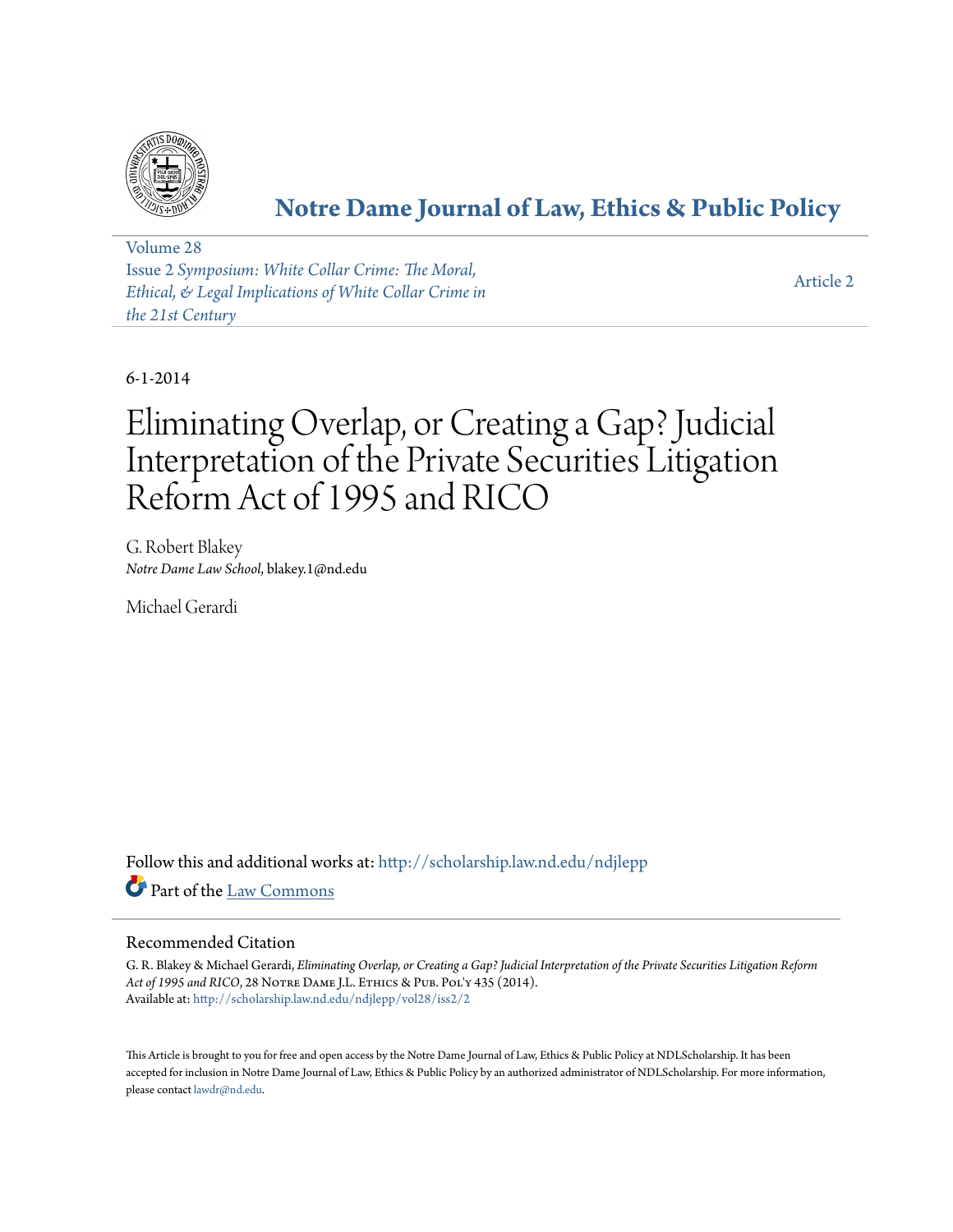### **ARTICLES**

# **ELIMINATING OVERLAP, OR CREATING A GAP? JUDICIAL INTERPRETATION OF THE PRIVATE SECURITIES LITIGATION REFORM ACT OF 1995 AND RICO**

#### G. ROBERT BLAKEY\* & MICHAEL GERARDI\*\*

William J. & Dorothy K. O'Neill Chair in Law Emeritus, Notre Dame Law School; A.B. 1957, University of Notre Dame; J.D. 1960, Notre Dame Law School. Professor Blakey was the Chief Counsel of the Subcommittee on Criminal Laws and Procedures of the United States Senate in 1969-70 when the Congress processed Pub. L. No. 91-452, 84 Stat. 922 (1970), *codified as,* 18 U.S.C. §§ 1961–1968 (2012) *as amended by* USA PATRIOT Act of 2001, Pub. L. No. 107-56, § 813, 115 Stat. 272, 382 (2001). *Compare* Kosak v. United States, 465 U.S. 848, 856–57 & n.13 (1984) (Marshall, J.) ("[I]t is significant that the apparent draftsman of the crucial portion" of the statute so construed it and "it seems to us senseless to ignore entirely the views of its draftsman.") *with* Banque Worms v. Luis A. Duque Pena & Hijos, Ltda*,* 652 F. Supp. 770, 772 n.4 (S.D.N.Y. 1986*)* (Goettel, J.) ("The rather broad draftsmanship of RICO has resulted in its expansive application. . . . A professor who served as a draftsman for the bill has stated that this broad application is what *he* intended. There is no indication, however, that the Congress which passed the bill was adopting *his* intentions.") (emphasis in original). Courts have not been so reluctant to accept the writings of other professors who have been drafters of bills*. See, e.g.,* James M. Landis*, Legislative History of the Securities Act of 1933*, 28 GEO. WASH. L. REV. 29 (1959), *cited with approval in* Aaron v. SEC, 446 U.S. 680, 706 n.1 (1979) (Blackmun, J., concurring in part and dissenting in part); Sanders v. John Nuveen & Co., Inc.*,* 619 F.2d 1222, 1226 (7th Cir. 1980); Woolf v. S.D. Cohn & Co.*,* 515 F.2d 591, 605 n.6 (5th Cir. 1975); Vohs v. Dickson*,* 495 F.2d 607, 619 n.3 (5th Cir. 1974); Lanza v. Drexel & Co., 479 F.2d 1277, 1296 n.52 (2d Cir. 1973); Klein v. Computer Devices, Inc., 591 F. Supp. 270, 277 (S.D.N.Y. 1984) (Goettel, J.); SEC v. Lowe, 556 F. Supp. 1359, 1363 (E.D.N.Y. 1983); *In re* New York City Mun. Sec. Litig., 507 F. Supp. 169, 175 (S.D.N.Y. 1980). The difference may lie, not so much in the source of the opinion, but its content; it ought to rest on the character of the reasons supporting (or not) the opinion. That some members of the judiciary do not have a high opinion of RICO is sometimes manifested. If you want to look at a typical judge, atypical if only because he set his feeling to paper, see David B. Sentelle, *Civil RICO: The Judges' Perspective*, 12 CAMPBELL L. REV. 145 (1990). His candor is as remarkable as his flat-out bias against RICO, which affects his interpretation of the statute. *See infra* n. 93. *See also* the dissenting opinion in Ideal Steel Supply Corp. v. Anza, 652 F.3d 310, 327–29 (2d Cir. 2011) (citing William H. Rehnquist, *Remarks of the Chief Justice,* 21 ST. MARY'S L.J. 5, 9–21 (1989); William H. Rehnquist, *Get Rico Cases Out of My Courtroom,* WALL ST. J., May 19, 1989, at A14).

Associate, Latham & Watkins LLP, Washington, DC; B.S. 2007, University of Notre Dame; J.D. 2010, Notre Dame Law School. Mr. Gerardi served as a research assistant to Professor Blakey and co-authored a draft of Part II of this Article. The views expressed here are solely those of the authors, and not those of Latham & Watkins or its clients.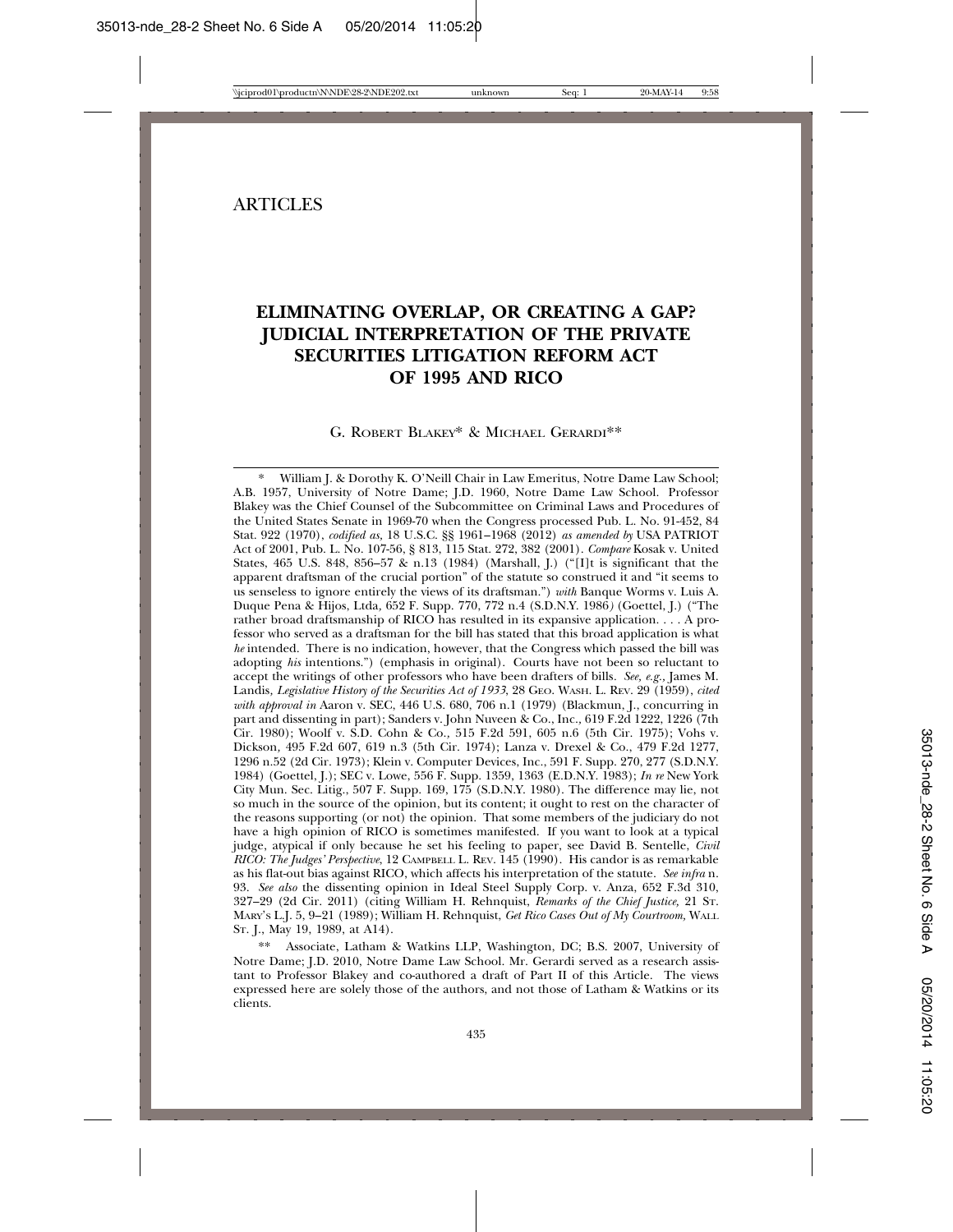"[T]his is the time that the unjust man doth thrive." Autolycus, *The Winter's Tale* Act 4, Scene 4 at 672–76.

"[A court's] duty is done when [it] enforce[s] the law as it is written." *Techtv. Hughes,* 128 N.E. 185, 186 (N.Y. 1920) (Cardozo, J.).

|    |                                                                                                    | 436 |
|----|----------------------------------------------------------------------------------------------------|-----|
| L. | RACKETEER INFLUENCED AND CORRUPT PRACTICES ACT                                                     |     |
|    |                                                                                                    | 441 |
|    | $\mathbf{A}$ .                                                                                     | 441 |
|    | В.                                                                                                 | 443 |
|    | C. Criminal and Civil Proceedings                                                                  | 444 |
|    |                                                                                                    | 445 |
|    | Е.                                                                                                 | 446 |
|    | F.<br>$Key Elements \dots \dots \dots \dots \dots \dots \dots \dots \dots \dots \dots \dots \dots$ | 459 |
|    | II. THE PRIVATE SECURITIES LITIGATION REFORM ACT                                                   |     |
|    |                                                                                                    | 460 |
|    | A.                                                                                                 | 460 |
|    | B. Construing the Amendment's Language                                                             | 461 |
|    | Structural Context<br>1.                                                                           | 461 |
|    |                                                                                                    | 462 |
|    | III. THE COEXISTENCE OF RICO AND SECURITIES LAWS                                                   | 465 |
|    |                                                                                                    | 465 |
|    |                                                                                                    | 467 |
|    |                                                                                                    | 467 |
|    | 3.                                                                                                 | 469 |
|    | B. Preemption of State RICO by Federal Securities Laws                                             | 470 |
|    |                                                                                                    | 472 |
|    |                                                                                                    |     |

#### **INTRODUCTION**

In December 1939 eminent sociologist Edwin Sutherland coined the phrase "White-Collar Crime" in a short paper he delivered before the American Sociological Society.<sup>1</sup> He sought to draw attention to the role of class in anti-social behavior. As he saw it, "crime" was primarily thought of as violent offenses—assault, robbery, and rape—committed on otherwise law-abiding citizens. Society properly dealt with them by arrest, conviction, and incarceration. In fact, members of the lower

<sup>1.</sup> Edwin H. Sutherland, *White-Collar Criminality*, 5 AM. SOC. REV. 1 (1940) ("[This article] is a comparison of crime in the upper or white-collar class, composed of respectable or at least respected business and professional men, and crime in the lower class, composed of persons of low socioeconomic status."). When Sutherland attempted to publish his thesis as a book, the corporations identified in it threatened suit against Holt, Rinehart & Winston, his publisher; the publisher omitted their names. WHITE-COLLAR CRIME, was finally published as a book 1949. Edwin H. Sutherland, WHITE-COLLAR CRIME (1949). Yale University published an uncensored version only in 1985, entitled, WHITE-COLLAR CRIME: THE UNCUT VERSION. This story of censorship is in the Preface of the 1985 edition. Edwin H. Sutherland, WHITE-COLLAR CRIME: THE UNCUT VERSION xii (Reprint ed. 1985).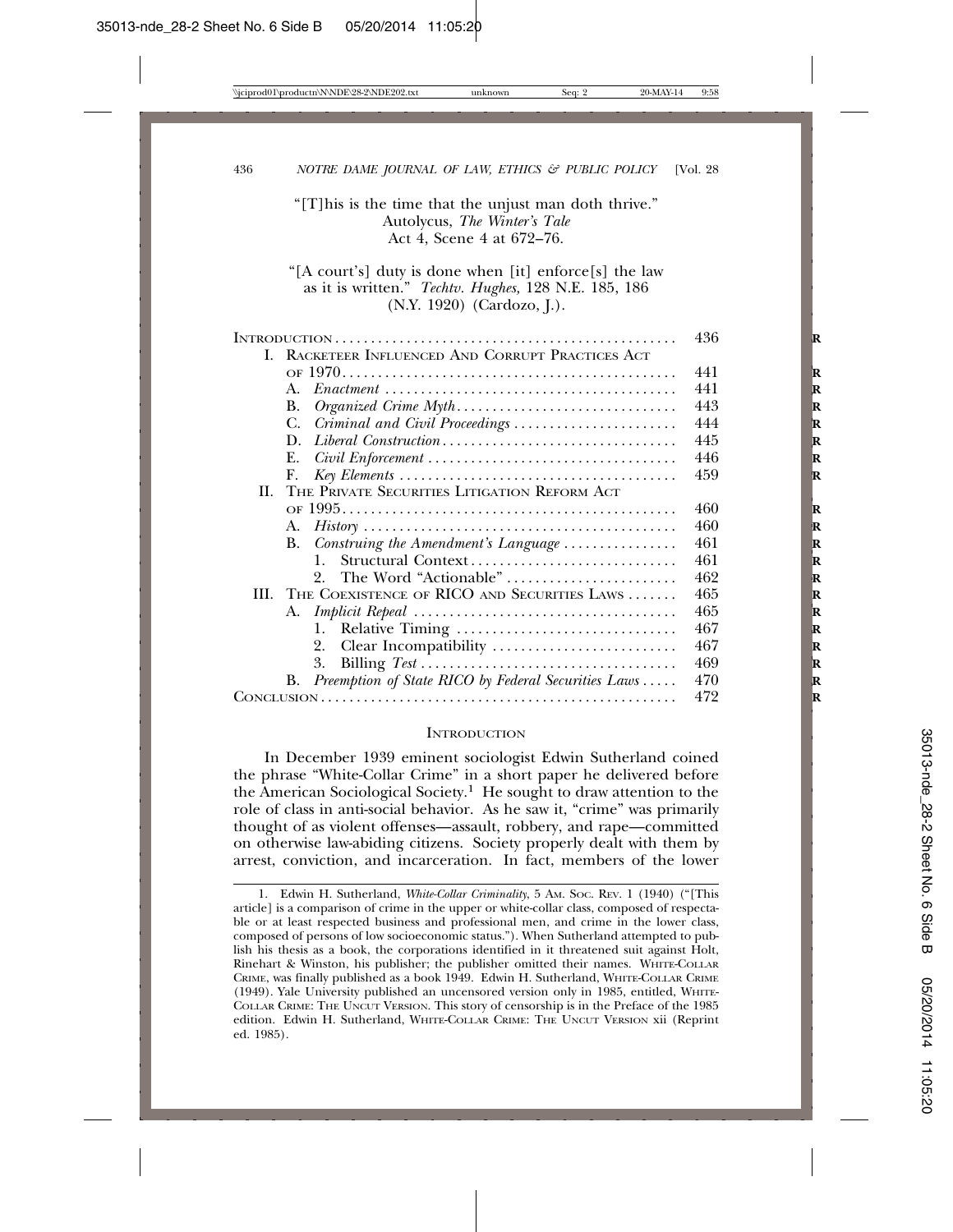socio-economic class tended to commit these offenses. In contrast, Sutherland wanted to draw attention to anti-social behavior by members of the upper socio-economic class, including fraud, embezzlement, tax evasion, price-fixing, and the like.<sup>2</sup> He made a study of offenses committed by seventy of the largest manufacturing, mining, and mercantile corporations in the United States. Over a "life-career" of fortyfive years, the seventy corporations had an average of fourteen convictions each. Instead of arrest, conviction, and incarceration, law enforcement agencies tended to handle the offenders in a civil process of complaint and injunction, as if they were not crimes. In sum, few offenders went to jail. This phenomenon sadly persists today even in the aftermath of the worst world wide financial collapse since the Great Depression.<sup>3</sup>

Sutherland's book is universally acknowledged as a classic. Importantly, it changed the course of sociological and legal scholarship down to our day.4 Yet, as this Article shows, Sutherland's book has not signifi-

4. *See generally* STANTON WHEELER, *White-Collar Crime: History of An Idea, in* 4 ENCYCLO-PEDIA OF CRIME AND JUSTICE 1652 (Sandford H. Kadish ed., 1983); HEBERT EDELHERTZ, U.S. DEPARTMENT OF JUSTICE, NATURE, IMPACT AND PROSECUTION OF WHITE-COLLAR CRIME (1970). On the impact of White-Collar Crime for only one year, *see,* BUREAU OF JUSTICE PROGRAMS, U.S. DEP'T OF JUSTICE, WHITE COLLAR CRIME: SPECIAL REPORT 1 (1987):

Although white collar offenses are less visible than crimes such as burglary and robbery, their overall economic impact may be considerably greater. Among the white collar cases filed by U.S. Attorneys in the year ending September 30, 1985, more than 140 persons were charged with offenses estimated to involve over \$1 million each, and 64 were charged with offenses valued at over \$10 million each. In comparison, losses from all bank robberies reported to police in 1985 were under \$19 million, and losses from all robberies reported to police in 1985 totaled about \$313 million.

Despite what some believe, White-Collar Crime also has serious consequences, well beyond its considerable and conceded economic impact*. See, e.g.,* PRESIDENT'S COM'N ON LAW ENFORCEMENT AND ADMINISTRATION OF JUSTICE: THE CHALLENGE OF CRIME IN A FREE SOCIETY 16 (1967) ("Serious erosion of morals accompanies [the white Collar offender's violation. Those who so] flout the law set an example for other businesses and influence individuals, particularly young people, to commit other kinds of crime on the ground that everybody is taking what he can get."). For an excellent summary of how the criminal justice system handles (or mishandles) White-Collar Crime*, see* JOHN E. CONKLIN, ILLEGAL BUT NOT CRIMINAL: BUSINESS CRIME IN AMERICA 129 (1977):

[T]he criminal justice system treats business offenders with leniency. Prosecution is uncommon, conviction is rare, and harsh sentences almost non-existent. At most, a businessman or corporation is fined; few individuals are imprisoned and those who are serve very short sentences. Many reasons exist for this leniency. The wealth and prestige of businessmen, their influence over the media, the trend towards more lenient punishment for all offenders, the complexity and invisibility of many business crimes, the existence of regulatory agencies and inspectors who seek compliance with the law rather than punishment of violators all help explain why the criminal justice system rarely deals harshly with businessmen. This failure to punish business offenders may encourage feelings of mistrust toward community morality, and general social disorganization in the general population. Discriminatory justice may also provide lower class and working class individuals with justifications for their own violation of the law,

<sup>2.</sup> *See* Sutherland, *supra* note 1, at 9–10 (detailing three reasons why the theory that criminal behavior in general is due either to poverty or to the psychopathic and sociopathic conditions associated with poverty is invalid).

<sup>3.</sup> *See infra* note 11.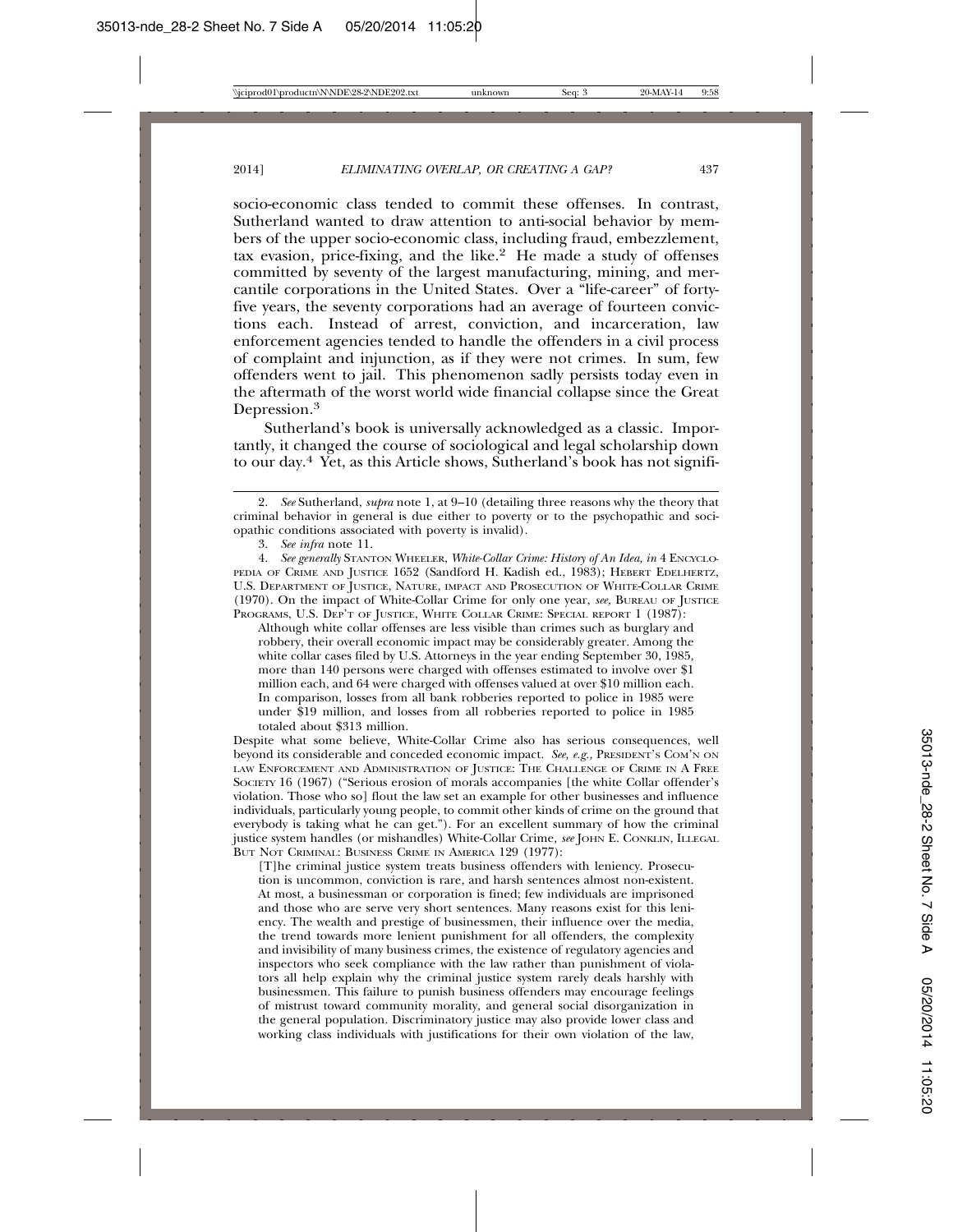cantly changed public policy in one small and largely unnoticed corner of the law: RICO and securities fraud.

On March 6, 1995, Rep. Charles Christopher Cox  $(R-CA)^5$  introduced a measure on the House floor to amend the pending Private Securities Litigation Reform Act of 1995.<sup>6</sup> The Cox Amendment sought to limit the use of Civil RICO in securities fraud suits<sup>7</sup> and subsequently became part of the final bill.8 The purpose of the amendment

[Cox] claimed that the enforcement staff . . . increased . . . [and paid] investor protection . . . significant dividends [, but the] reality was that there was no 'investment in investor protection.' The commission's enforcement staff had declined in size under his chairmanship. It had just declined at a slower rate than the rest of the staff.

*Id.*; Scot J. Paltrow, *S.E.C. No Evil*, POLITICO (Sept. 18, 2008, 8:00 AM), http://www.portfol io.com/executives/features/2008/09/18/Profile-of-SEC-Chief-Christopher-Cox/ (under chairman Christopher Cox, the commission has undermined and demoralized its enforcement staff):

[A] look at his record since he became chairman in 2005 suggests that, behind the scenes, Cox has engineered a series of procedural and tactical changes, effectively reducing the S.E.C. enforcement division's power. . . . [T]ensions between frontline investigators and the politically appointed commissioners to whom they report have become commonplace. . . . Cox and other commissioners have shifted the agency's focus away from strong enforcement action against big public companies and Wall Street firms, instead emphasizing what S.E.C. lawyers consider petty-fraud cases, such as small Ponzi schemes. Penalties against companies, individuals, and brokerage firms have sunk from a high of \$1.5 billion in 2005 to \$507 million last year.

*Id.* When Cox offered his amendment, he had personal familiarity with civil RICO suits. *See* Jeff Gerth, *Architect of House Measure To Limit Lawsuits is Himself the Subject of a Suit*, N.Y. TIMES, June 18, 1995, at 20 (describing suit brought by receiver of collapsed investment group against attorneys, including Cox, seeking damages for scam that cost thousands of investors more than \$125 million; receiver alleged that actions by lawyers, three of whom pleaded guilty to federal fraud, allegedly prevented scam for being uncovered earlier by federal and state authorities, whereas a representative from Cox's former firm described the allegations as "baseless"). In contrast, Wikipedia's review of Cox is glowing. *Christopher Cox*, WIKIPEDIA, en.wikipedia.org/wiki/Christopher\_Cox (last visited Apr. 27, 2014).

6. 6. 141 CONG. REC. H2771 (daily ed. Mar. 7, 1995).

7. The amendment created an exemption from civil RICO liability for "any conduct actionable as securities fraud." *Id*.

8. *Id.* at H2778–79 (daily ed. March 7, 1995). The vote was 292 to 124. *Id*. Senators Chris Dodd and Pete Domenici introduced a companion bill in the Senate. S. 240, 104th Cong., (1995). The Subcommittee on Securities of the Senate Banking, Housing, and Urban Affairs Committee held hearings for two days. Arthur Levitt, the chairman of the SEC, testified, as he had before a House committee, *see* note 45 *infra*, that it was desirable that the Committee "[e]liminat[e] the *overlap* between private remedies under RICO and the Federal securities laws." *Securities Litigation Reform Proposals S.240, S.667, and H.R. 1058: Hearings Before the Subcommittee on Securities of the Committee on Banking, Housing, and Urban Affairs*, 104th Cong., 1st Sess. 232 (Mar. 2, 22, and Apr. 6, 1995) (emphasis added). He reasoned that "because the securities laws provide adequate remedies for those injured by securities fraud, it is both unnecessary and unfair to expose defendants in securities cases of the threat of treble damages *and* other extraordinary

and it may provide political radicals with a desire to replace a corrupt system in which equal justice is little more than a spoken ideal.

*Id.* (citations omitted).

<sup>5.</sup> Rep. Cox went on to become the Chairman of the Securities and Exchange Commission (SEC), where he presided, in part, over the collapse of the financial industry in 2007 and 2008. For a less than favorable review of Cox's term at the SEC, see Floyd Norris, *Christopher Cox Leaves*, N.Y. TIMES, Jan. 21, 2009: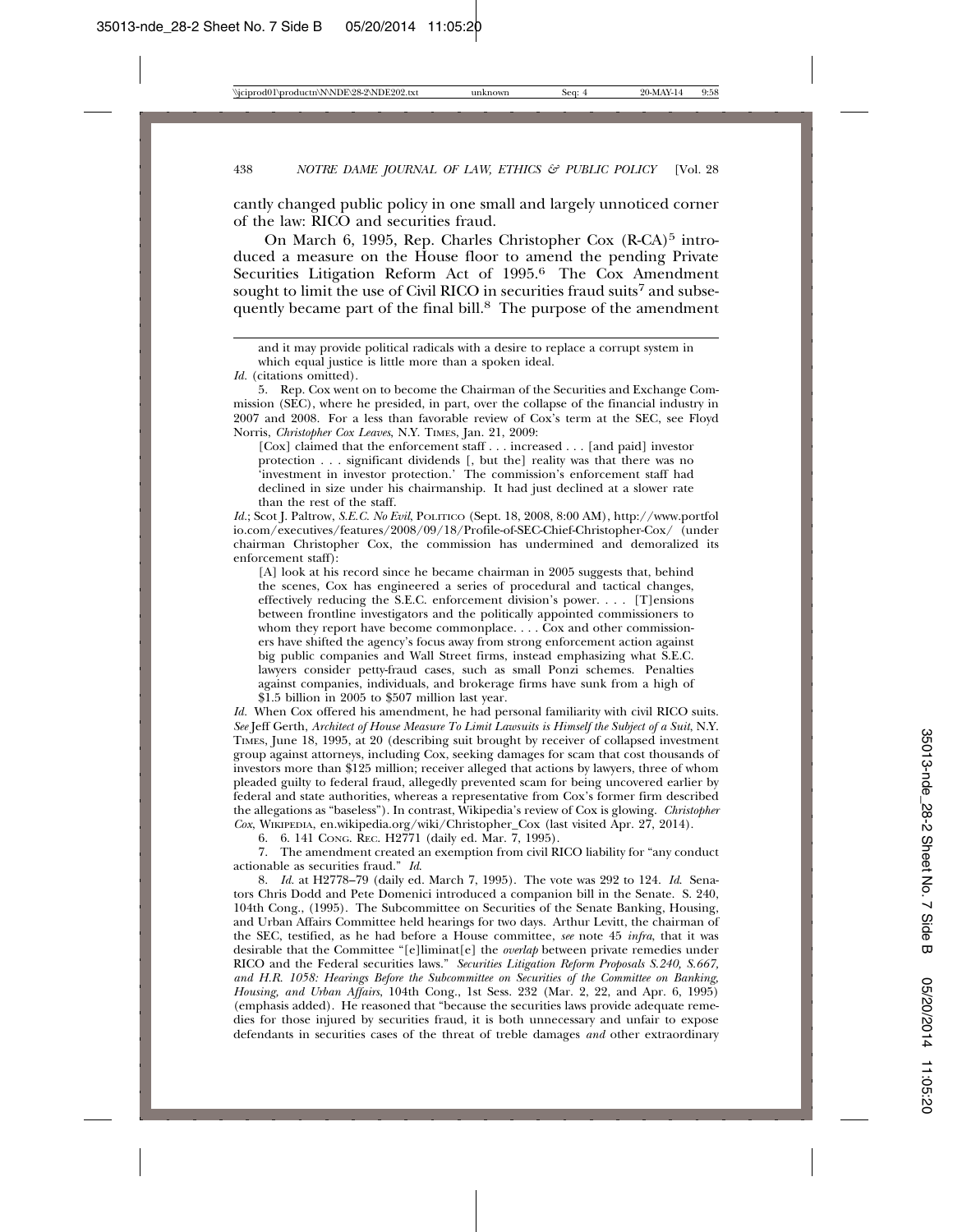#### was to eliminate the "overlap" between securities fraud and RICO.<sup>9</sup> A

remedies provided by RICO." *Id.* at 251 (emphasis added). The full Committee reported the legislation. S. REP. NO. 104-98, at 1 (1995). The Committee described the RICO amendment as "removing securities fraud as a predicate act of racketeering in a civil action under [RICO.]" *Id*. at 19. It added, "[A] plaintiff may not plead other specified offenses, such as mail or wire fraud, as predicates act of racketeering under civil RICO if such offense are based on conduct that would have been actionable as securities fraud." *Id*. The Senate summarily passed the bill and then substituted the Senate text for the House bill; it passed 70 to 29. 141 CONG. REC. S9199 (daily ed. June 28, 1995). The Conference Report described the RICO amendment, quoting Chairman Levitt's rationale. H.R. REP. NO. 104-369, at 42–43 (1995) (Conf. Rep.). After the two houses passed the amended legislation, President Clinton vetoed it. H.R. DOC. NO. 104-159 (1995). The veto message did not discuss the RICO amendment. Both houses overrode the veto. 141 CONG. REC. S19, 047 (daily ed. Dec. 21, 1995); *Id*. at 219,180 (daily ed. Dec 22, 1995). Neither house discussed the RICO amendment when it overrode the Presidential veto.

9. Determining why Congress takes particular action is always perilous. Or so thinks one of our number, Blakey, who was a committee counsel in the Senate and House for more than seven years serving two senators and two congressional representatives. Nevertheless, the search for "congressional intent" is not a search for the individual "intent" of members (certainly not staff members) but collective "intent," embodied in their collective action: the text of the legislation. Linguistically, determining the "intent" of an individual (or any collective entity) involves the same process. *See generally* GEOFFREY LEECH, PRINCIPLES OF PRAGMATICS (1983) (pragmatics deals with utterance meaning, a question of sentence meaning plus context, while semantic meaning deals with sentence meaning, a question of verbal meaning plus grammar). To illustrate, "Can you pass me the salt" means one thing at a dinner table; it means another thing in a physical therapist's office. At the therapist's office, it *is* an interrogatory; the therapist wants to know if you "can" pass the saltshaker in light of your medical condition. At the table, the question is *not* an interrogatory ("can"), but an imperative ("pass"), where basic politeness among social equals requires the use of an indirect form of communication to obtain the speaker's simple "objective," the salt. See JOHN SEARLE, MIND, LANGUAGE AND SOCIETY 150–51 (1999) for a fuller treatment of the saltshaker example. In sum, the "rules" of pragmatics (language in use, as in law) are like the "rules" of statutory interpretation; they are "regulatory," not "constitutive." *Compare* LEECH at 8 (not constitutive but regulative) *with* Felix Frankfurter's classic article, *Some Reflections on the Reading of Statutes*, 47 COLUM. L REV. 527, 544 (1947) ("[R]ules of construction are not . . . rules of law. . . . [but] axioms of experience.") (citing Boston Sand & Gravel Co. v. United States, 278 U.S. 41, 48 (1928) ("Axiom of experience.") (Holmes, J.)). Legislative history is nothing more than linguistic context. The relevance of context is an old and well-established legal principle. *See, e.g.,* United States v. Heirs of Boisdore, 49 U.S. 113, 123 (1849) (Taney, C.J.) ("[W]hole ´ context . . . [to] show . . . the intention of the legislature"); *accord* Perrine v. Chesapeake & Del. Canal Co., 50 U.S. 172, 190 (1850) (Taney, C.J.) ("[F]amiliar and well established . . . meaning . . . must be determined from the context . . . ."). Context is important, too, for ANTONIN SCALIA, A MATTER OF INTERPRETATION 16–25, 29–37 (1987), though he eschews legislative history as unreliable. The principle continues to animate judicial decisions. *See, e.g.,* Federal Aviation Administration v. Cooper, 132 S. Ct. 1441, 1445 (2012) (construction of "actual damages" in The Privacy Act of 1974, *codified in part at* 5 U.S.C.S. § 552a, (2012), is a question of context) ("Because of the term's [actual damages] chameleon-like quality, it must be considered in the particular *context* in which it appears.") (emphasis added). Because the intent is collective, the best sources are committee reports, a collective product of the drafting committee. Garcia v. United States, 469 U.S. 70, 76 (1984) (Rehnquist, J.) ("Committee Reports are 'more authoritative' than comments from the floor.") (citations omitted). Accordingly, our principal focus here in the legislative history is on the committee reports.

The financial industry has a long history of opposition to legislation regulating its activity. For example, as today in light of the Great Recession of 2007 and afterwards, despite the desperate crisis of the Great Depression, the president of the New York Stock Exchange led a fight against federal securities regulation in the 1930's. *See, e. g,* JOEL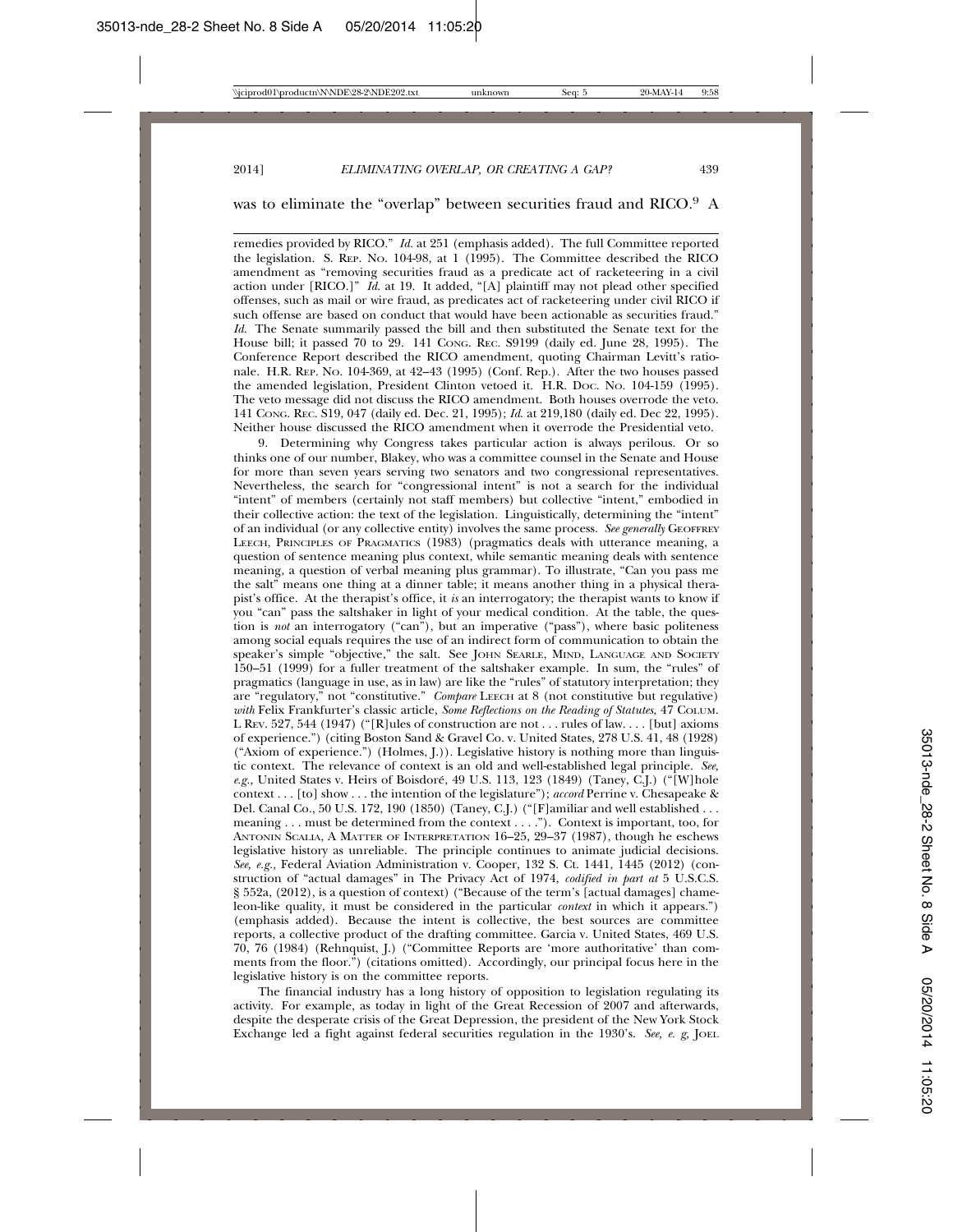SELIGMAN, THE TRANSFORMATION OF WALL STREET 90 (1982). Leading accounting firms (*e.g.,* Price Waterhouse & Co.) also opposed requirements for independent accountants. James M. Landis, *The Legislative History of the Securities Act of 1933*, 28 GEO. WASH. L. REV. 29, 35 n.12 (1959). Similarly, the Investment Bankers Association argued that it would "suspend the underwriting or distribution of many capital issues . . . ." *Id*. at 40 n.18. Congress was not impressed; in fact, it finally enacted the Securities Act of 1933 precisely to deal with "racketeering" on Wall Street. 77 Cong. Rec. 3801 (1933) (statement of Sen. Duncan Fletcher, chairman of the Senate Banking Committee, the chief counsel of which was Ferdinand Pecora, and the leading sponsor of the 1933 Act: "designed to protect the public from the financial racketeering of . . . 'investment bankers' . . . ."). Congress drew inspiration, instead, from the famous Pecora investigations. See *Stock Exchange Practices*, S. REP. NO. 73-1455 (1934); *see* FERDINAND PECORA, WALL STREET UNDER OATH: THE STORY OF OUR MODERN MONEY CHANGERS (1939); WILLIAM E. LEUCHTENBURG, FRANKLIN D. ROOSEVELT AND THE NEW DEAL 1932-1940 59 (1963) ("A tribune of righteousness, Ferdinand Pecora summoned the nation's financial rulers to the bar."), *Id*. at n.108 (reviewing the facts of the Great Recession).

The financial industry is not alone in its resistance to government regulation. *See generally* CHARLES FRANCIS ADAMS, JR., RAILROADS: THEIR ORIGINS AND PROBLEMS 117, 126 (1893) (recounting his service on the Massachusetts railroad commission in the late 19th century in light of the philosophy of the industry: "in all matters of trade, competition, if allowed perfectly free play, [the industry] could be relied upon to protect the community from abuses," while the "system was . . . fairly honeycombed with . . . corruption").

While Congress enacted RICO in 1970, its use in civil cases lagged for almost a decade. When the issue of its civil use first came before the Court in *Sedima v. Imrex Co., Inc.*, 473 U.S. 479 (1985), the industry sought to eviscerate civil RICO by imposing on it highly restrictive limitations (*e.g.,* prior criminal conviction). The Court wisely rejected it on the merits under the statute. *See id.* at 493. It also reviewed the substantial policy arguments against the limitation. *Id*. at 490 n.9. Reform efforts then focused on Congress to obtain the criminal conviction limitation. *See Oversight on Civil RICO Suits: Hearings Before the Senate Comm. on the Judiciary*, 99th Cong. (1985). The securities industry and the accounting profession played leading roles. *Id.* at 629–39 (securities); *Id*. at 243–325 (accountants). Legislation passed the House, but failed by two votes in the Senate. 132 CONG. REC. 29309 (1986) (House); *id* at 32504 (Senate).

Ten years later, Rep. Cox renewed the fight for civil RICO reforms. Nevertheless, he only wanted, he said, to reform civil RICO "in the area of securities legislation." 141 CONG. REC. H2770 (daily ed. March 7, 1995). His amendment would only "prevent plaintiffs' attorneys from bringing actions alleging securities law violation under [RICO.]" *Id.* Cox also cited in support of his bill the ubiquitous and crucial testimony of Chairman Levitt, which reverberates in the floor debates and dominates the key committee reports. *Id*. at H2771 (citing *Litigation Reform Proposals: Hearing Before the Subcommittee on Telecommunications and Finance of the House Committee on Commerce*, 104th Cong. 2d Sess., 12 (1995) (statement of Arthur Levitt, chairman, SEC). Cox asserted that the committee "inadvertently" omitted the RICO amendment. 141 CONG. REC. H2765 (1995). Congressman John Conyers flatly contradicted him. *Id.* Cox said he wanted to prevent "frivolous" litigation. *Id.* at H2771. He did not add that it would also prevent meritorious litigation. Conyers said, "Do not throw the baby out with the bath water." *Id.* at H2773. Conyers also argued that RICO was "frequently the only effective means for victims" to recover their substantial losses*. Id.* Cox thought the securities provision in current law was a "loophole." *Id.* Congressman John Bryant read him the language of the statute and asked, "How can you describe this as a loophole?" *Id.* The arguments went back and forth as if they were railroad trains passing in the night on parallel tracks. Any attentive listener could tell that the outcome was foreordained without regard to the merits of the issue. G. Robert Blakey & Kevin P. Roddy, *Reflections on* Reves v. Ernst & Young*: Its Meaning And Impact On Substantive, Accessory, Aiding Abetting And Conspiracy Liability Under RICO*, 33 AM. CRIM. L. REV. 1345, 1676–86 (1996) [hereinafter Blakey and Roddy] (summarizing the rest of the congressional debates in the House and the Senate). The only consistent theme that runs through them, in particular the key committee reports, is the testimony of Chairman Levitt. S. REP. NO. 104-98, at 19 (1995) (citing Levitt); H.R. CONF. REP. NO. 104-369, at 42–43 (1995) (citing Levitt). In sum, on the merits, if it had any at all, and it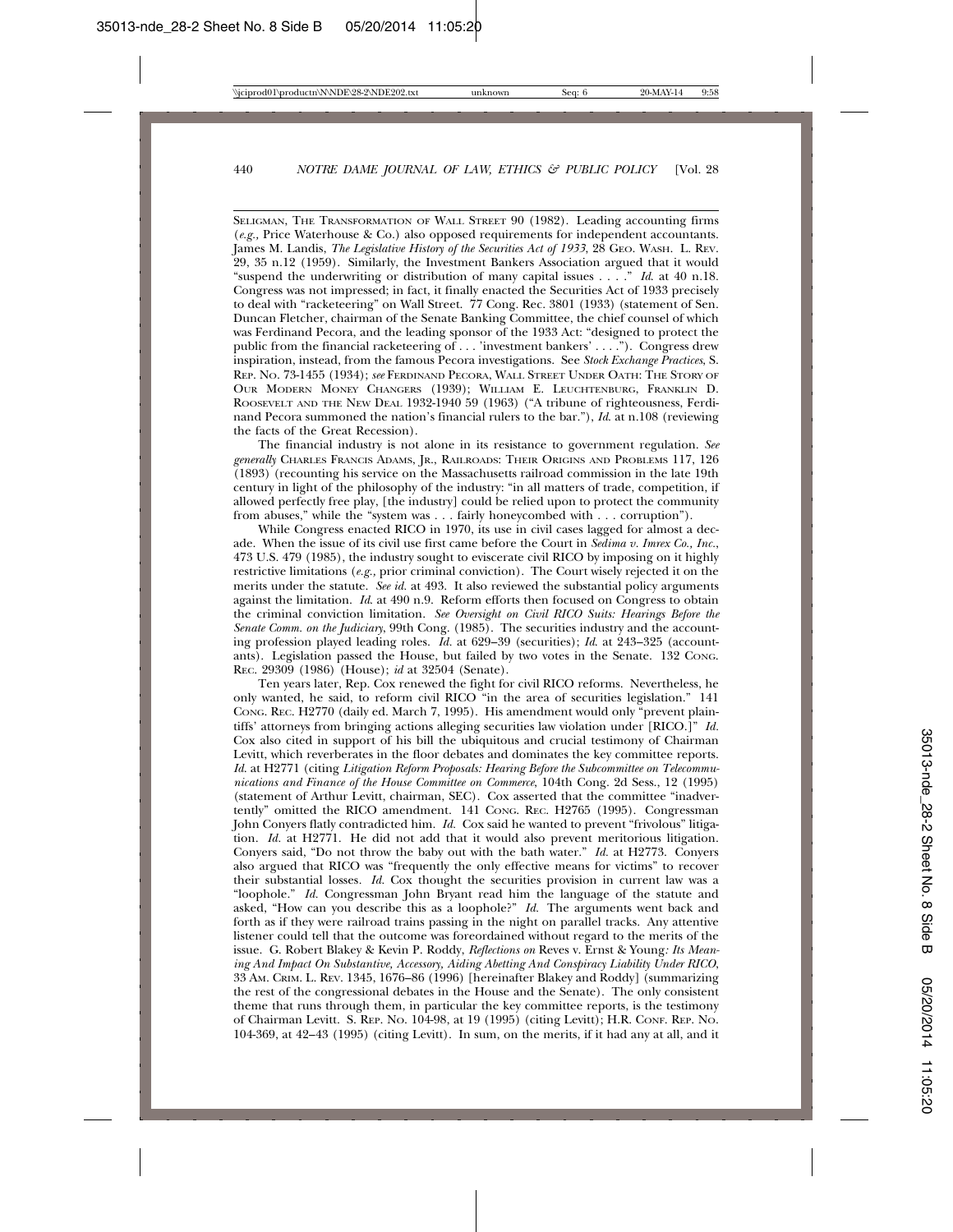victim of fraud would have either a federal securities fraud remedy *or* a federal RICO remedy. Even Chairman Cox did not intend to create a "gap" between the securities statutes and RICO where victims would have *neither* a securities remedy *nor* a RICO remedy. That gap now exists, thanks to a series of unfortunate rulings from the federal courts. Until the courts of appeal or the Supreme Court corral it (congressional action is unforeseeable in the current political climate), victims of Wall Street fraud on Main Street or elsewhere may not get their day in a federal court. These materials tell the depressing story of how the nation arrived at this juncture.

#### I. RACKETEER INFLUENCED AND CORRUPT ORGANIZATIONS ACT

#### A. *Enactment.*

In 1970, Congress enacted the Organized Crime Control Act; Title IX is the Racketeer Influenced and Corrupt Organizations Act ("RICO").10 Congress drafted Title IX to deal with "enterprise crimi-

The current history of the development of RICO, that is, the substantial efforts in the courts, ironically not at the Supreme Court level, to frustrate its policies, parallels early history of the Sherman Act, inversely at the Supreme Court level, and is a history beyond these materials. *See generally* JONATHAN LURIE, LAW AND THE NATION: 1865-1912 (1983), in particular, Chapter 2, *Law and Economic Growth: Courts, Corporations, and Constitutional Doctrines*, at 27–42, for a concise and an insightful examination of this history. That history teaches, "Those who cannot remember the past are condemned to repeat it." GEORGE SANTAYANA, THE LIFE OF REASON OR THE PHASES OF HUMAN PROGRESS 284 (1905). *But see* GEORGE W. F. HEGEL, PHILOSOPHY OF HISTORY 6 (rev. ed. 1900) ("What experience and history teach is this - that people and governments never have learned anything from history.").

10. Pub. L. No. 91-452, Title IX, 84 Stat. 922, 941 (1970) (*codified as,* 18 U.S.C. §§ 1961–1968 (2012)) (hereinafter RICO); Blakey & Roddy, *supra* note 9, at 3 collected the best law review commentary on RICO in 1996. *See also* G. Robert Blakey, *Time-Bars: RICO-Criminal and Civil-Federal and State*, 88 NOTRE DAME L. REV. 1581 (2013). Relevant student articles worth examining since then include: William S. McClintock, Note, *Could You Use That in a Sentence Please?: The Intersection of Prosecutorial Ethics, Relevant Conduct Sentencing, and Criminal RICO Indictments*, 89 NOTRE DAME L. REV. 985 (2014); Kevin J. Murphy, Note, *The Resurrection of the 'Single Scheme' Exclusion to RICO's Pattern Requirement*, 88 NOTRE DAME L. REV. 1991 (2013); G. Ryan Snyder, Note, *"Preserving" Civil RICO: How the Model Unfair Trade Practices Act Affects RICO's Private Right of Action Under the McCarran-Ferguson Act*, 86 NOTRE DAME L. REV. 1767 (2011); Carli McNeill, Note, *Seeing the Forest: A Holistic View of the RICO Statute of Limitations*, 85 NOTRE DAME L. REV. 1231 (2010); Michael J. Gerardi, Note, *The "Person" at Federal Law: A Framework and a RICO Test Suite,* 84 NOTRE DAME L. REV. 2239 (2009); Paul Edgar Harold, Note, *Quo Vadis, Association in Fact? The Growing Disparity Between How Federal Courts Interpret RICO's Enterprise Provision in Criminal And Civil Cases (With a Little Statutory Background to Explain Why)*, 80 NOTRE DAME L. REV. 781 (2005); Adam M. Snyder, Note, *Equitable Remedies in Civil RICO Actions: In Support of Allowing District Courts to Order Disgorgement,* 74 U. CHI. L. REV. 1057 (2007); Julie Gunnigle, Note, "*Birds of a Feather" RICO: Trying Partners in Crime Together*, 34 SYRACUSE J. INT'L L. & COM. 41 (2006); Benjamin Rolf, Note, *The "Ends of Justice" Revisited: How to Interpret RICO's Procedural Provision*, 18 U.S.C. § 1965, 80 NOTRE DAME L. REV. 1225 (2005); Stasia Mosesso, Note, *Up in Smoke: How the Proximate Cause Battle Extinguished the Tobacco War*, 76 NOTRE DAME L. REV. 257 (2000); Brian J. Murray, Note, *Protesters, Extortion, and Coercion: Preventing RICO From Chilling First Amendment Freedoms*, 75 NOTRE DAME L. REV. 691 (1999);

did not, it was about "overlap" between two parallel statutes; creating a "gap" between the statutes was beyond anyone's contemplation; whatever was on people's minds— opponents and defenders of RICO—enacting a backdoor to general RICO reform was not it.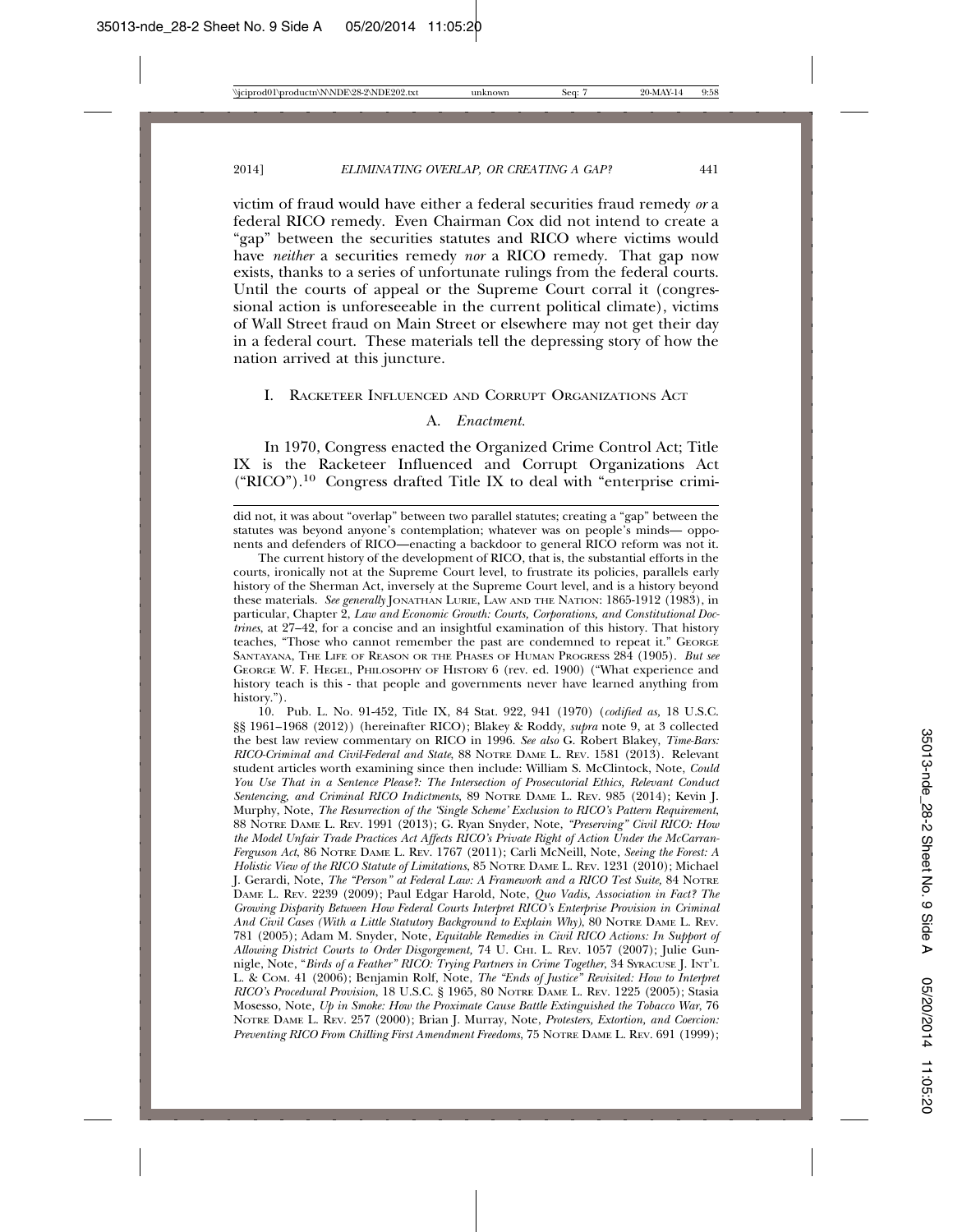nality,"<sup>11</sup> that is, "patterns" of (1) violence (e.g., murder, robbery, etc.) (2) the provision of illegal goods and services (e.g., drugs, gambling, prostitution, etc., including undocumented aliens) (3) corruption in labor or management relations (e.g., bribery, extortion, embezzlement, etc.) (4) corruption in government (e.g., bribery, extortion, fraud against the government, etc.), and (5) commercial and other forms of fraud (e.g., schemes to defraud, bankruptcy fraud, securities fraud, etc.) by, through, or against various types of licit or illicit enterprises.12

Melissa A. Rolland, Note, *Forfeiture Law, the Eight Amendment's Excessive Fines Clause, and* United States v. Bajakajian, 74 NOTRE DAME L. REV. 1371 (1999); James M. Evans, Note,*"Don't Throw Me Into The Briar Patch": RICO and Rules of Evidence*, 73 NOTRE DAME L. REV. 433 (1998). The White-Collar Crime Survey of the American Criminal Law Review annually prints a helpful review of RICO jurisprudence. *See, e.g.* Sean M. Douglass & Tyler Layne, *Racketeer Influenced And Corrupt Organizations,* 48 AM. CRIM. L. REV. 1075 (2011). After 1970, thirty-five states passed legislation patterned on RICO. The best general analysis of these statutes is RICO STATE BY STATE: A GUIDE OF LITIGATION UNDER THE STATE RACKETEERING STATUTES (John E. Floyd ed., 2d ed. 2011). Largely unnoticed in the brouhaha over civil RICO and securities fraud on the federal level is the presence in state racketeering statutes of securities fraud predicates. These state RICO statutes incorporate the predicate acts from 18 U.S.C. § 1961(1), their own state predicate acts, or a combination of the two. *See, e.g.*, ARIZ. REV. STAT. ANN. § 13-2301(D)(4)(b)(xviii) (2010) (§ 1961(1) and state); CAL. PENAL CODE § 186.2(a)(18) (West 1999 & Supp. 2012) (state); COLO. REV. STAT. ANN. § 18-17-103(5)(b)(XIII) (West 2004 & Supp. 2011) (both § 1961(1) and state); CONN. GEN. STAT. ANN. § 53-394(a)(15) (West 2007 & Supp. 2012) (state); DEL. CODE. ANN. tit. 11, § 1502(9)(a) (2007) (§ 1961(1) and state); FLA. STAT. ANN.  $\S$ § 895.02(1)(a)(5) and (1)(b) (West 2000 & Supp. 2012) (§ 1961(1) and state); GA. CODE ANN.  $\S$ § 16-14-13(9)(A)(xxi) (2011) (§ 1961(1) and state); IDAHO CODE ANN. § 18-7803 (2004) (predicate acts from state law but language, "any act which is chargeable or indictable under the following sections of the Idaho Code or which are equivalent acts chargeable or indictable as equivalent crimes under the laws of any other jurisdiction [,]" leaves ambiguity regarding whether the Idaho Code includes § 1961(1) offenses); IND. CODE ANN. § 35-45-6-1(e)(1) (West 2012) (state); LA. REV. STAT. ANN. § 15:1352(A) (2005 & Supp. 2012) (state); MICH. COMP. LAWS ANN. § 750.159g(g) (West 2004 & Supp. 2012) (§ 1961(1) and state); MISS. CODE ANN. § 97-43-3(a)(2) (West 2011) (state); NEB. REV. STAT. § 28-1354(5)(h) (Supp. 2010) (state); NEV. REV. STAT. ANN. § 207.360(30) (Lexis-Nexis 2006 & Supp. 2011) (state) (federal courts created some confusion by assuming federal securities fraud could be included as predicate act. *See* Brown v. Kinross Gold, 378 F. Supp. 2d 1280, 1287–88 (D. Nev. 2005), and *In re* Stratosphere Corp. Sec. Litig., 66 F. Supp. 2d 1182, 1202 (D. Nev. 1999)); N.J. STAT. ANN. § 2C:41-1(a)(1)(p) (West 2005 & Supp. 2012) (§ 1961(1) and state); N.M. STAT. ANN. § 30-42-3(A)(17) (LexisNexis 2004 & Supp. 2011) (state); N.C. GEN. STAT. § 75D-3(c)(2) (2011) (§ 1961(1) and state); N.D. CENT. CODE § 12.1-06.1-01(2)(f)(16) (2012) (state); OHIO REV. CODE ANN. § 2923.31(I)(2)(a) (LexisNexis 2010) (§ 1961(1)); OKLA. STAT. ANN. tit. 22, § 22-1402(10)(x) (West 2003 & Supp. 2012) (state); OR. REV. STAT. § 166.715(6)(b) (2011) (§ 1961(1)); UTAH CODE ANN. § 76-10-1602(4)(iiii) (West 2008 & Supp. 2011) (§ 1961(1)); WASH. REV. CODE ANN. § 9A.82.010(4)(v) (West 2009 & Supp. 2012) (state); and WIS. STAT. ANN. § 946.82(4) (West 2005 & Supp. 2011) (§ 1961(1) and state). For an analysis of the possible federal preemption of state law, *see, infra,* III A.

11. United States v. Cauble, 706 F.2d 1322, 1330 (5th Cir. 1983) ("enterprise criminality" consists of "all types of organized criminal behavior [ranging] . . . from simple political corruption to sophisticated white-collar crime schemes to traditional Mafia-type endeavors.") (citations omitted).

12. *See* G. Robert Blakey, *The RICO Civil Fraud Action in Context: Reflections on* Bennett v. Berg*,* 58 NOTRE DAME L. REV. 237, 300–06 (1982) (categorization of diverse predicate acts).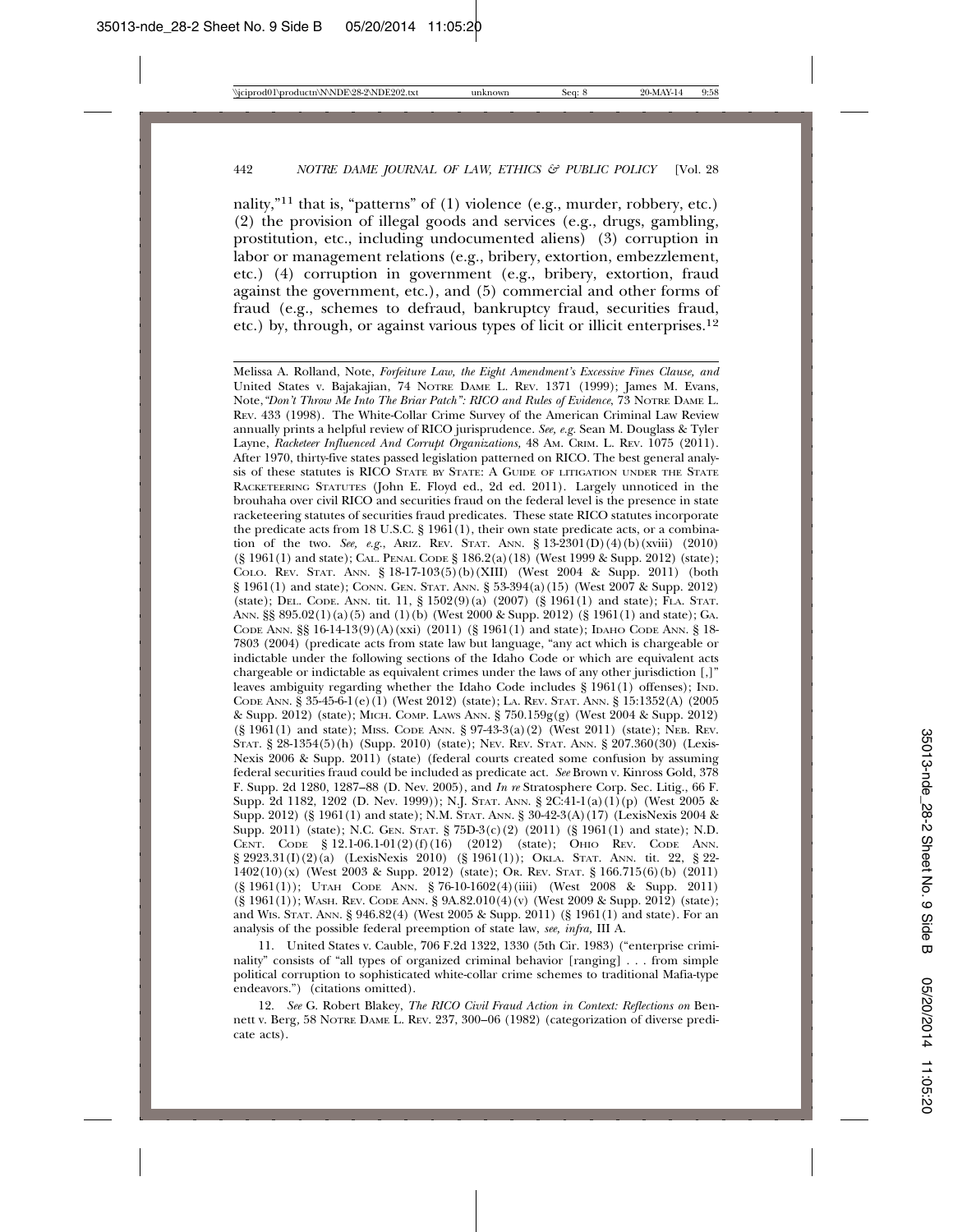Because Congress found that the sanctions and remedies previously available to control these offenses were unnecessarily limited in scope and impact, it enacted RICO to provide enhanced criminal and civil sanctions, including fines, imprisonment, forfeiture, injunctions, and treble damage relief for persons injured in their business or property because of a violation of the statute.

#### B. *Organized Crime Myth.*

The legislative history of RICO demonstrates that Congress intended RICO to provide new weapons of unprecedented scope for an assault upon organized crime and its economic roots.13 The major purpose of RICO was to address the "infiltration of legitimate business by organized crime," but the statute was designed to reach both "'illegitimate' and 'legitimate' enterprises."14 Similar to the antitrust statutes on which Congress modeled it, Congress used in RICO "a generality and adaptability [of language] comparable to that found to be desirable in constitutional provisions."<sup>15 "</sup>[C]oncepts such as RICO 'enterprise' and 'pattern of racketeering activity' were simply unknown to common law."16 Significantly, Congress "drafted RICO broadly enough to encompass a wide range of criminal activity, taking many different forms and likely to attract a broad array of perpetrators operating in many different ways."<sup>17</sup> "The occasion for Congress's action was the perceived need to combat organized crime. But Congress, for cogent reasons, chose to enact a more general statute, one which, although it had organized crime as its focus, was not limited in application to organized crime."18 As the Court observed, the contention that RICO is limited to "organized crime" finds no support in the Act's text, and it is at "odds with the tenor of its legislative history."19 RICO is similar to other legislation enacted by Congress as general reform, aimed at a specific target, but not limited to a specific target.20

16. Agency Holding Corp. v. Malley-Duff & Assoc. Inc., 483 U.S. 143, 150 (1987).

17. H.J., Inc. v. Nw. Bell Tel. Co., 492 U.S. 229, 248–49 (1989).

18. Nat'l Org. for Women, Inc. v. Scheidler, 510 U.S. 249, 260 (1994) (citations omitted); *accord* Sedima v. Imrex Co., Inc, 473 U.S. 479, 499 (not just "mobsters and organized criminals"; "[Legitimate enterprises] enjoy neither an inherent incapacity for criminal activity nor immunity from its consequences.").

19. *H.J. Inc.,* 492 U.S. at 244.

20. RICO fits well into the traditional pattern of federal legislation aimed at a particular problem, but drafted in all-purpose language. *See, e.g.,* The Ku Klux Klan Act of 1871 (18 U.S.C. §§ 241–242 (2012) (criminal sanctions) and 42 U.S.C. § 1981 *et seq*. (2012) (civil sanctions)) is illustrative. The aim of the 1871 Act was the night-riding of the Klan, but courts impose its criminal and civil sanctions on "any person" who deprives another of his civil rights; its sponsors aimed the Act at the Klan, but it applies today to police officers anywhere. *See* Monroe v. Pape, 365 U.S. 167, 183 (1961) ("[The KKK Act is] cast in general language and is applicable to Illinois as it is the States whose names were mentioned over and again in the debates."), *overruled on other grounds by* Monell v.

<sup>13.</sup> Russello v. United States, 464 U.S. 16, 26 (1983).

<sup>14.</sup> United States v. Turkette, 452 U.S. 576, 590–91 (1981).

<sup>15.</sup> Appalachian Coals, Inc. v. United States*,* 288 U.S. 344, 359–60 (1933), *overruled in part on unrelated issues by* Copperweld Corp. v. Independence Tube Corp*.,* 467 U.S. 752 (1984) (corporate subsidiary as single entity).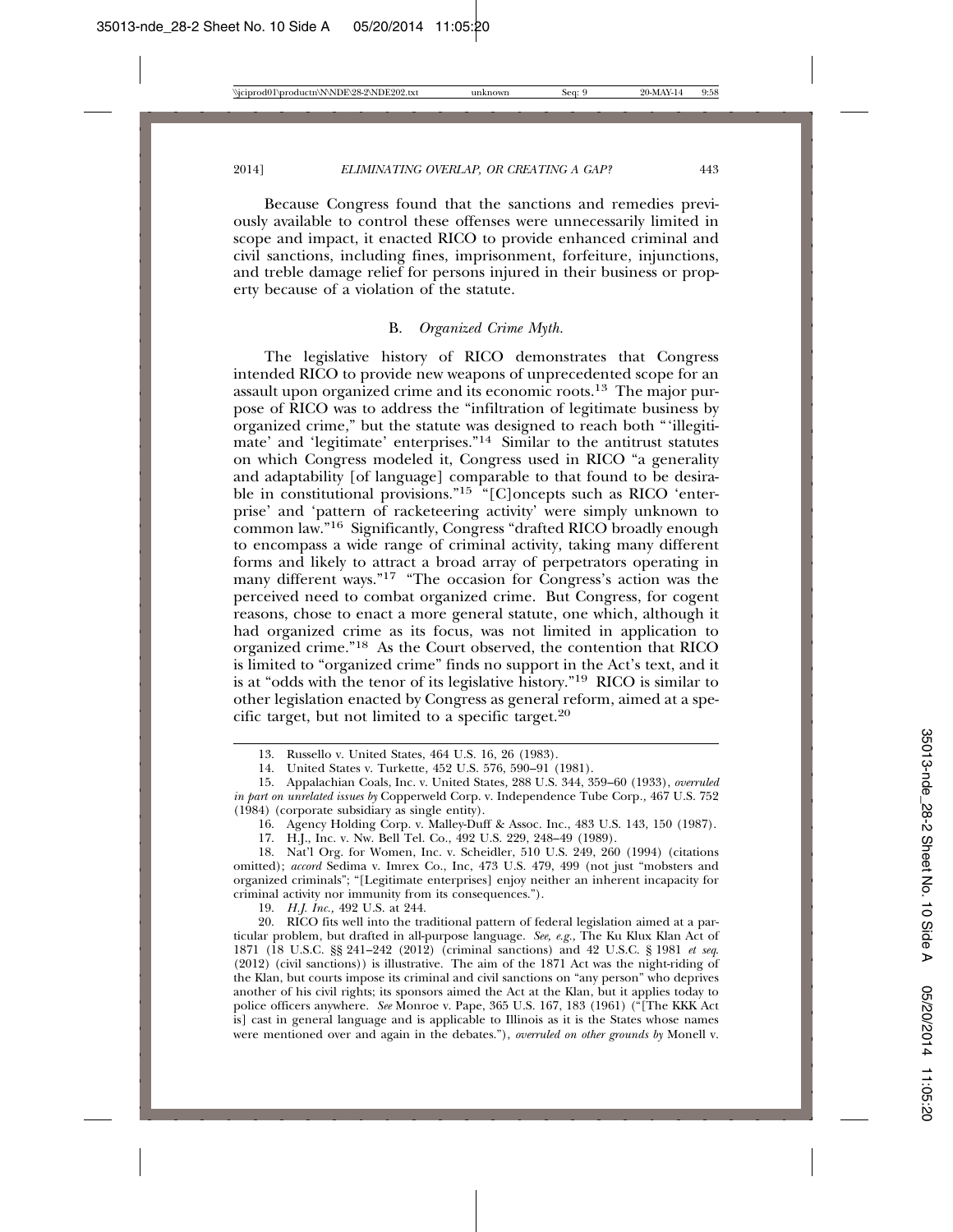#### C. *Criminal and Civil Proceedings.*

RICO's two-track system of criminal and civil litigation that Congress designed to achieve its remedial purposes fits well into the federal system of justice.<sup>21</sup> RICO's criminal and civil provisions are:

(1) Section 1961 of Title 18 sets out RICO's building-block "definitions." They apply in all actions under RICO.

(2) Section 1962 of Title 18 sets out RICO's "standards" of "unlawful" (not "criminal") "conduct."<sup>22</sup> They apply in all actions under RICO.

Dep't of Soc. Servs., 436 U.S. 658 (1978); Koon v. United States*,* 518 U.S. 81, 85–88 (1996) (reviewing the prosecution of the Los Angeles police officers under § 242 for the beating of Rodney King). Subsequently, King obtained \$3.8 million dollar in a private settlement of his civil rights claim under § 1983. Charlie LeDuff, *12 Years After the Riots, Rodney King Gets Along,* N.Y. TIMES, Sept. 19, 2004, at 18; Jennifer Medina, *Rodney King Dies at 47; Police Beating Victim Who Asked 'Can We All Get Along?',* N.Y. TIMES, June 17, 2012 (reporting that King accidentally drowned in his swimming pool).

21. *See generally* Gerardi, *supra* note 10 (reviewing varying concepts of "person" that defined the scope of perpetrators and victims in several federal statutory schemes that provide for parallel criminal and civil enforcement mechanisms).

22. 18 U.S.C. § 1962, entitled "Prohibited Activities," contains three substantive provisions. 18 U.S.C. § 1962 (2012). Each begins with the phrase "It shall be unlawful." For example, § 1962(c) provides that it is "unlawful for any person employed by or associ-ated with" an enterprise engaged in or affecting interstate or foreign commerce "to conduct or participate, directly or indirectly, in the conduct of such enterprise's affairs through a pattern of racketeering activity." Significantly, the words "prohibited" and "unlawful" do not say "criminal." Separate sections provide for the criminal (§ 1963) or civil sanctions (§ 1964) for a violation of § 1962's standard of "unlawful" conduct. The Court in *Sedima,* properly captured the distinction when it referred to § 1962 as "a failure to adhere to a legal requirement." *Sedima*, 479 U.S. at 489. In most situations, the distinction between "criminal" and "unlawful" is a distinction without a difference. In at least three situations, however, the distinction could be material: concurrent state court jurisdiction over civil RICO claims, arbitration of civil RICO claims, or foreign court jurisdiction over civil RICO claims. 18 U.S.C. § 3231 provides that "district courts of the United States shall have original jurisdiction, exclusive of the courts of the States, of all *offenses* against the laws of the United States." 18 U.S.C. § 3231 (2012) (emphasis added). If § 1962 reflected "offenses against the United States," jurisdiction over civil RICO claims would be exclusive in the federal courts. It is not. Tafflin v. Levitt, 493 U.S. 455, 464 (1990) (concurrent jurisdiction upheld; "civil RICO claims are not 'offenses against the laws of the United States . . . .'"). Similarly, arbitration over civil RICO claims would be impermissible. It is not. Shearson/American Express, Inc. v. McMahon, 482 U.S. 220, 238 (1987). Foreign court jurisdiction over civil RICO claims is a question of the conflict of laws of the particular foreign state's law. The general rule is that one state will not enforce the "penal laws" of another state. *See, e.g.,* Wisconsin v. Pelican Ins. Co. of New Orleans, 127 U.S. 265, 289–90 (1888). If § 1962 reflected "offenses against the United States," it would be a "penal" law, and a foreign jurisdiction would not enforce it. This issue is unresolved. *See* Andrew E. Kramer, *Russia Presses U.S. Bank Over Money Laundering*, N.Y. TIMES, July 4, 2008, at C3 ("In a novel legal theory on choice of law, the . . . Russian Customs Committee . . . [is] seeking to apply . . . RICO against the bank [of New York, Mellon] in a Russian court."). The matter settled before the Russian court ruled on the issue of jurisdiction. Gregory L. White*, Russia, BNY Mellon End \$22.7 Billion Suit —- Settlement for \$14 Million in RICO Case Clears the Way for Bank to Open Lending Channels, WALL* STREET J., Oct. 23, 2009, at C2. That said, the Supreme Court does not always follow precise terminology, as reflected in *Sedima*. Sometimes, it inaccurately refers in dicta to § 1962 as "criminal provisions." *See, e.g.,* Hemi Group, LLC v. City of New York, 559 U.S. 1, 6 (2010) ("Section 1962, in turn, contains RICO's criminal provisions.") (plurality opinion); Bridge v. Phoenix Bond & Indem. Co., 553 U.S. 639, 647 (2008) ("Section 1962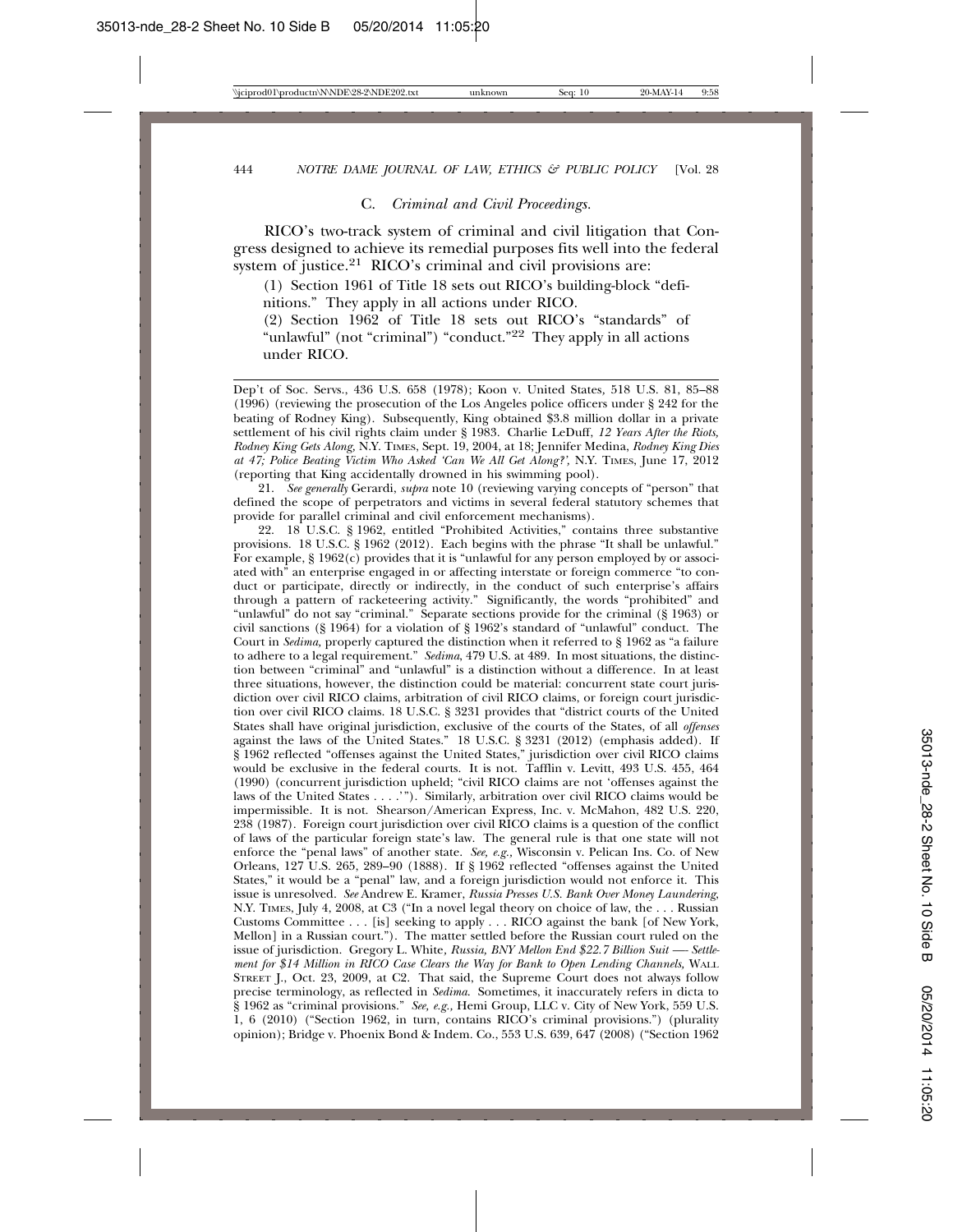(3) Section 1963 of Title 18 sets out RICO's criminal sanctions for a violation of Section 1962.

RICO's criminal sanctions under Section 1963 require:

• A criminal trial;

• Instituted by the government;

- Through a grand jury indictment; and
- The testing of the government's proof by the standard of "beyond a reasonable doubt."

(4) Section 1964 of Title 18 sets out RICO's civil sanctions for a violation of Section 1962.

RICO's civil remedies under Section 1964 require:

- A civil trial;
- Instituted;
- Either by the government or a private plaintiff; and

• The testing of either the government's or a private party's proof by the standard of "preponderance of the evidence."<sup>23</sup>

#### D. *Liberal Construction*.

Congress directed that courts liberally construe RICO to achieve its remedial purposes.<sup>24</sup> If RICO's language is plain, it controls.<sup>25</sup> If its

contains RICO's criminal prohibitions."). For these dicta to be holdings setting aside the holding of Sedima, a reference to it seemingly would be in order; in fact, matters not argued are not decided. *See, e.g.*, R.A.V. v. St. Paul, 505 U.S. 377, 386 n.5 (1992) ("It is . . . contrary to all traditions of our jurisprudence to consider the law on [a] point . . . resolved by broad language in cases where the issue was not presented . . . ."). More often, the Court accurately refers to the structure of RICO comprehensively. *See, e.g.,* Anza v. Ideal Steel Supply Corp., 547 U.S. 451, 453 (2006) ("The Racketeer Influenced and Corrupt Organizations Act (RICO), 18 U.S.C. §§ 1961–1968 (2000 ed. and Supp. III), prohibits certain conduct involving a 'pattern of racketeering activity.' § 1962 (2000 ed.). One of RICO's enforcement mechanisms is a private right of action, available to '[a]ny person injured in his business or property by reason of a violation' of RICO's substantive restrictions.  $§$  1964(c).").

23. *See, e.g.*, *Sedima*, 473 U.S. at 488–89 (§§ 1963 and 1964 use "violation" in the same sense) ("We should not lightly infer that Congress intended the term to have wholly different meanings in neighboring subsections."); United States v. Cappetto, 502 F.2d 1351, 1358 (7th Cir. 1974) (government suit; preponderance of the evidence); Liquid Air Corp. v. Rogers, 834 F.2d 1297, 1303 (7th Cir. 1987) (private suit; preponderance of the evidence).

24. Organized Crime Control Act of 1970, Pub. L. No. 91-452, § 904(a), 84 Stat. 942 (1970) ("liberally construed [RICO] to effectuate its remedial purposes"). *See* G. Robert Blakey & Scott D. Cessar, *Equitable Relief Under Civil RICO: Reflections on Religious Technology Center v. Wollersheim: Will Civil RICO be Effective Only Against White-Collar Crime?,* 62 NOTRE DAME. L. REV. 526, 532 n.21 (1987) for a review of the history and construction of liberal construction clauses. They also review the history of treble damages and its economic rationale. *Id.* at 531 n.17. G. Robert Blakey, *Of Characterization and Other Matters: Thoughts About Multiple Damages*, 60 LAW & CONTEMP. PROBS. 97 (1997) dispels confusion over the classification of treble damages as necessarily either "actual" or "punitive" damages. They are neither. They are, as a matter or history, "accumulative" damages whose purpose is remedial, not punitive. *See, e.g.,* PacifiCare Health Sys., Inc. v. Book, 538 U.S. 401, 406 (2003) ("Indeed, we have repeatedly acknowledged that the treble-damages provision contained in RICO itself is remedial in nature. In *Agency Holding Corp.* v. *Malley-Duff & Associates, Inc.,* 483 U.S. 143, 151 (1987), we stated that '[b]oth RICO and the Clayton Act are designed *to remedy* economic injury by providing for the recovery of treble damages,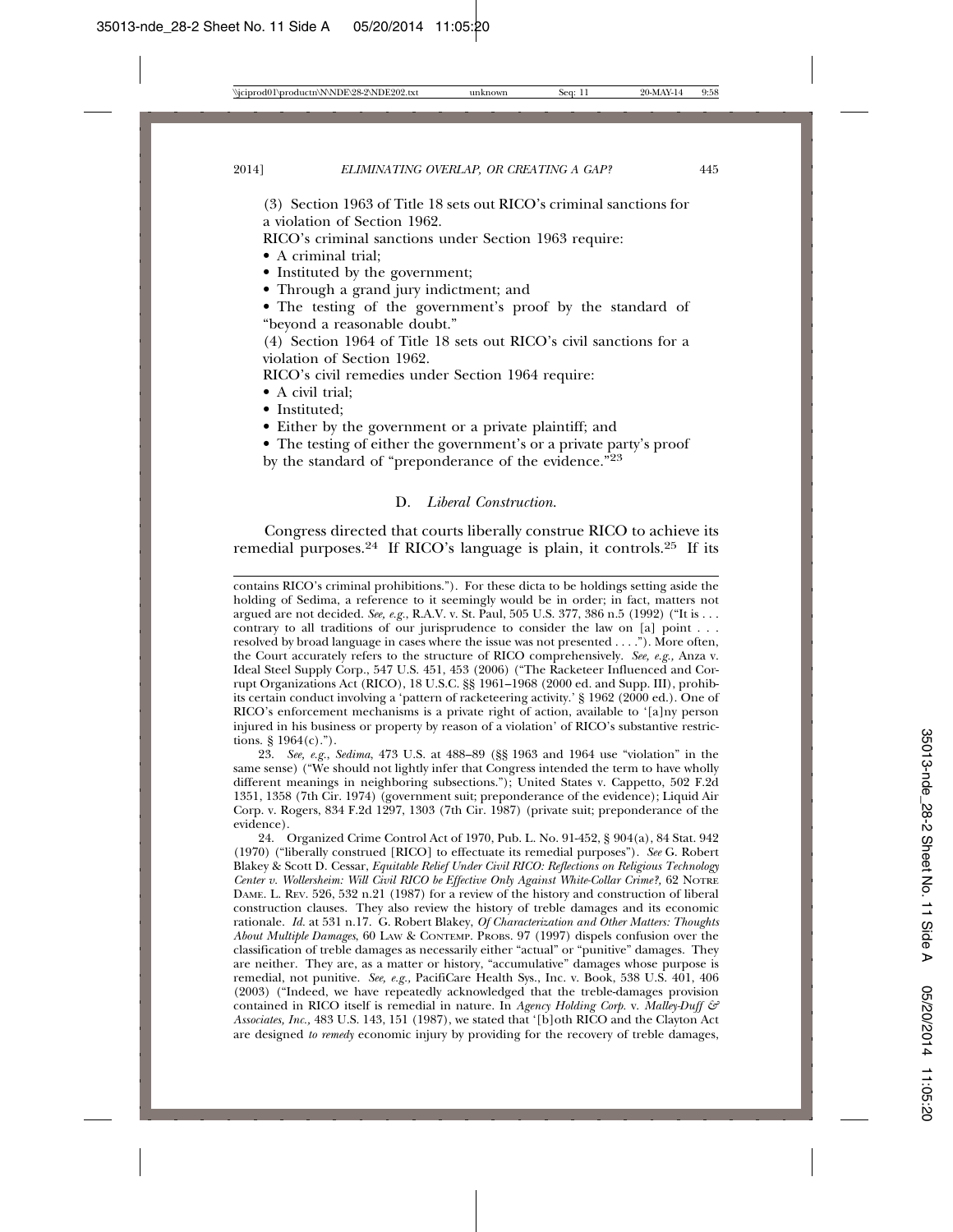language, syntax, or context is ambiguous, Congress mandated the construction that would realize its remedial purposes of providing "enhanced sanctions and new remedies."26 Courts must read its language in the same fashion, whatever the character of the suit.27 The Court follows this outline.28

#### E. *Civil Enforcement.*

The civil enforcement mechanism of RICO provides sanctions of injunctions, treble damages, costs, and attorney fees. The government and private parties may bring civil suits. "[P]rivate suits provide a significant supplement to the limited resources available to the Department of Justice" to enforce the law.29 As in RICO's model in the antitrust laws,30 RICO creates "a private enforcement mechanism that "a private enforcement mechanism that [1] deter[s] violators, [2] deprive[s] them of [their illicit proceeds], and [3] provide[s] ample compensa-

25. NOW v. Scheidler*,* 510 U.S. 249, 261–62 (1994); United States v. Turkette, 452 U.S. 576, 587 n.10 (1981); Russello v. United States, 464 U.S. 16, 29 (1983); Shearson/ Am. Express, Inc. v. McMahon, 482 U.S. 220, 239 (1987); United States v. Monsanto, 491 U.S. 600, 606 (1989); H.J. Inc. v. Nw. Bell Tel. Co., 492 U.S. 229, 249 (1989).

26. *Turkette*, 452 U.S. at 587–88, 593; *Russello,* 464 U.S. at 27; *Sedima,* 473 U.S. at 497–98; Tafflin v. Levitt*,* 493 U.S. 455, 465 (1990). Congress stated RICO's remedial purposes in its Statement of Findings and Purpose. Pub. L. No. 91-452, § 904(a), 84 Stat. 923 (1970) ("[B]ecause the . . . remedies available . . . are unnecessarily limited in scope and impact . . . purpose . . . [to] provide [ ] enhanced sanctions and new remedies . . .").

27. *Sedima,* 473 U.S. at 489; *H.J. Inc.,* 492 U.S. at 236 (pattern "appl[ies] to criminal as well as civil applications of the Act"). The principle is, however, variable, depending on context. *See, e.g.* Klehr v. A.O. Smith Corp.*,* 521 U.S. 179, 188 (1997) (different considerations apply to civil and criminal statutes of limitations); Beck v. Prupis, 529 U.S. 494, 501 n.6 (2000) (application of conspiracy implicates both criminal "violation" and civil "conspiracy" principles).

28. The Court's principal RICO decisions are: United States v. Turkette, 452 U.S. 576 (1981); Russello v. United States, 464 U.S. 16 (1983); Sedima S.L.R.L. v. Imrex Co., Inc., 473 U.S. 479 (1985); Agency Holding Corp. v. Malley-Duff & Assocs., Inc., 483 U.S. 143 (1987); Shearson/Am. Ex. v. McMahon, 482 U.S. 220 (1987); United States v. Monsanto, 491 U.S. 600 (1989); Caplin & Drysdale v. United States, 491 U.S. 617 (1989); H.J. Inc. v. Nw. Bell Tel. Co., 492 U.S. 229 (1989); Tafflin v. Levitt, 493 U.S. 455 (1990); Holmes v. Sec. Investor Prot. Corp., 503 U.S. 258 (1992); Reves v. Ernst & Young, 507 U.S.170 (1993); NOW v. Scheidler, 510 U.S. 249 (1993); United States v. Robertson, 514 U.S. 669 (1995); Klehr v. A.O. Smith Corp., 521 U.S. 179 (1997); Salinas v. United States, 522 U.S. 52 (1997); Humana, Inc. v. Forsyth, 525 U.S. 299 (1999); Rotella v. Wood, 528 U.S. 549 (2000); Beck v. Prupis, 529 U.S. 494 (2000); Cedric Kushner Promotions, Ltd. v. King, 533 U.S. 158 (2001); Scheidler v. NOW, 537 U.S. 393 (2003); PacifiCare Health Sys., Inc. v. Book, 538 U.S. 401 (2003); Anza v. Ideal Steel Supply Corp., 547 U.S. 451 (2006); Wilkie v. Robbins, 551 U.S. 537 (2007); Bridge v. Phoenix Bond & Indemnity Co., 553 U.S. 639 (2008); Boyle v. United States, 556 U.S. 938 (2009); Hemi Group, LLC v. N.Y.C., 559 U.S. 1 (2010).

29. Reiter v. Sonotone Corp., 442 U.S. 330, 344 (1979).

30. Holmes, 503 U.S. at 267 ("We have repeatedly observed, see Agency Holding Corp. v. Malley-Duff & Associates, Inc., 483 U.S. 143, 150–51; Shearson/American Express Inc. v. McMahon, 482 U.S. 220, 241 (1987); Sedima, S. P. R. L. v. Imrex Co., 473 U.S. 479, 489 (1985), that Congress modeled § 1964(c) on the civil-action provision of the federal antitrust laws,  $\S 4$  of the Clayton Act . . . .").

costs, and attorney's fees.' (emphasis in original). And in *Shearson/Am. Express Inc.* v. *McMahon,* 482 U.S. 220, 241 (1987) we took note of the 'remedial function' of RICO's treble-damages provision.").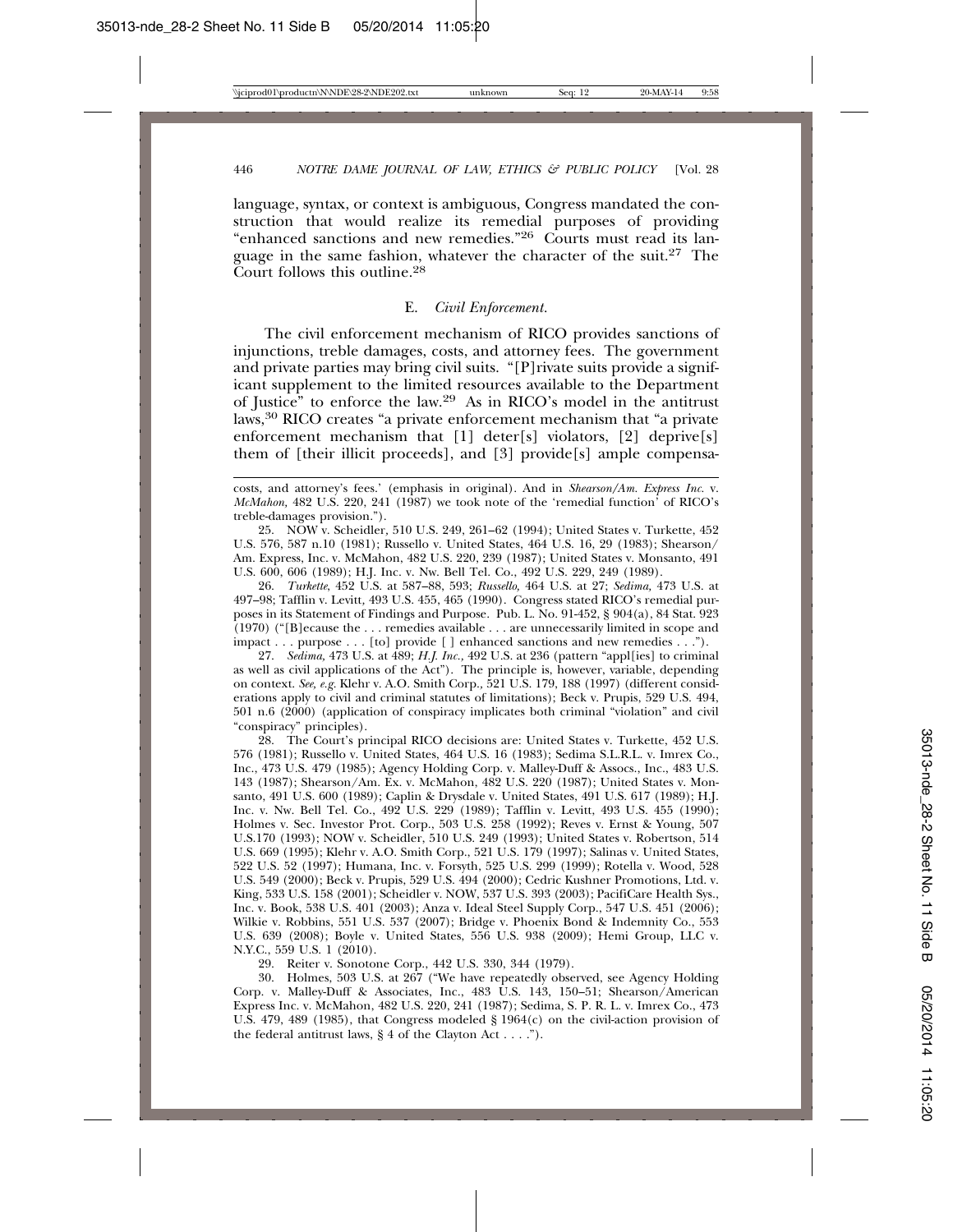#### tion to the victims  $\ldots$ ."<sup>31</sup> In fact. RICO and the antitrust statutes are

31. Blue Shield of Va. v. McCready, 457 U.S. 465, 472 (1982) (antitrust). *See also Agency Holding Corp.*, 483 U.S. at 151 ("'private attorneys general' [for] a serious national problem for which public prosecutorial resources are deemed inadequate . . . ."); *Shearson/Am. Express*, 482 U.S. at 241 ("vigorous incentives for plaintiffs to pursue RICO claims . . . ."); *Sedima*, 473 U.S. at 493 ("private attorney general provision[ ] . . . designed to fill prosecutorial gaps.") (citing *Reiter*, 442 U.S. at 344). The classic—and in our opinion still unsurpassed—article is Michael K. Block et al., *The Deterrent Effect of Antitrust Enforcement*, 89 J. POL. ECON. 429, 440 (1981) ("Neither imprisonment nor monetary penalties pose[ ] a credible threat . . . . [T]he deterrent effect . . . [comes] from . . . the likelihood of an award of private treble damages . . . .").

Because the 1995 exemption is to 18 U.S.C. § 1964, the provision warrants a general treatment and commentary for necessary context. § 1964(a) gives federal courts the power "to prevent and restrain" violations of RICO. The phrase "prevent and restrain" is a common law couplet. Anglo-Saxon peasants could not speak French. Thus, after the Norman Conquest, the common law courts used a couplet to express a single legal idea, a French and an Anglo-Saxon word. Ernest Weekley, Cruelty to Words 43 (1931). The couplet in § 1964(a) carries with it a general grant of the power to issue court orders. *See, e.g.,* De Beers Consol. Mines, Ltd. v. United States, 325 U.S. 212, 218–19 (1945) (antitrust: "to prevent and restrain . . . . power . . . traditionally exercised by courts of equity . . . ."); *see also* Joseph Story, Commentaries on Equity Jurisprudence § 866 at 575 (1st English ed. 1884) (Under Roman law, which English equity powers reflected, courts possessed prohibitory, restitutionary, and exhibitory powers). Even today, United Kingdom materials use the words synonymously. *See, e.g.*, Bici & Another v. Ministry of Defense [2004] EWHC 786 [¶ 101] (used to mean "stop" in connection with soldiers protecting themselves from possible harm); *see also* Planning (Hazardous Substances) (Scotland) Act of 1997, Ch. 10 § 25 (1) granting power to a court "to prevent or restrain" breaches of controls. Earlier uses include Smurthwaite v. Hannay, [1894] H.L. at 503 (Eng.) (Kay, L. J.) (plenary power of court "to prevent and restrain" abuse of it processes; [1874–1880] Rodoconachi v. Elliot, All E.R. 618 (Bramwell, J.) (embargo "prevent and restrain" commerce.).

The text of § 1964(a) itself illustrates the broad range of orders district courts may issue.

The text of § 1964(b) authorizes the government to sue under § 1964; it sets aside the common law rule that equity could not enjoin a crime. Gee v. Pritchard [1818] 36 Eng. Rep. 670, 674. Without this provision, the propriety of government civil suits to enjoin violations of RICO would be problematic. Suits under § 1964(a) do not require a showing of an inadequate remedy at law. United States v. Cappetto, 502 F.2d 1351, 1356–59 (7th Cir. 1974).

The government focuses its civil suits principally against unions with a history of significant organized crime influence. *See, e.g.,* United States v. Local 1804-1, Int'l. Longshoremen's Ass'n., 44 F.3d 1091 (2d Cir. 1995). Nevertheless, industries with a history of similar influence are also the target of government civil suits. *See, e.g.,* United States v. Private Sanitation Indus. Ass'n. of Nassau/Suffolk, Inc., 44 F.3d 1082 (2d Cir. 1995). Under § 1964, summary judgment for relief is properly based on the invocation of the privilege against compulsory self-incrimination *plus* corroborating evidence. *Id.* at 1084. Civil contempt sanctions may enforce orders, but the orders must be clear, and the showing of the violation established by clear and convincing evidence against a contemnor that is not reasonably diligent. *Local 1804-1, Int'l. Longshoremen's' Ass'n.,* 44 F.3d at 1096.

State attorneys general also have brought private civil suits under RICO (federal and state) to sanction corrupt city administrations. Indiana *ex rel.* Zoeller v. Pastrick, 696 F. Supp. 2d 970 (N.D. Ind. 2010) (final order for damages, but equity relief not available under federal RICO and discretion not exercised under IN RICO); Indiana v. Pastrick, No. 3:04 CV 506, 2008 U.S. Dist. Lexis 50170 (N.D. Ind. June 26, 2008) (summary judgment); Indiana *ex rel.* Carter v. Pastrick, 384 F. Supp. 2d 1261 (N.D. Ind. 2005) (motion to dismiss).

Under § 1964 (a), the disgorgement of illicit profits is a significant civil remedy. *See, e.g., Private Sanitations Ass'n. of Nassau/Suffolk*, 44 F.3d at 1084. The disgorgement of illicit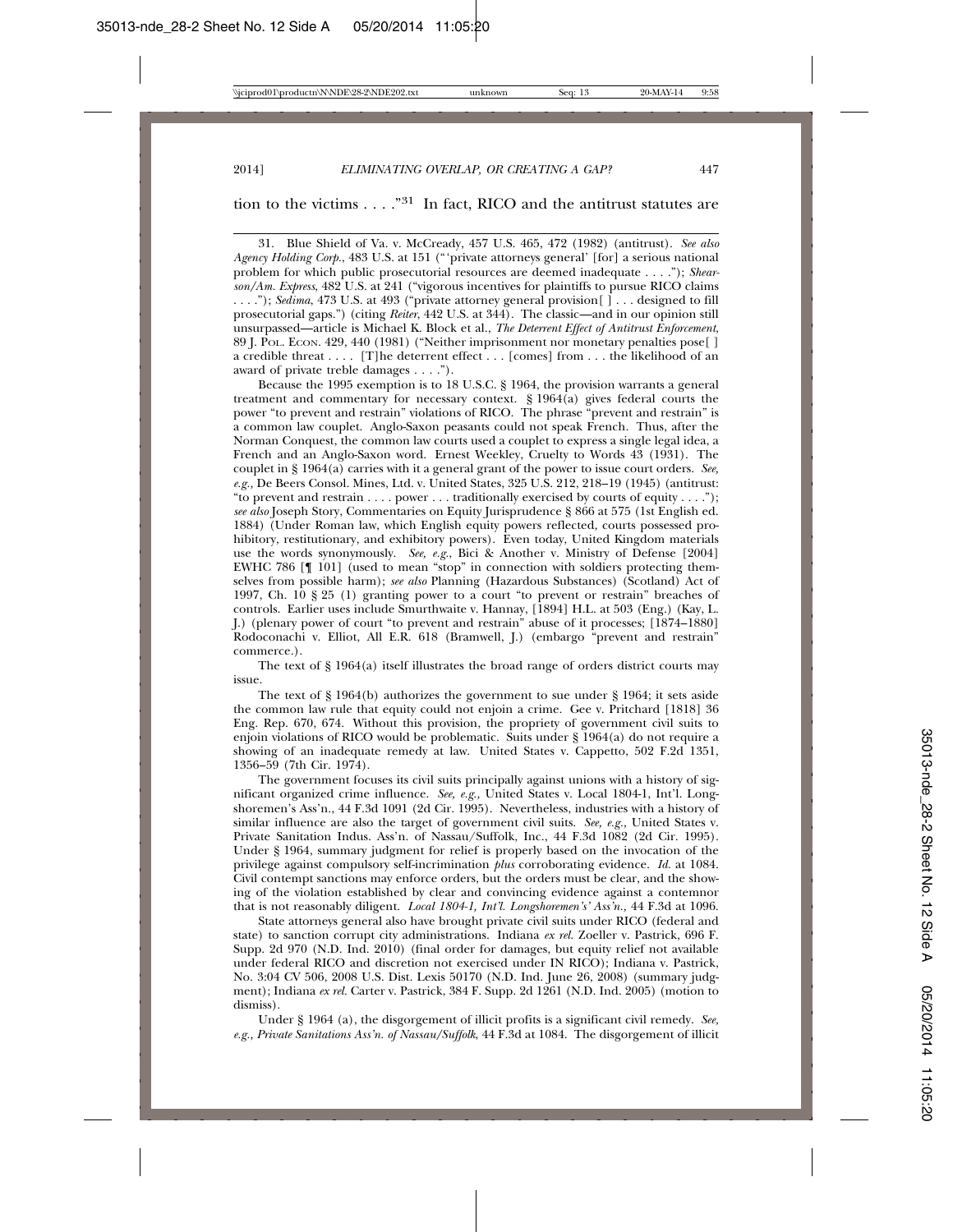profits is a general civil remedy; it is not unique to RICO. *See, e.g.,* Porter v. Warner Holding Co., 328 U.S. 395, 398 (1946) (rent control statute: disgorgement not mentioned in statute, but proper remedy; "Unless a statute . . . restricts the court's jurisdiction in equity, the full scope of that jurisdiction is to be recognized . . . ."); *see generally* SEC v. First Jersey Sec., Inc., 101 F.3d 1450, 1474–77 (2d Cir. 1996) (measure of disgorgement: "reasonable approximation of profits  $\dots$ . "; credit given for prior settlements to victims; purpose: "to deprive violators of their ill-gotten gain[ ] . . . [and to deter] . . . ."); Commodity Futures Trading Comm'n v. British Am. Commodity Options Corp., 788 F.2d 92, 94 (2d Cir. 1986) (purpose: "to depriv[e] the wrongdoer of his ill-gotten gains and dete $[r] \ldots$ ."). In addition, the general availability of the remedy of disgorgement is not limited to government suits. *See, e.g.,* Janigan v. Taylor, 344 F.2d 781, 786 (1st Cir. 1965) (securities statute: private suit; disgorgement measure: loss to victim or gain to wrongdoer; "[I]t is simple equity that a wrongdoer should disgorge his fraudulent enrichment.").

In *United States v. Carson*, 52 F.3d 1173 (2d Cir. 1995), the Second Circuit, however, reversed a RICO disgorgement requiring a former union official to return \$76,000 in illgotten gains. The Court held that the test for RICO disgorgement is "whether the disgorgements . . . are designed to 'prevent and restrain' *future* conduct" and under that criterion "disgorgement of gains ill-gotten long [ago]" could not be justified. *Id.* at 1182. *Accord* Richard v. Hoechst Celanese Chem. Group, Inc., 355 F.3d 345, 354 (5th Cir. 2003) (following *Carson*). The holding of *Carson* (and *Richard*) is ill-reasoned; it is wrong for five reasons. First, consider that time is a continuum. An offender's pattern of illegal acts necessarily intertwine within this continuum to a point where determining where past profits stop and funding future illegal acts begin is problematic, save by an arbitrary line. If disgorgement's goal is to deter the offending party (individual deterrence), not others (general deterrence), from illicit conduct, then you cannot "limit" disgorgement, as the court characterizes it, to a "backward-looking remedy." Johannes Andenaes, *Deterrence, in* I Encyclopedia of Crime and Justice 591 (1983), ably discusses and distinguishes the concepts of general and individual deterrence. Second, contrary to the court's analysis that RICO's language "omits" ideas, the phrase "prevent and restrain" is not part of a series, but a common law couplet, as noted above; it embodies a single idea: general (not limited or future-focused) equity relief. In addition, the text of  $\S$  1964(a) expressly says "including"; the remedies—including "divestment"—set out are illustrative, not exhaustive; if any doubt exists (it does not), the legislative history says they are "not exhaustive." S. Rep. No. 91-617, at 160 (1969); H. R. Rep. No. 91-1549, at 57 (1970). Third, "divestment" itself—one of the three RICO remedies the court in *Carson* noted—is not solely futurefocused, as the court mistakenly argued. *See* United States v. E.I. du Pont de Nemours & Co., 366 U.S. 316, 366 (1961) (antitrust: divestment "deprives [violators] of the benefits of their conspiracy."); Schine Chain Theaters, Inc. v. United States, 334 U.S. 110, 128–29 (1948) (antitrust: divestment "[l]ike restitution . . . merely deprives a defendant of the gains from his wrongful conduct."), *accord* Einer R. Elhauge, *Disgorgement as an Antitrust Remedy,* 76 ANTITRUST L.J. 79 (2009) (finding disgorgement authorized under antitrust law, but inexplicitly underused) (citing, along with controlling Supreme Court decisions, the leading antitrust treatise, 2A Philip E. Areeda & Herbert Hovenkamp, Antitrust Law: An Analysis of Antitrust Principles and Their Application ¶325a (3d. ed. 2006)). Fourth, the legislative history of RICO favorably cites this antitrust law in justification of RICO. See Sen. Rep No. 91-617, at 80–83 (1969); 115 Cong. Rec. 9567 (1969) (statement of Sen. McClellan) ("Nor do I mean *to limit* the remedies available to those which have already been established.") (emphasis added). In light of this legislative history, a court ought not to hold that RICO's equitable remedies, including disgorgement, are in any fashion solely future-focused. *See* Lewis v. United States, 445 U.S. 55, 63 (1980) (sponsor's comments entitled to "weight"). Fifth, *Carson*'s holding is inconsistent, not only with the text and legislative history of RICO, and the general federal law of disgorgement, but it is also inconsistent with sound social policy. See RICHARD POSNER, ECONOMIC ANALYSIS OF LAW 209–10 (4th ed. 1992) (a restitutionary remedy properly makes the tort "worthless to the tortfeasor").

The flatly inconsistent holding in *United States v. Philip Morris USA*, *Inc*., 396 F.3d 1190 (D.C. Cir. 2005) (Sentelle, J.) that disgorgement *never* applies as equitable relief under RICO is even more egregious on the merits. In addition to the points made against *Car-*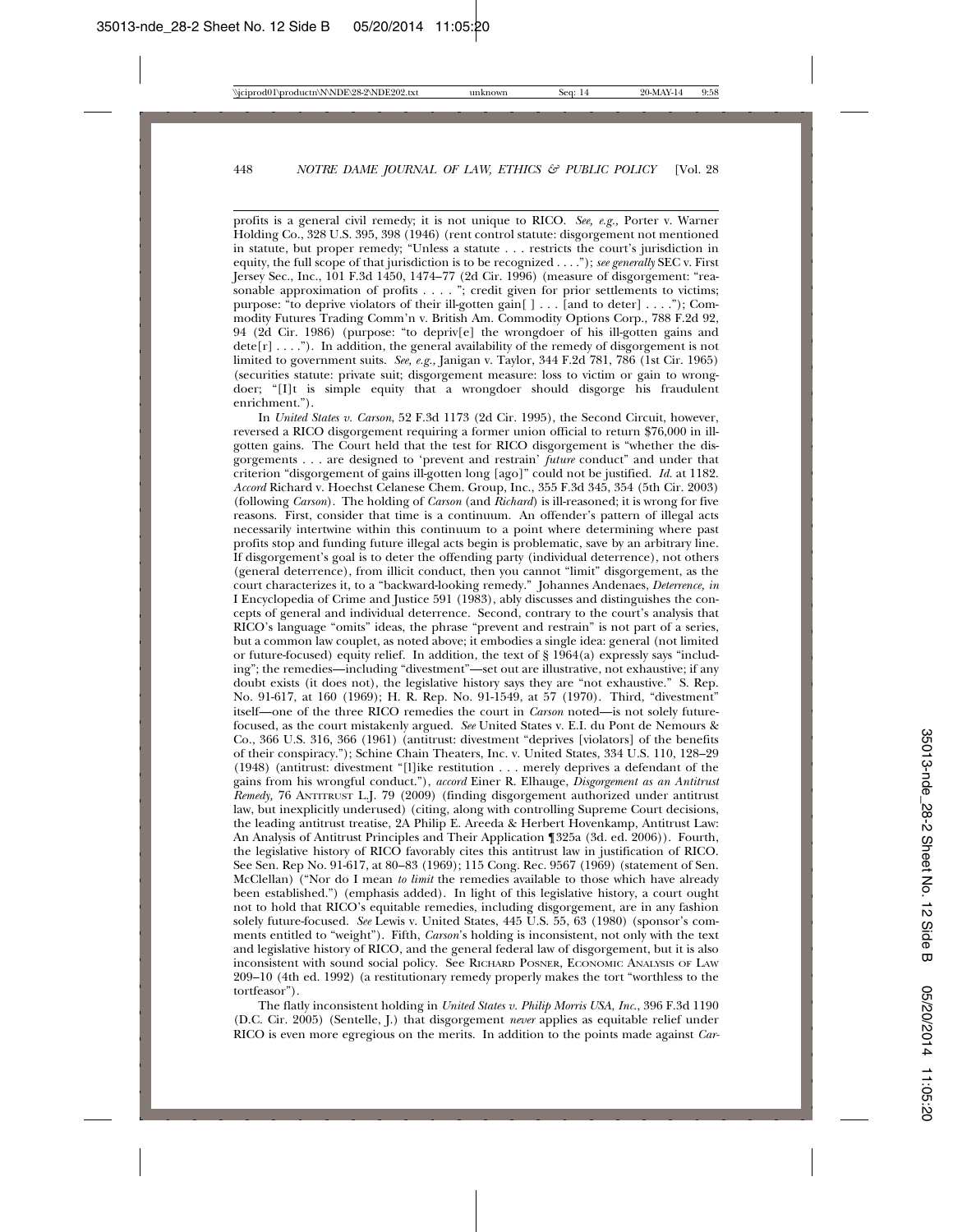*son,* the court's opinion is thrice mistaken. First, at bottom, his opinion misreads RICO as a whole. It sees it as a statute that is self-contained; if something is not within it, Congress did not authorize it. Thus, it sees it as a statute requiring the application of a variant of the cannon expression *unius est exclusio alterius*, a principle of *strict* construction. That inference is unwarranted. *See* Cipollone v. Liggett Group, 505 U.S. 504, 517 (1992) ("Such reasoning is a variant of the familiar principle of *expression unius est exclusio alterius* . . . ." but court may reject it in light of other provisions of statute.); *see also* SEC v. C. M. Joiner Leasing Corp., 320 U.S. 344, 350–51 (1943):

Some rules of statutory construction come down to us from sources that were hostile toward the legislative process itself and thought it generally wise to restrict the operation of an act to its narrowest permissible compass. However well these rules may serve at times to aid in deciphering legislative intent, they long have been subordinated to the doctrine that courts will construe the details of an act in conformity with its dominating general purpose, will read text in the light of context and will interpret the text so far as the meaning of the words fairly permits so as to carry out in particular cases the generally expressed legislative policy.

In fact, Congress provided the rule of construction for RICO: liberal construction in light of RICO's remedial purposes. Organized Crime Control Act of 1970, Pub. L. No. 91-452, § 904(a), 84 Stat. 947 (1970) ("The provisions of this [T]*itle* shall be liberally construed to effectuate *its* remedial purposes.") (emphasis added). The language is precise; it says "this title," that is, Title IX of the Act, or RICO as a whole. In fact, the *expressio unius* approach to legislative interpretation is "based on the assumption of legislative omniscience, because it would make sense only if all omissions in legislative drafting were deliberate." RICHARD A. POSNER, THE FEDERAL COURTS: CRISIS AND REFORM 282 (1985). That assumption is, of course, nonsense. *See also* REED DICKERSON, THE INTERPRETATION AND APPLICATIONS OF STATUTES 234–35 (1975) ("[I]t is simply not true, generally, that the mere express conferral of a right . . . in one kind of situation implies the denial of the equivalent right . . . in other kinds. [It] depends on the particular circumstances of context."). The liberal construction clause is the key provision that resolves the issue in favor of recognizing all equitable remedies, including disgorgement. Second, the D.C. Circuit's opinion in *Philip Morris* also does not square with the Circuit's prior holding in *SEC v. First City Financial Corp., Ltd.,* 890 F.2d 1215, 1230 (D.C. Cir. 1989). In construing Section 21 of the Securities and Exchange Act of 1934, 48 Stat. 899 (codified as amended at 15 U.S.C. § 780 (2012)), which then authorized courts to "enjoin" violations of the Act, the Circuit specifically, authorized disgorgement. "Disgorgement is an equitable remedy designed to deprive a wrongdoer of his unjust enrichment and to deter others from violating [the Act]." *SEC,* 890 F.2d at 1230. Third, the court's arguments based on *Meghrig* lack substance, because they do not relate to the case at hand. In *Meghrig v. KFC Western, Inc.*, 516 U.S. 479 (1996), the Court dealt with a private individual's relief under the *limited* remedies specific to Resource Conservation and Recovery Act (RCRA), 42 U.S.C.S. § 6972(a) (2012). *Meghrig* compared the statute in front of it to the more expansive Comprehensive Environmental Response, Compensation, and Liability Act of 1980 (CER-CLA), 42 U.S.C. § 9601 (2012). Under CERCLA, private individuals could seek compensation from those liable. *Id.* at 485. In comparing those two Acts, the Court concluded that Congress never intended for RCRA to allow *private* individuals to seek compensation for toxic waste clean ups. *Id.* at 487. RCRA was unsuited for such a purpose, because it "contain[ed] no statute of limitations" or that "the . . . costs being sought are reasonable . . . ." *Id.* at 486. In sharp and unfavorable contrast to the RICO statute before him, no comparable comprehensive statute was also present. In addition, the plaintiffs in *Meghrig* sought compensation for the money they spent on cleaning up toxic waste; they never asked for disgorgement. *Id.*

Similarly, in *United States v. Universal Management Services, Inc*., 191 F.3d 750 (6th Cir. 1999), the Sixth Circuit considered Section 332 of the Food, Drug, and Cosmetic Act of 1938. Food, Drug, and Cosmetic Act of 1938, Pub. L. 75-717, 52 Stat. 1043 (codified as amended at 21 U.S.C. § 332 (2012)) ("shall have jurisdiction, for cause shown to *restrain* violations of [the Act]") (emphasis added). That Act authorized courts to "restrain" violations, including disgorging profits. The court held, "[D]isgorgement [is] part of a courts' traditional equitable authority. . . . Absent a clear command by Congress that a statute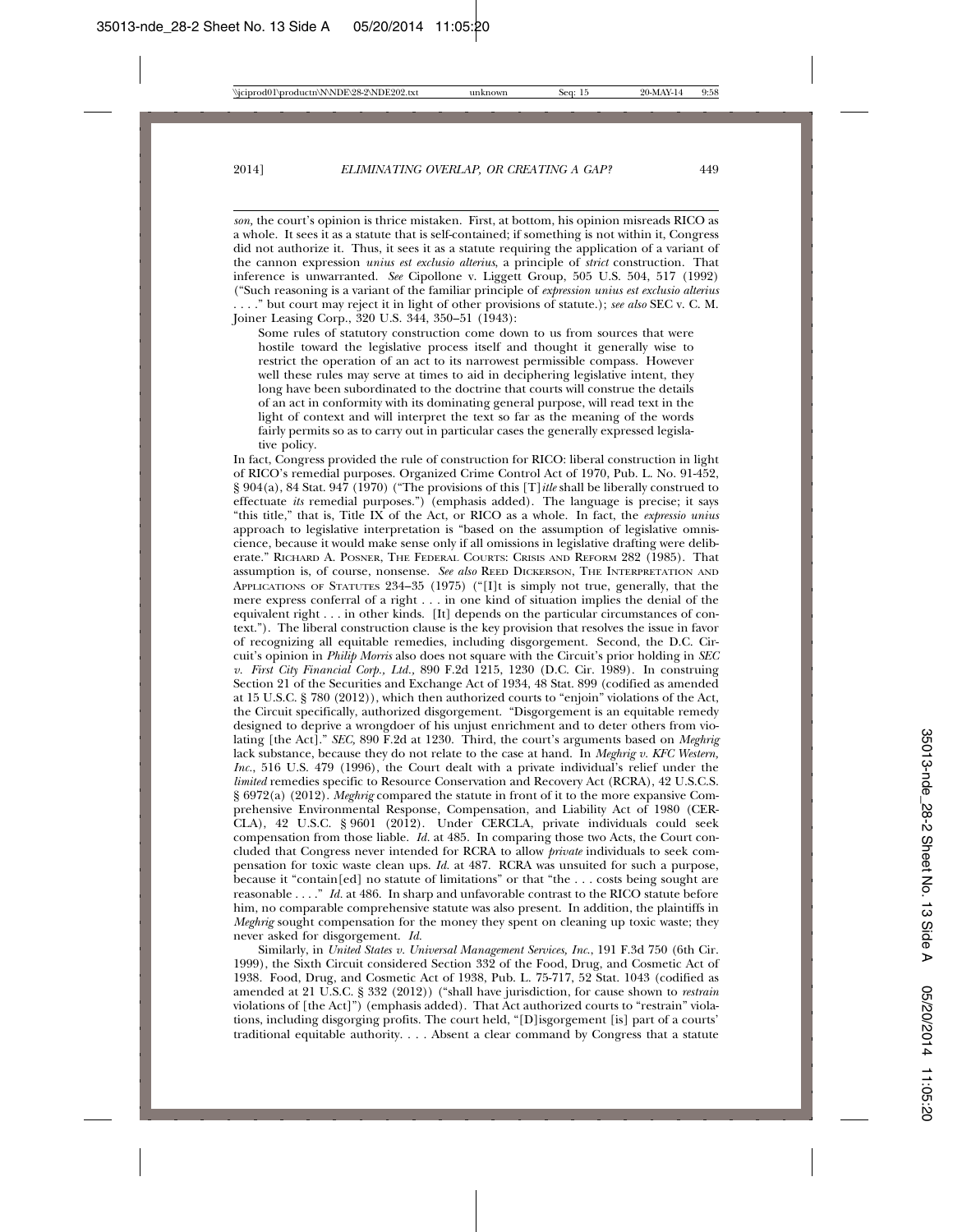providing for equitable relief excludes certain forms of relief, this court will presume the full scope of equitable powers may be exercised by the courts." *Universal*, 191 F.3d at 760–61. In brief, *Philip Morris* is, to put it mildly, in substantial tension with the analysis of other decisions.

Thus*, Carson, Hoechst,* but, particularly, *Philip Morris* represent a line of lamentable decisions narrowing equity relief under RICO that is indefensible as a matter of the normal rules of the reading of statutory language, legislative history, and sound public policy, as well as wholly inconsistent with the general jurisprudence on disgorgement. *See, e.g.,* SEC v. Tex. Gulf Sulphur Co*.*, 446 F.2d 1301, 1307–08 (2d Cir. 1971) (construing § 21 of the Securities Exchange Act of 1934, 48 Stat. 899 (codified as amended at 15 U.S.C. § 78u (2012)), which at that time authorized courts to "enjoin" violations of the Act, to authorize restitution); SEC v. First City Fin. Corp. Ltd., 890 F.2d 1215, 1230 (D.C. Cir. 1989) (construing § 21 of the Securities Exchange Act of 1934, 48 Stat. 899 (codified as amended at 15 U.S.C. § 78u (2012)), which at that time authorized courts to "enjoin" violations of the Act, to authorize disgorgement) ("Disgorgement is an equitable remedy designed to deprive a wrongdoer of his unjust enrichment and to deter others from violating [the Act]."); FTC v. Gem Merchandising Corp., 87 F.3d 466, 469 (11th Cir. 1996) (construing § 13(b) of the Federal Trade Commission Act of 1938 (codified at 15 U.S.C. § 53(b) (2012)), which at that time authorized courts to "enjoin" violations of the Act, to authorize disgorgement); ICC v. B & T Transp. Co*.*, 613 F.2d 1182, 1183–85 (1st Cir. 1980) (construing § 332(b)(1) of the Motor Carrier Act of 1980 (codified as amended at 49 U.S.  $\S 332(b)(1)$  (2012)), which at that time authorized courts to secure a "writ of injunction" against violations of the Act, to authorize restitution); Commodity Futures Trading Comm'n v. Hunt, 591 F.2d 1211, 1223 (7th Cir. 1979) (construing § 6(c) the Commodity Exchange Act of 1922, Stat. (codified at 7 U.S.C. § 13(a)(1) (2012)), which at that time authorized courts to "enjoin" violations of the Act, to authorize disgorgement); Commodity Futures Trading Comm'n v. Kimberlynn Creek Ranch, Inc*.*, 276 F.3d 187, 191–93 (4th Cir. 2002) (preliminary injunction against nominal defendant in contemplation of disgorgement of fraudulent profits by sale of future contracts for precious metals upheld) ("[If the Commodities Exchange Act] affirmatively prohibits the relief ultimately sought by the Commission . . . [then it does not have it, but if] it does not, then the court possesse[s] the power to enter a preliminary injunction in order to preserve the existence of the [disgorgement] remedy") ("[T]he power to order disgorgement as a remedy for violations . . . [of the Act exists] for the purpose of depriving the wrongdoer of his illgotten gains and deterring violations of the law.") (citations omitted).

Even more significant, because its holding is under the antitrust statutes, the Ninth Circuit in *United States v. Coca-Cola Bottling Co. of Los Angeles*, 575 F.2d 222, 227–30 (9th Cir. 1978), appropriately found that "prevent and restrain" in the antitrust statutes, the model for RICO's language, included rescission (another equity name for "disgorgement") as against, not merely buyers, but also sellers in prohibited transactions. The district court had, the Court held, the power to order rescission, if necessary, "to eliminate the effects of an acquisition offensive to the statute." *Id*. In addition, the Court squarely rejected the Appellant's argument that "prevent" only extended to stop *future* illicit transactions, not undo past illicit transactions, saying the Appellant's "reading of [the statute] strain[ed] the normal meaning of the terms . . . far out of perspective." *Id.* If *Coca-Cola Bottling Co.* is a proper reading of the antitrust statutes, and it was, and Congress modeled RICO after that precise antitrust statute, and it did, then courts ought to read RICO in the same fashion, absent a distinguishing factor, not present here. In *Philip Morris*, neither the government nor the court cited, relied upon or distinguished *Coca-Cola Bottling Co.*, despite the cogency of its reasoning. *See generally* United States v. Paramount Pictures, 334 U.S. 131, 171–72 (1948):

[S]uch an ownership is vulnerable in a suit by the United States under the Sherman Act if the property was acquired, or . . . maintained . . .[by unlawful] practices . . . . Otherwise, there would be reward from the conspiracy through retention of its fruits. Hence the problem of the District Court does not end with enjoining continuance of the unlawful restraints nor with dissolving the combination which launched the conspiracy. Its function includes undoing what the conspiracy achieved. . . . [T]he requirement that the defendants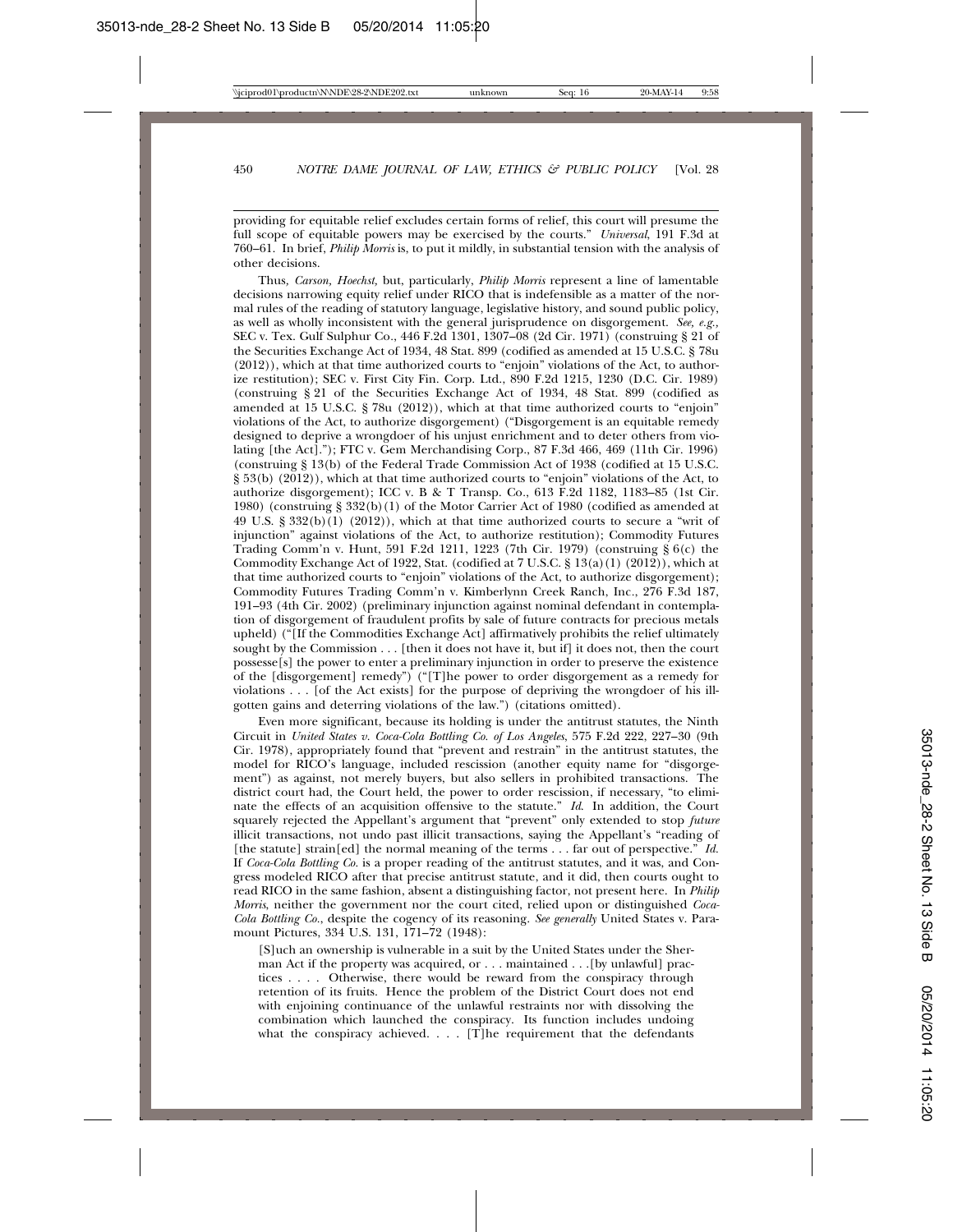restore what they unlawfully obtained is no more punishment than the familiar remedy of restitution.

The courts of appeal are in conflict on the availability of private equitable relief under RICO. *Compare* Religious Tech. Ctr. v. Wollersheim, 796 F.2d 1076 (9th Cir. 1986) (no private equitable relief) *with* Nat'l. Org. for Women, Inc. v. Scheidler, 267 F.3d 687 (7th Cir. 2001) (private equitable authorized), *vacated on other grounds*, 537 U.S. 393 (2002). *Scheidler* is correctly decided. G. Robert Blakey & Scott Cessar, *Equitable Relief Under RICO*, 62 NOTRE DAME L. REV. 526 (1987) (reasoning and holding of *Religious Technology Center* rejected on textual, legislative history, and policy grounds). For a recent district court review of the issue, see Chevron Corp. v. Donziger, 2014 U.S. Dist. LEXIS 28253 (S.D. NY 3-04-14)(holding equity relief available under RICO to a private party to vindicate systemic extortion, fraud, and obstruction of justice)

If courts recognize private equity relief, as they should, a question arises whether it is limited by the proximate cause remoteness requirements imposed by the Court on legal relief. In brief, the Court held in 1983 that to recover for antitrust damages, the injury must be not "remote." Assoc. Gen. Contractors v. Cal. State Council of Carpenters, 459 U.S. 519, 541–44 (1983) [hereinafter *AGC*]. There, the Court reasoned that the remoteness requirement appropriately differentiates between more immediate plaintiffs whose self-interest would normally motivate them to vindicate the public interest in antitrust enforcement and more remote plaintiffs, whose injuries might be (1) relatively more speculative and (2) involve a risk of duplicate recoveries, or (3) the danger of complex apportionment of damages. *Id.* Thus, *AGC* found that giving remote plaintiffs standing was unnecessary, because the immediate plaintiffs would protect the precepts of the antitrust laws. *Id*. The Court then adapted the remoteness concept (absent an antitrust injury requirement) to RICO in *Holmes,* 503 U.S. at 268–70. The concerns that informed *AGC* and *Holmes*, however, do not arise in the context of a request for most kinds of private equitable relief. In fact, the relevant Court teaching on equitable relief runs, not from *AGC* to *Holmes*, but from *AGC* to *Cargill, Inc. v. Monfort of Colorado, Inc.,* 479 U.S. 104 (1986). In *Cargill*, the Court carefully distinguished between the remoteness requirements for damage relief (Section 4 of the Clayton Act) and equitable relief (Section 16 of the Clayton Act):

The treble-damages remedy, if afforded to "every person tangentially affected by an anti-trust violation," or for "all injuries that might conceivably be traced to an antitrust violation," would "open the door to duplicative recoveries" and to multiple lawsuits. . . . Conversely, under § 16, the only remedy available is equitable in nature, and, as we [have] recognized . . . "the fact is that one injunction is as effective as 100, and, concomitantly, that 100 injunctions are no more effective than one." Thus, because standing under § 16 raises no threat of multiple lawsuits or duplicative recoveries, some of the factors . . . that are appropriate to a determination of standing under § 4 are not relevant under § 16.

*Cargill,* 479 U.S. at 111 n.6 (citations omitted); *see also* In re Beef Indus. Antitrust Litig., 600 F.2d 1148, 1167 (5th Cir. 1979) (in antitrust law, the remoteness rule applies to damages, not equitable relief; "The implications of [the rules] reach only as far as the policy considerations informing them."). *Cessante ratione legis, cessat et ipsa lex* (When the reason of the law ceases, the law itself also ceases). In short, because claims for equitable relief generally present no risk of duplicative recoveries or complex allocation problems, the multi-factor approach of *Holmes* for determining remoteness is not applicable to private requests for equity relief under RICO. *See also* McCarthy v. Recordex Serv., Inc., 80 F.3d 842, 856 (3rd Cir. 1996) (plaintiffs lacked standing to bring antitrust damage action, but were not barred from seeking equitable relief).

In *United States v. Bonanno Organized Crime Family of La Cosa Nostra*, 879 F.2d 20, 21–27 (2nd Cir. 1989), the Second Circuit held that the government cannot sue for treble damages under § 1964. The court's opinion convolutedly focuses its attention on whether the government is a "person" in  $\S$  1964(c). It does not examine the plain meaning of the authorization under § 1964(b) to sue under "this section," a phrase, in fact, not limited by its language to  $\S 1964(a)$ , but that the Court curiously assumes applies only to  $\S 1964(a)$ . Thus, the court begs the question by this assumption; its holding, for this reason alone, is flatly wrong. In short, Congress plainly authorized government suits under § 1964. That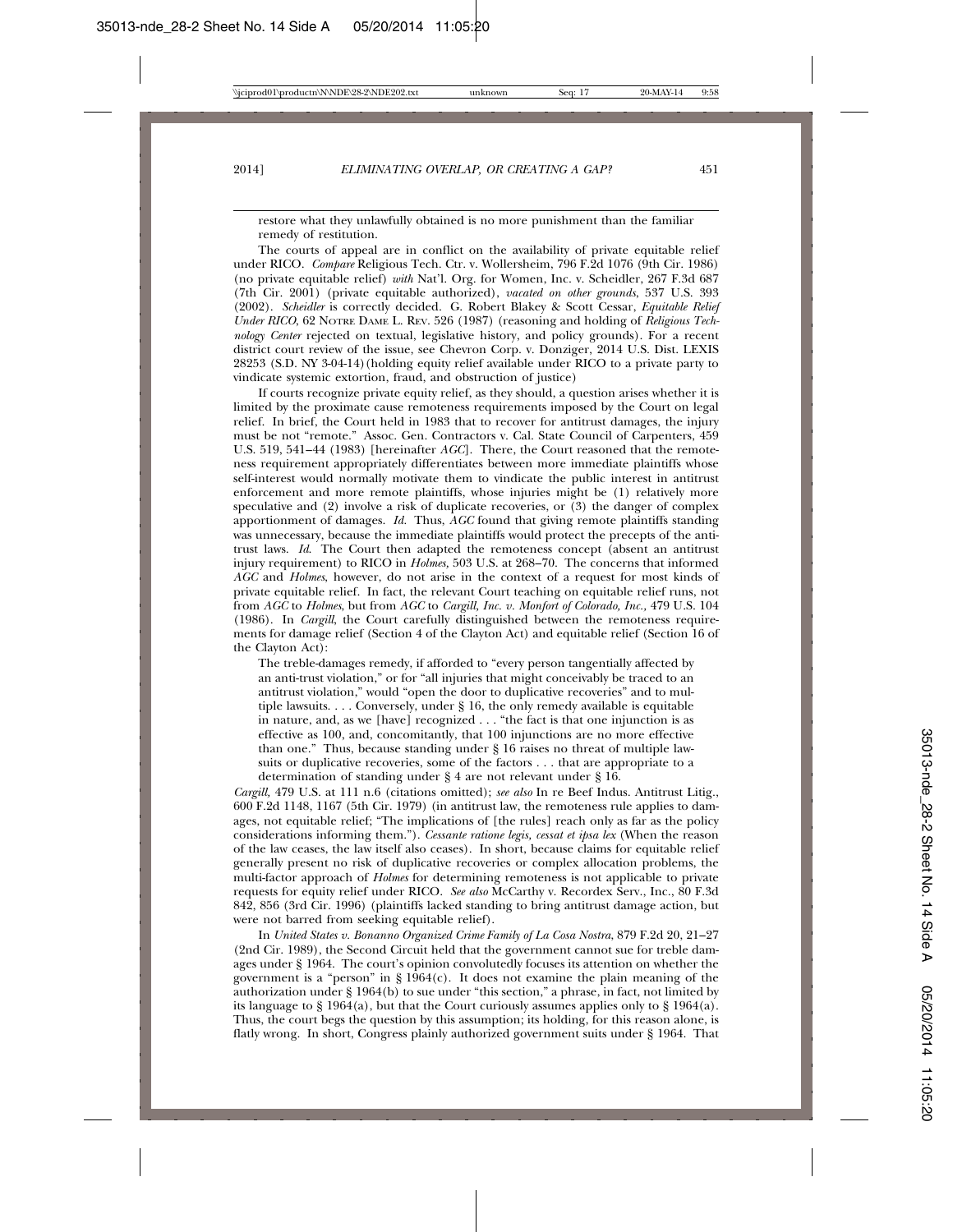authorization is not limited to a particular subsection of § 1964; manifestly, if it includes the whole, it includes the part:  $\hat{S}$  1964(c). *Bonanno* is unpersuasive.

§ 1964(c) authorizes recovery for a violation of RICO for "injury to business or property" where the injury is "by reason of" the violation. Proper application of RICO—or any other statute—begins with the understanding that the "language of the statute is the most reliable evidence of its intent." *Turkette*, 452 U.S. at 593; Henry Friendly, Benchmarks, 202 (1976) (quoting the three rules of Justice Frankfurter for interpreting statutes, "(1) read the statute, (2) read the statute, (3) read the statute.") Courts, too, should read RICO in its ordinary or plain meaning. *Russello,* 464 U.S. at 20 (citing *Turkette*, 452 U.S. at 580, 593).

In *Holmes,* 503 U.S. at 265–68, the Court held that "by reason of" imposed a "proximate cause" burden on a plaintiff, that is, a showing that his or her injury was not only caused in fact, but "proximately" caused by the violation. In *Holmes*, the Court reexamined the "direct or indirect" rule of the common law, and adopted a flexible "standard" for "remoteness." *Id*. at 268–74. CASS R. SUNSTEIN, LEGAL REASONING AND POLITICAL CON-FLICT 27–28, 106–15 and 130–35 (1993) explicates the distinction between a rule, i.e. drive 55 mph, and a standard, i.e. drive reasonably. Roscoe Pound, *Hierarchy of Sources and Forms in Different Systems of Law*, 7 TUL. L. REV. 475, 482–83, 485–86 (1933) gives the classic formulation of the distinction. The newly minted standard emphasizes three factors: (1) the relatively speculative character of the damages to the immediate and the remote victim, *see Anza*, 547 U.S. at 459, 461–62 (in a case involving tax evasion, where the state taxing authority was directly injured but the competitive damage to the plaintiff was indirect, holding that a motive to injure alone is not a substitute for directness); (2) the possibility of duplication of damages between the immediate and the remote victim under RICO, *see* California v. ARC Am. Corp., 490 U.S. 93, 104–05 (1989) (in an antitrust case, holding that duplication between federal and state law is permissible); *Turkette*, 452 U.S. at 586 n.9; Organized Crime Control Act, Pub. L. No. 91-452, § 904(b), 84 Stat. 922, 947 (1970) ("Nothing in this title shall supersede any provision of Federal, State, or other law imposing criminal penalties or affording civil remedies in addition to those provided for this title."); and (3) the *presence* of others, that is, the immediate victim, is better situated to sue under RICO to assure enforcement of law. *See Holmes,* 503 U.S. at 268–71 (noting that neither customers nor customers' insurer was the direct victim of scam on broker-dealer); *see Anza*, 547 U.S. at 460. While the Court used the terminology of "direct/indirect," it gave the old analytical distinction a new meaning as a flexible standard. *Holmes*, 503 U.S. at 272 n.20 ("[O]ur use of the term 'direct' should merely be understood as a reference to the proximate-cause enquiry that is informed by the concerns [or factors] set out in the text. We do not necessarily use it in the same sense as courts before us have . . . ."). The purpose of the analysis of the three factors is to select the *best* plaintiff to bring the RICO claim, not to establish a barrier against anyone suing. *Id.* at 269–70 ("[D]irectly injured victims can generally be counted on to vindicate the law as private attorneys general, without any of the problems attendant upon suits by plaintiffs injured more remotely."); *Assoc. Gen. Contractors*, 459 U.S. at 542; Kansas v. Utilicorp United, Inc., 497 U.S. 199, 214 (1990); *ARC Am. Corp.*, 490 U.S. at 102 n.6. *See* Sports Racing Servs., Inc. v. Sports Car Club of Am., Inc., 131 F.3d 874, 889 n.15 (10th Cir. 1997) (in an antitrust case, noting that because "the purchasers . . . are the targeted victims of an illegal tying agreement, these purchasers are in the best position to identify an illegal tie and have the most incentive to bring an action . . . ."). For excellent analyses of the *Holmes* factors, *compare* Commercial Cleaning Servs., L.L.C. v. Colin Serv. Sys., Inc., 271 F.3d 374, 380–85 (2d Cir. 2001) (holding that plaintiff company injured by competitor who paid lower wages to illegal immigrant employees had stated a RICO claim under the *Holmes* remoteness test), *and Mendoza*, 301 F.3d at 1168–72 (holding that employees who suffered depressed wages because of an illegal immigration scheme had stated a RICO claim under the *Holmes* remoteness test), *with* Serv. Emps. Int'l Union Health & Welfare Fund v. Phillip Morris, Inc., 249 F.3d 1068, 1072–73 (D.C. Cir. 2001) (comparing the *Holmes* approach and the antitrust approach to proximate cause; holding that fund was indirectly injured by tobacco health costs and did not have standing), *and* Callahan v. A.E.V., Inc., 182 F.3d 237, 260–67 (3d Cir. 1999) (holding that plaintiffs who filed RICO complaint against competitor with fraudulently obtained distributors' licenses were not directly injured and thus did not have RICO standing; noting improperly that the Com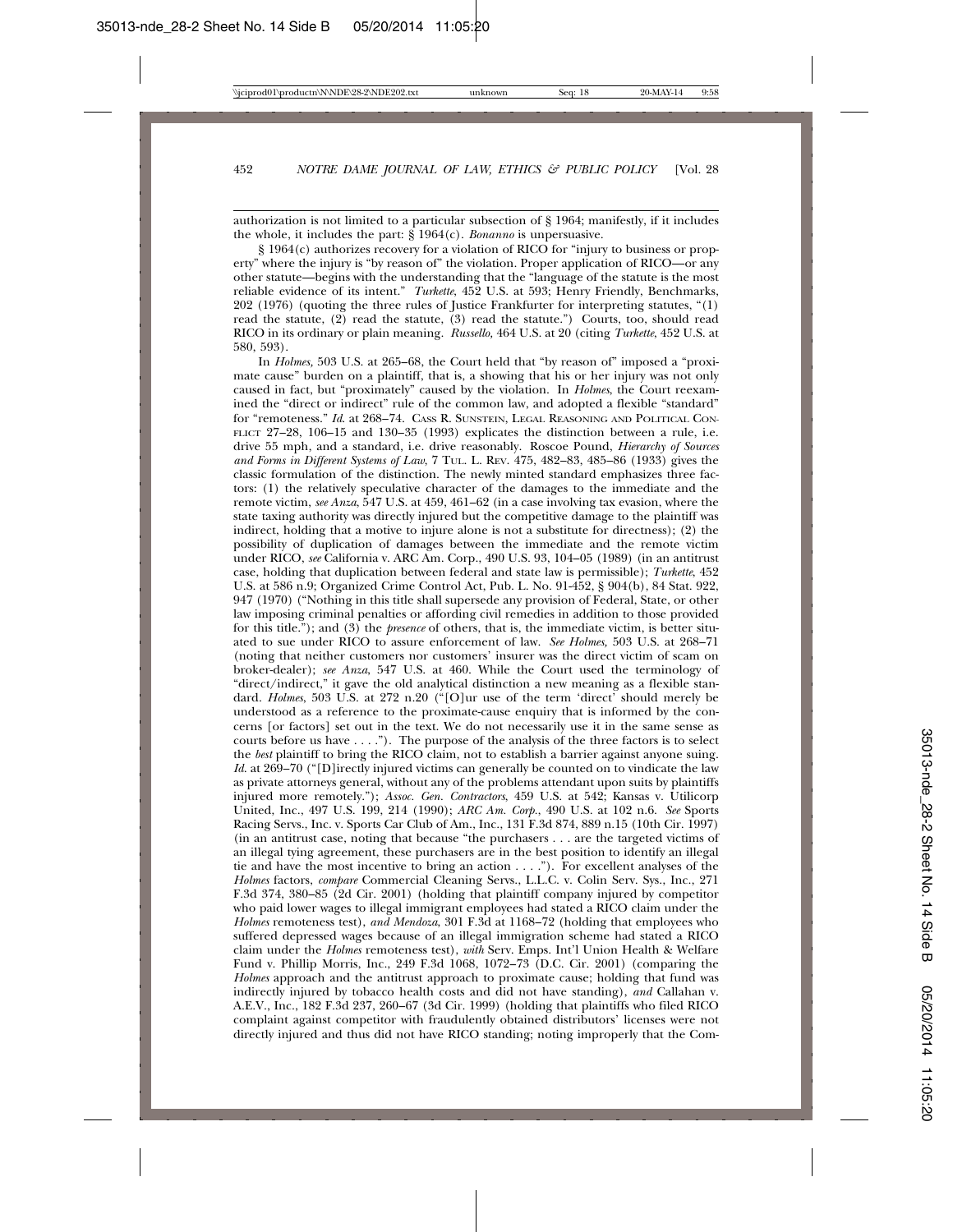monwealth of Pennsylvania was sufficiently situated to vindicate the interests involved and to meet the concerns in *Holmes*; if that proposition were determinative, parallel criminal sanctions would always obviate the need for civil sanctions). On the effort by the courts using the "proximate cause" label that unjustifiably squelched tobacco health cost litigation, see G. Robert Blakey, *Federal Circuit Courts Wrong as a Matter of Law in Taft-Hartley Fund Litigation with Big Tobacco*, *Civil RICO Report*, July 10, 2000, at 1; Stasia Mosesso, Note, *Up in Smoke: How the Proximate Cause Battle Extinguished The Tobacco War*, 76 NOTRE DAME L. REV. 257 (2000). For more recent tobacco health care decisions that met the same fate as the others, see Allegheny Gen. Hosp. v. Philip Morris, Inc., 228 F.3d 429, 436–37 (3d Cir. 2000) (holding that quasi-governmental hospital was only indirectly injured by tobaccorelated health care costs and lacked standing); Lyons v. Philip Morris, Inc., 225 F.3d 909, 914–15 (8th Cir. 2000) (holding that trustees of multi-employer health plan indirectly injured by tobacco health care costs); Tex. Carpenters Health Benefit Fund v. Philip Morris, Inc., 199 F.3d 788, 789–90 (5th Cir. 2000) (holding that trustees of multi-employer health plan indirectly injured by tobacco health care costs; also collecting a list of relevant decisions). Under *Holmes*, the proper language is now not "direct or indirect" in the traditional or formal sense, but relative "remoteness" in the policy sense of *Holmes.* Thus, "remoteness" is a *conclusion* that follows from the balancing of the three policy factors, not a formal rule that has independent significance, an approach not always recognized in the language of the decisions. *Compare* Bieter Co. v. Blomquist, 987 F.2d 1319, 1325 n.4 (stating that target language is "foreclosed" by *Holmes*), *and* BCCI Holdings (Luxembourg), S.A. v. Khalil, 214 F.3d 168, 173–75 (D.C. Cir. 2000) (quoting *Holmes*, 503 U.S. at 265–68) (rejecting target theory), *with* Brokerage Concepts, Inc. v. U.S. Healthcare Inc., 140 F.3d 494, 521 (3d Cir. 1998) (holding that because the plaintiff business entity "was a direct target of the alleged scheme," the plaintiff had standing to sue), and Abrahams v. Young & Rubicam Inc., 79 F.3d 234, 238–39 (2d Cir. 1996) (holding that because official was not a target of bribery scheme, he did not have standing under RICO; also holding that his injury may be proximately caused under another non-RICO claim). Accordingly, decisions—both before and after *Holmes*—*must* be examined with care, as they often apply or applied *Holmes* as if it were a black-letter "rule" rather than a "standard" that requires a case-by-case approach. In fact, *Holmes* specifically rejects the black-letter rule approach. 503 U.S. at  $272 n.20$  ("[T]he infinite variety of claims that may arise make it virtually impossible to announce a black-letter rule that will dictate the result in very case.") (quoting *Associated Gen. Contractors*, 459 U.S. at 536)). *See also Assoc. Gen. Contractors*, 459 U.S at 536 n.33 ("[T]hese labels [, i.e., directness, target area, and zone of interests,] may lead to contradictory and inconsistent results. . . . In our view, courts should analyze each situation in light of the [proper antitrust] factors . . . .") (citations omitted). In sum, proximate cause is a policy issue, not the product of an analytical formula. *Holmes*, 503 U.S. at 268 ("At bottom, the notion of proximate cause reflects 'ideas of what justice demands, or of what is administratively possible and convenient.'") (citations omitted).

Under RICO, "proximate cause" implicates more that remoteness; it also implicates the nexus traditionally characterized as "foreseeability" and "substantial factor." *See, e.g.*, Trollinger v. Tyson Foods, Inc., 370 F.3d 602, 614–15 (6th Cir. 2004):

RICO not only imposes a statutory standing limitation on claimants who seek recovery for derivative or indirect injuries, but it also incorporates other traditional proximate-cause limitations on claimants. Accordingly, while a RICO plaintiff and defendant may have a *direct* and not a *derivative* relationship, the causal link between the injury and the conduct may still be too weak to constitute proximate cause—because it is insubstantial, unforeseeable, speculative, or illogical, or because of intervening causes. . . . From a substantive standpoint, a RICO plaintiff who can show a direct injury may still lose the case if the injury does not satisfy other traditional requirements of proximate cause—that the wrongful conduct be a substantial and foreseeable cause and that the connection be logical and not speculative.

(citations omitted). Finally, where no nexus is shown between "violation" and "injury," the plaintiff has not met the "proximate cause" requirement. *See, e.g.*, McCaleb v. A.O. Smith Corp., 200 F.3d 747, 752–53 (11th Cir. 2000) (holding that farmer showed no injury to his feed and thus had no RICO claim).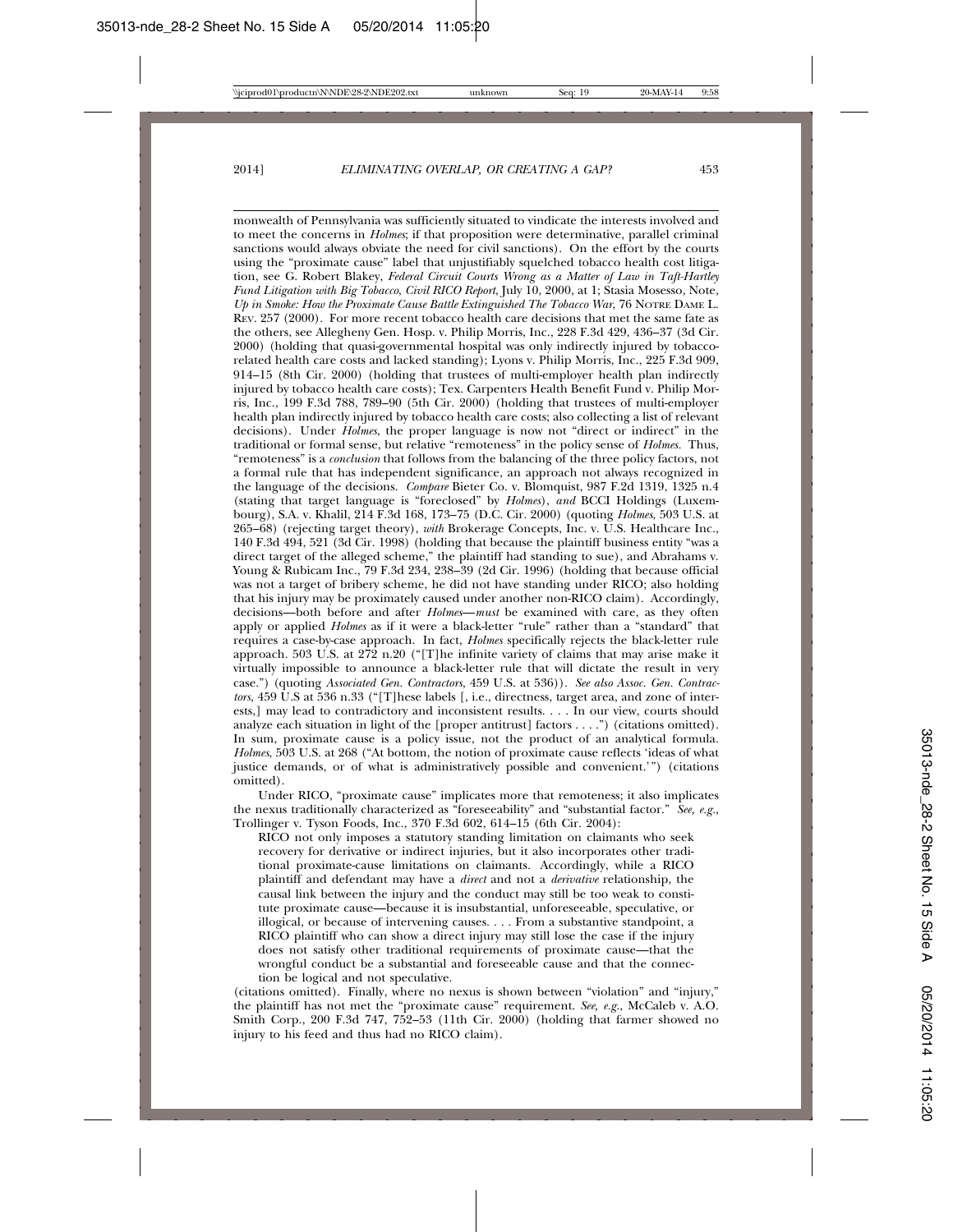In *Hemi Group, LLC v. City of New York*, 559 U.S. 1 (2010) (plurality opinion), the Supreme Court rejected New York City's RICO claim against the Hemi Group, alleging that the online tobacco retailer's refusal, in violation of the federal Jenkins Act, to provide New York State with a list of its in-state customers deprived New York City of sales tax revenue and constituted the RICO predicate acts of mail and wire fraud. In the Court's plurality opinion, Chief Justice Roberts stated that the city failed to show proximate causation appearing to assert a RICO proximate cause doctrine rooted solely on the "direct relationship" paradigm. *Id*. at 9–12 (Roberts, C.J.) (plurality). Roberts went on to state that the city's causation theory failed because it would "extend RICO liability to situations where the defendant's fraud on the third party (the State) has made it easier for a *fourth* party (the taxpayer) to cause harm to the plaintiff (the City)." *Id*. at 11. Justice Ginsburg provided the necessary fifth vote in support of the judgment, but she refused to address and restructure RICO proximate cause doctrine, stating merely that she "resist[ed] reading RICO to allow the City to end-run its lack of authority to collect tobacco taxes from Hemi Group or to reshape the 'quite limited remedies' Congress has provided for violations of the Jenkins Act." *Id*. at 19. In cases where no majority opinion exists, the narrowest rationale in support of the judgment governs. *See* Marks v. United States, 430 U.S. 188, 193 (1977) ("When a fragmented Court decides a case and no single rationale explaining the result enjoys the assent of five Justices, 'the holding of the Court may be viewed as that position taken by those Members who concurred in the judgments on the narrowest grounds . . . .'" (quoting Gregg v. Georgia, 428 U.S. 153, 169 n.15 (1976) (plurality opinion)). Nevertheless, some of the circuit courts of appeal have erroneously treated Chief Justice Robert's plurality opinion as a majority opinion that states a new binding doctrine. *See, e.g.*, CDX Liquidating Trust v. Venrock Assoc., 640 F.3d 209, 214 (7th Cir. 2011) ("A common definition of [proximate cause] is that there must be proof of 'some direct relation between the injury asserted and the injurious conduct alleged.'" (quoting *Hemi Group, LLC*, 559 U.S. at 9)).

A majority of courts agree that "business or property" under § 1964 does not include personal injury. Grogan v. Platt*,* 835 F.2d 844, 845–48 (11th Cir. 1988) ("[T]he phrase 'injured in his business or property' excludes personal injuries, including the pecuniary losses therefrom.") is the leading decision. A majority of courts of appeal go a step beyond, as did *Grogan,* and hold that injury to "business or property" that is "incident" to "personal injury" is excludable. The Ninth Circuit is a minority of one in *Diaz v. Gates*, 420 F.3d at 898–904 [hereinafter *Diaz II*] (criticizing *Grogan* and clarifying *Oscar II*, 965 F.2d 783, which required "concrete financial loss"; holding that "injury to business or property" is generally a question of state law; further holding that injury to business relations and employment by false imprisonment is a personal injury, but may be "injury to business or property" under California law (citing *Mendoza*, 301 F.3d at 1168 n.4; *Doe*, 958 F.3d at 768)).

*Grogan*, the foundation of much misguided jurisprudence, requires examination on its own terms. The estates of murdered F.B.I. agents sought recovery, not for wrongful death, but for incidental property injuries, including funeral expenses. The court expressed frank (and telling) judicial distaste for civil RICO. It then looked not to the character of the predicate acts in RICO (that include murder), but to the treble damage provisions of antitrust (that include only economically motivated conduct, e.g. price fixing, and for which personal injuries are not compensable). Expressing a feigned sympathy with the claims of the estates, the court held that because of the origin of the language of RICO in the antitrust provisions, the estates lacked a property interest and standing to sue. *Grogan,* 835 F.2d at 845–46, 848.

*Grogan* is ill-reasoned. While generally helpful, looking to the antitrust statutes for particular results is not an approach that a court ought slavishly to follow. *See, e.g.*, Tafflin v. Levitt, 493 U.S. 455, 465–67 (1990) (permitting state court jurisdiction over civil RICO actions, which is different from the antitrust statutes). In brief, *Grogan* denied the plaintiffs their just due under RICO out of judicial distaste for the civil provisions of the statute. In fact, the analysis of the minority view is far more compelling. In *Nat'l Asbestos Workers Med. Fund v. Philip Morris, Inc.*, 74 F. Supp. 2d 221, 229 (E.D.N.Y. 1999), Judge Weinstein rightly observed that under the most natural interpretation of "business or property," RICO victims deprived of monetary resources should recover their pecuniary losses. The court illustrated the anomaly of the majority rule by hypothesizing that if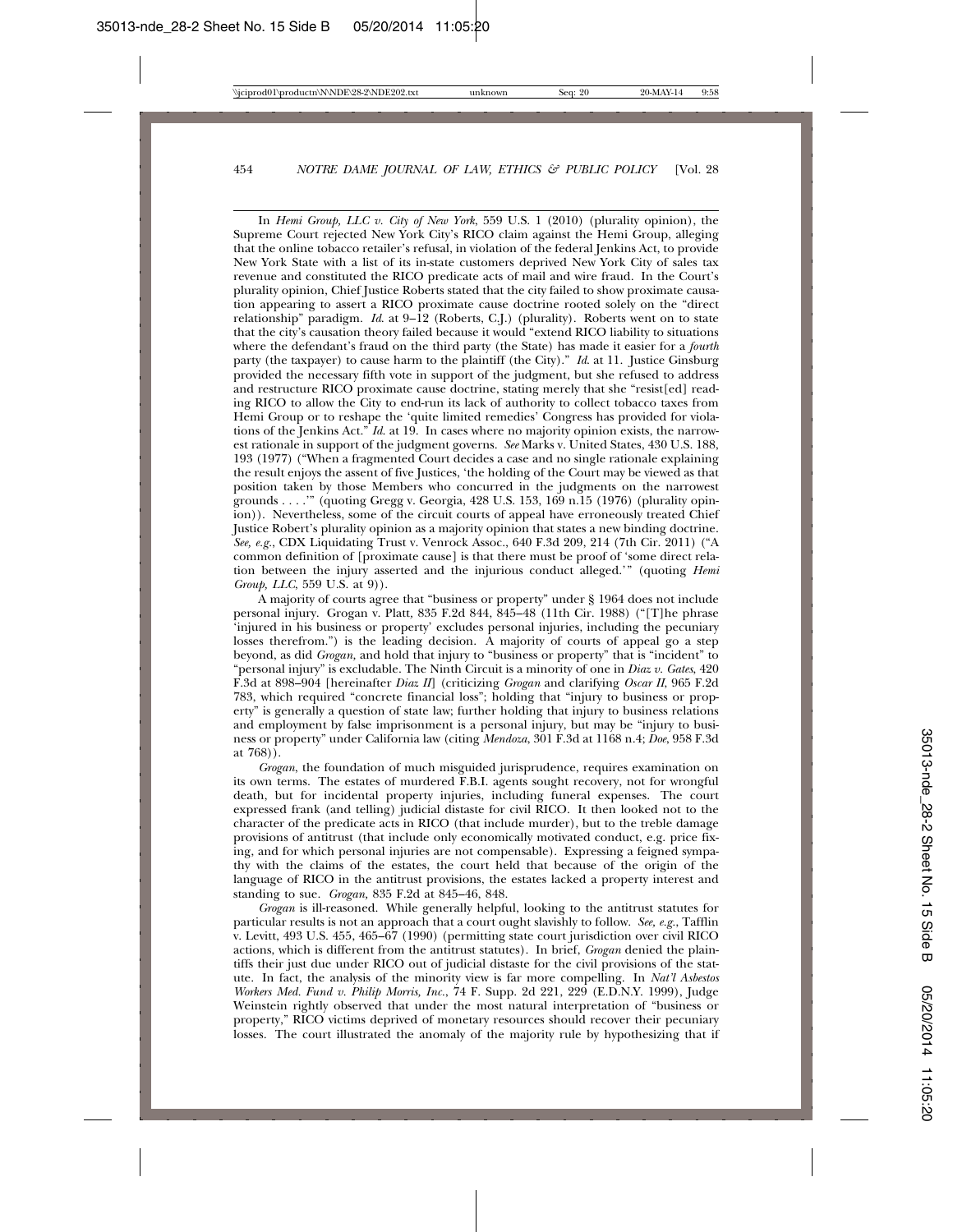racketeers throw a business owner through a window, breaking his arms and legs, the majority position permits recovery for the cost of the window, but not the owner's medical expenses. The court recognized a need to draw a line, but thought it more sensible to draw it between "pain and suffering" in connection with the homicide and outlays for "repairing windows and limbs." *Grogan* also ignored that RICO's treble damage provision appears *outside* of the antitrust statutes expressly to avoid narrow antitrust limitations, including limitations on "standing to sue." *Sedima,* 473 U.S. at 498. *Grogan* reintroduced, in fact, precisely the sort of debilitation that "Congress sought to avoid." *Id.* at 499. *Diaz II* also rejected a target limitation, rightly observing:

The statute is broad, but that is the statute we have. Were the standard as the dissent claims, [that is, a target limitation,] we would have the anomalous result that one could be liable under RICO for destroying a business if one aimed a bomb at it, but not if one aimed at the business owner, missed and hit the business by accident, or if one aimed at the business owner who happened to be in the business at the time.

420 F.3d at 901–02. *Grogan* is an unjustifiable judicially designed limitation on RICO.

The proper general relationship between RICO and the antitrust statutes was wellcaptured by the Eighth Circuit in *Bennett v. Berg*, 685 F.2d 1053 (8th Cir. 1982) (rejecting antitrust competitive injury limitation):

RICO should [not] be viewed as an extension of the antitrust law in all respects. Different policies underlie the two bodies of law. . . . In a RICO context, there are few countervailing reasons to lessen the impact of RICO remedies by importing the limitations on standing which apply in antitrust law. In other words, although RICO borrowed the tools of antitrust law, [it] . . . was [not] limited to the antitrust goal of preventing interference with free trade. Congress did not see the objectives of RICO and the antitrust laws as coterminous.

*Id.* at 1059 (citations omitted). In sum, "The same words, *in different settings*, may not mean the same thing." Skelly Oil Co. v. Phillips Petroleum Co., 339 U.S. 667, 678 (1950) (emphasis added).

In sharp and unfavorable contrast with *Grogan,* the Supreme Court of Washington followed congressional intent. In United States v. Zemek, 634 F.2d 1159, 1163–65 (9th Cir. 1980), defendants were convicted under RICO for attempting to gain a monopoly in a certain area of the tavern-topless bar business by murder, arson, and extortion. In Rice v. Janovich, 742 P.2d 1230 (Wash. 1987) (en banc), a civil case arising from the *Zemek* depredations, a night watchman of a fire-bombed tavern sued for personal injuries under state law and for lost wages under RICO for the work he missed as a result of the bombing. The Supreme Court of Washington rejected arguments that claims for lost wages were not "injury to business or property." *Id.* at 1235–38. It had little difficulty in reading the liberal construction clause or *Sedima*'s holding that courts read RICO "broadly;" it easily awarded him damages for his lost wages. *Id. Rice*, not *Grogan*, deserves approbation. *See also* Libertad v. Welch*,* 53 F.3d 428, 437 n.4 (1st Cir. 1995) ("Plaintiffs . . . could have standing to sue under RICO, if they were to submit sufficient evidence of injury to business or property such as lost wages or travel expenses, *actual physical harm,* or specific property damage sustained as a result of a RICO defendant's actions.") (emphasis added).

The legislative history of RICO also supports a straightforward interpretation of "injury to business or property." Congress was concerned about the physical violence so characteristic of organized crime. *See, e.g.*, 116 Cong. Rec. 602 (1970) (statement of Sen. Hruska: "[Organized crime] employs physical brutality, fear and corruption to intimidate competitors and customers to achieve increased sales and profits."). Exclusion from RICO recovery of financial losses that arise from such violence is, therefore, anomalous.

Under "ordinary or plain meaning," "business" means "occupation," "work," "concern," or "activity," PAPERBACK OXFORD ENGLISH DICTIONARY 110 (2001), or "enterprise," "transactions," or "matters," OXFORD ENGLISH DICTIONARY 211 (8th ed. 2004). "Property" means "belonging" or "right." PAPERBACK OXFORD ENGLISH DICTIONARY 669 ("belonging"); OXFORD ENGLISH DICTIONARY 1252 ("right" "ownership," or "bundle of rights"). Thus, without special qualification, not found on the face of RICO, "'property' denotes a broad range of interests," *Russello,* 464 U.S. at 21, in particular, because Congress directed courts to read its concepts liberally. Indeed, if the liberal construction clause applies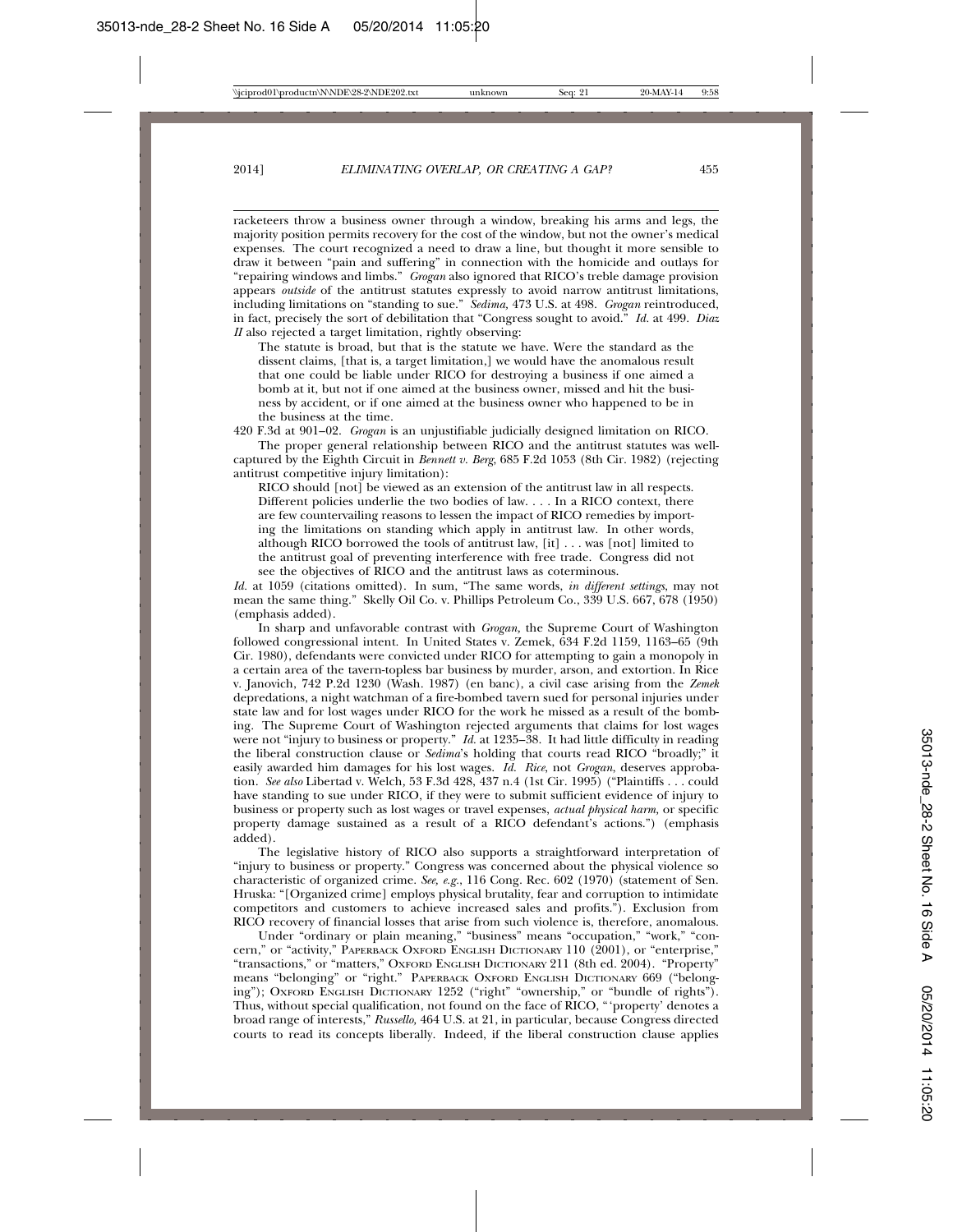anywhere, it is in RICO's civil remedies provisions. *Sedima*, 473 U.S. at 491 n.10 ("Indeed, if Congress' liberal-construction mandate is to be applied anywhere, it is in § 1964, where RICO's remedial purposes are most evident.")

Traditionally, "property" referred to real estate (land, etc.) and personal property (goods), where people then held the wealth of a pre-modern society. Thomas Holland, Elements of Jurisprudence 181 (Legal Classics ed. 1998). Today, the concept extends to "intangible" property, because that sort of "property" is now where a modern society holds its wealth. *Id.* ("The idea of ownership has been so far extended to make it applicable to certain closely coherent masses of rights . . . which are . . . by legal fiction treated . . . as if they were tangible objects."). For other examples of "property" in the modern world, see Phillips v. Wash. Legal Found., 524 U.S. 156, 160 (1998) (right to receive interest on client funds in lawyers' accounts); Bd. of Regents v. Roth*,* 408 U.S. 564, 571–72, 577 (1972) ("[T]he property interests protected by procedural due process extend well beyond actual ownership of real estate, chattels, or money."); Goldberg v. Kelly, 397 U.S. 254, 262 (1970) (withdrawal of public assistance benefits); Sherbert v. Verner, 374 U.S. 398 (1963) (disqualification for unemployment compensation); Speiser v. Randall, 357 U.S. 513 (1958) (denial of a tax exemption); Slochower v. Bd. of Higher Educ., 350 U.S. 551 (1956) (discharge from public employment).

Apart from the plain language of RICO, two other bodies of law are relevant to reading "business or property." First, the antitrust statutes, from which Congress took the "business or property" language. *Holmes,* 503 U.S. at 265. Second, the provisions that Congress set out as predicate offenses in RICO itself. Carlsbad Tech., Inc. v. HIF Bio, Inc., 556 U.S. 635, 638 (2009) (related section in Title 28 read in *in pari materia*). In fact, it hardly makes sense to read the *remedy* of RICO narrower than the *substantive* standards for which Congress provided protection in the other statutes that it also incorporated into RICO, specifically finding that the remedies then current were "unnecessarily limited in scope and impact." Statement of Finding and Purpose, 84 Stat. 922–23 (1970). Under the antitrust statutes, that " $[m]$ oney . . . is a form of property" is not a serious question. Reiter v. Sonotone Corp., 442 U.S. 330, 338 (1979) (antitrust). So, too, are increased costs, lost profits, and the reduction in value of a business "injury to business or property." *See generally* John P. Ludington, *Measure and Elements of Damages under* 15 U.S.C.A. § 15 *Entitling Person Injured in His Business or Property by Reason of Anything Forbidden in Federal Antitrust Laws to Recover Treble Damages,* 16 A.L.R. Fed. 14 (2010) ("Basically, an antitrust claimant may recover three types of damages: (1) his increased costs, (2) lost past profits, and (3) reduction in the value of his business.") (footnotes omitted).

While looking to the antitrust statutes is a recognized legal move in RICO dialectics, looking to the predicate offenses in Title 18 that are incorporated into RICO makes equally good, if not, better, sense. Congress would hardly have created a civil remedy in RICO to enforce the predicate offenses (when the other elements of RICO are present), if the civil remedy in RICO were not at least as broad in its protection of "business and property" as the predicate offenses included in its scope. *See* DeGuelle v. Camilli, 664 F.3d 192, 201 (7th Cir. 2011) ("[A holding of lack of pattern] . . . is troubling when one considers the purposes of the Sarbanes-Oxley Act and its addition of § 1513(e) to RICO . . . Retaliatory acts are inherently connected to the underlying wrongdoing exposed by the whistleblower.... Accordingly, we believe a relationship can exist between § 1513(e) predicate acts and predicate acts involving the underlying cause for such retaliation. Such a finding is consistent with the Court's flexible standard and acknowledges the rationale behind the Sarbanes-Oxley Act's whistleblower provisions."); *accord* Maiz v. Virani, 253 F.3d 641, 662–66, 674 (11th Cir. 2001) (court ought to construe RICO to include for relief any offense included by Congress in the predicate offenses). Thus, no sufficient reason appears why "property" under the rest of Title 18 ought not constitute "property" within § 1964(c). Courts rightly read Title 18 as a whole. *See* United States v. Hoang, 636 F.3d 677, 681 (5th Cir. 2011) ("We do not disregard 'the cardinal rule that a statute is to be read as a whole, . . . since the meaning of statutory language, plain or not, depends on context.'") (*citing* King v. St. Vincent's Hosp., 502 U.S. 215, 221 (1991)). The scope of the protection for "business" or "property" in RICO's predicate offenses is, significantly, capacious. *See, e.g.,* Pasquantino v. United States*,* 544 U.S. 349, 355–56 (2005) ("Valuable entitlements [to uncollected taxes] are 'property'" within mail fraud statute); Carpenter v. United States, 484 U.S. 19, 25–29 (1987) (confidential business information is "prop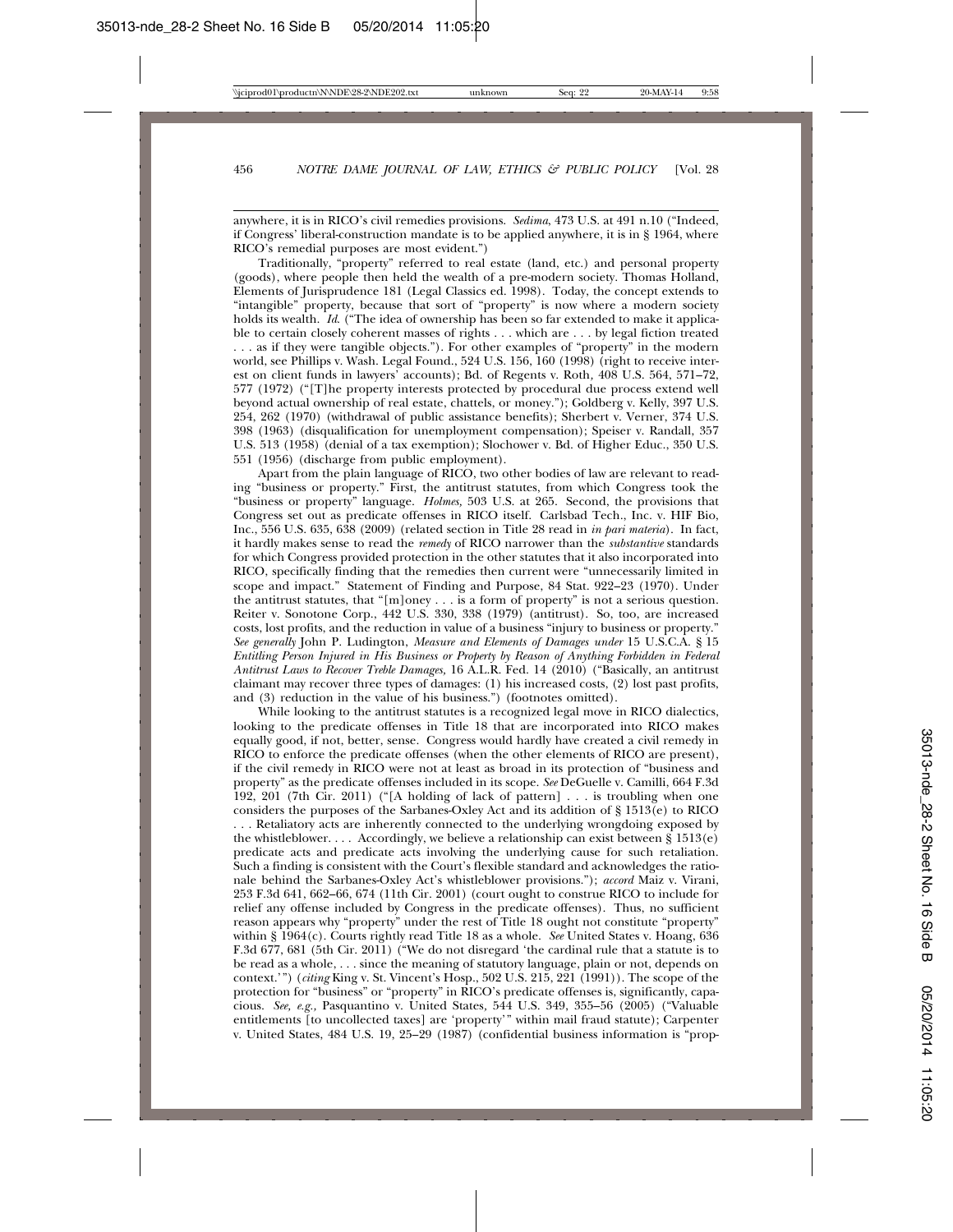erty" within wire fraud statute). *See also* §§ 201 (bribery: "thing of value"), 1341 (mail fraud: "property"), 1343 (wire fraud), 1951 (extortion: "property"). Indeed, such "things" as frequent flyer mileage, United States v. Loney, 959 F.2d 1332, 1336 (5th Cir. 1992), shareholder information, United States v. Wallach, 935 F.2d 445, 464–66 (2d Cir. 1991), spending control, United States v. Shyres, 898 F.2d 647, 651–52 (8th Cir. 1990), and postal services, United States v. Gelb, 881 F.2d 1155, 1162 (2d Cir. 1989) are now considered "property" in various federal criminal statutes. Similarly, "thing of value" traditionally meant a tangible object, yet the phrase is now extended to "intangible" property. *See, e.g.,* United States v. Girard*,* 601 F.2d 69, 71 (2d Cir. 1979) (law enforcement information "thing of value" within 18 U.S.C. § 641 (2012) (stolen property); collecting a wide range of decisions on "thing of value," including amusement under a gambling statue, sexual intercourse, and the testimony of a witness). *See also* United States v. Gorman, 807 F.2d 1299, 1304–05 (6th Cir. 1986) (promises of future employment); United States v. Schwartz, 785 F.2d 673, 679 (9th Cir. 1986) (assistance in arranging a union merger). Ironically, if the predicate offenses in themselves are subject to the rule of lenity, as they are, C.M. Flowers v. Cont'l Grain Co., 775 F.2d 1051, 1054 (8th Cir. 1985), while RICO's remedial provisions are subject to the liberal construction clause, reading RICO more narrowly than the predicate offenses is problematic and unjustified or unjustifiable.

That said, courts unjustifiably still give a restrictive reading to "business and property," confining it to "out of pocket expenditures." *See, e.g., In re* Taxable Mun. Bond Sec. Litig., 51 F.3d 518, 523 (5th Cir. 1995) (*citing* Oscar v. University Students Co-op. Ass'n.*,* 965 F.2d 783, 786 (9th Cir. 1992) (en banc). *Oscar* held that a plaintiff, as the *tenant* of an apartment, did not suffer any injury to her business or property from a diminution of its value, because of fellow tenants' drug-related activities. *Oscar,* 965 F.2d at 786. *Oscar*, however, is no longer good law in the Ninth Circuit under *Diaz*; Newcal Indus., Inc. v. Ikon Office Solution, 513 F.3d 1038, 1055 (9th Cir. 2008) (prior rule "overturned"). The Ninth Circuit now reads "business or property" broadly, though in light of state law. Nevertheless, the court in *Oscar* pointedly commented that it was not addressing the claims of neighboring property *owners,* and that "one might measure an owner's loss by the diminution in fair market value . . . ." *Oscar*, 965 F.2d at 786–87. Maio v. Aetna, Inc., 221 F.3d 472, 488–89 (3rd Cir. 2000) also used similar language, "concrete financial loss." It held no RICO injury, because the plaintiffs suing an HMO for an "inferior health care product" alleged neither a denial of benefits nor inferior treatment. *Id.* That court, too, commented that the diminution in value of tangible property, "like a plot of land or diamond necklace," would constitute RICO injury. *Id.* (if injury is of a "tangible nature . . . the fact of damage under RICO  $\dots$  [shown by] the value of the real or personal property  $\dots$ reduced."). *Id. (citing* Genty v. Resolution Trust Corp*.*, 937 F.2d 899, 918 (3d Cir. 1991) (the loss of the market value of homes because of fraud in sale of real property near toxic waste landfill). On the other hand, *Maio* rejected *Bennett v. Berg*, 685 F.2d 1053, 1058 (8th Cir. 1982), *aff'd on reh'g*, 710 F.2d 1361 (8th Cir. 1983), in which the court, in contrast, properly upheld a pleading of injury based on allegations that the value of their contracts for "life care" was different from what they were led to expect through the defendants' promises. *Maio*, 221 F.3d at 490 n.14 ("we will not follow it"). *Bennett,* not *Maio*, reflects the more persuasive view.

Similar precedents also talk of "concrete," "clear and definite," not "intangible," or an "expectancy," extra-statutory limitations that are plainly not justified by the text. *See, e.g.,* Patterson v. Mobil Oil Corp., 335 F.3d 476, 492 n.16 (5th Cir. 2003) (plaintiffs receiving workers' compensation benefits may have ended up better off, therefore "plaintiffs have failed to show that they were injured at all . . . ."); Price v. Pinnacle Brands, Inc., 138 F.3d 602, 607 (5th Cir. 1998) (plaintiffs who purchased trading cards received "precisely what they bargained for . . . ."); In re Taxable Mun. Bond Sec. Litig., 51 F.3d at 523 ("Anderson has not alleged that the plaintiffs have ever lost any money as a result of the RICO scheme."; lost opportunity for a low interest loan is "speculative"); Denney v. Deutsche Bank AG, 443 F.3d 253, 266–68 (2d Cir. 2006) (class members who have not been assessed a penalty by the IRS suffered no damage); Steele v. Hosp. Corp. of Am., 36 F.3d 69, 70–71 (9th Cir. 1994) (patients, who did not pay in overbilling scheme, suffered no financial loss). *Patterson* and *Steele* are doubly objectionable under the collateral source rule and the rational of RICO of concentrating recovery into one plaintiff. 2 Daniel Dobbs, Law of Remedies § 8.6(3) (1993) (collateral source rule); Carter v. Berger,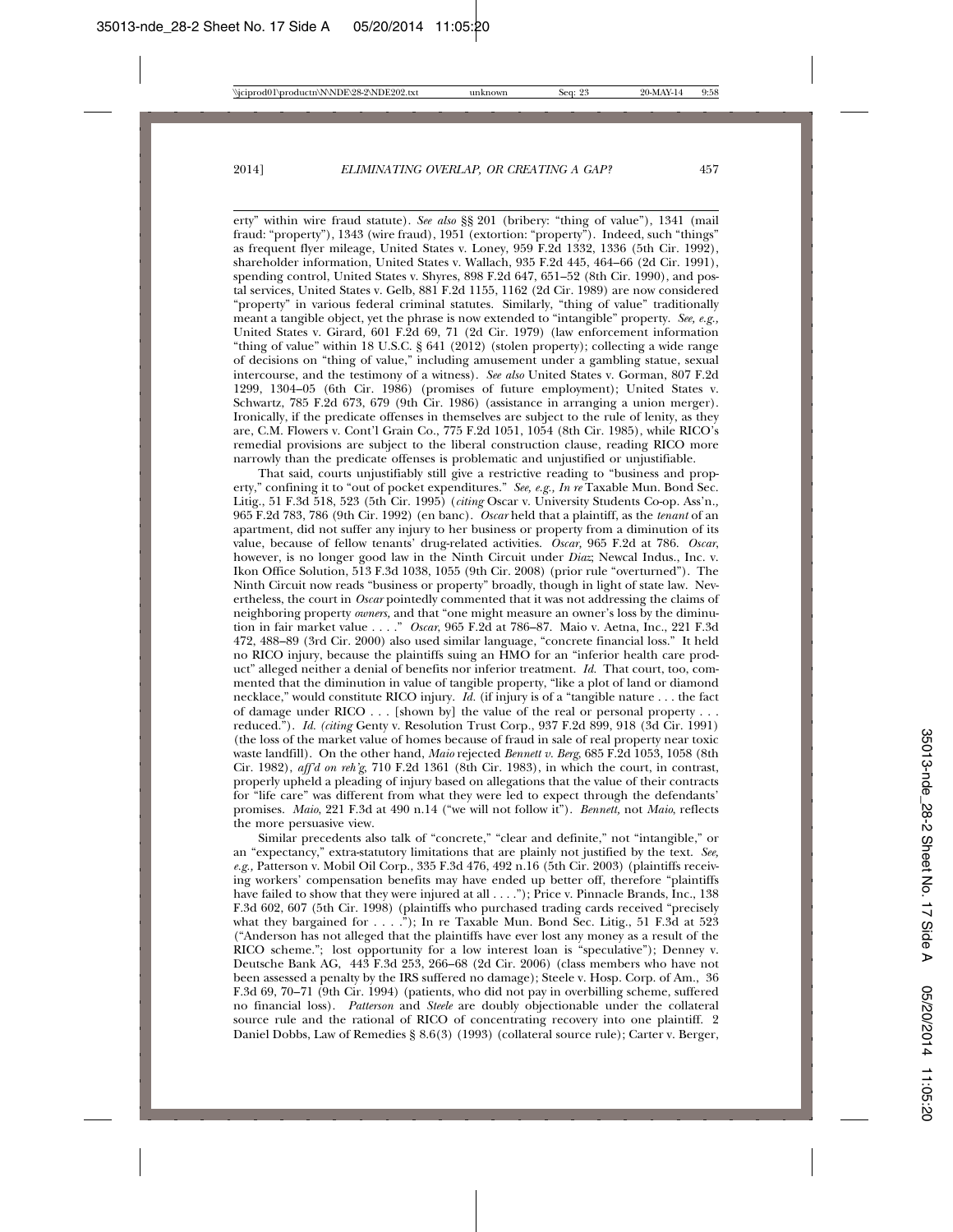well-integrated. The antitrust statutes protect against collusion; RICO

777 F.2d 1173, 1175 (7th Cir. 1985) (RICO; "A pedestrian is entitled to recover for loss caused by being run over by a speeding motorist, even though the pedestrian also has insurance. The 'collateral benefit' rule of tort law rests on the belief that the wrongdoer should be made to pay—the better to deter like conduct—whether or not the victim has providently supplied another source of compensation, unless the supplier of the compensation has a subrogation clause.").

Other courts are also sometimes less hospitable in construing "property" in the predicate offenses. *See, e.g.,* Lancaster Cmty. Hosp. v. Antelope Valley Hosp. Dist., 940 F.2d 397, 404–05 (9th Cir. 1991) ("market share," that is, the "theft of customers" by fraud not "property" within mail fraud). *Lancaster Community Hospital* compares unfavorably with *United States v Tropiano*, 418 F.2d 1069, 1076 (2d Cir. 1969) (interference by violence with solicitation of customers obtaining "property" for "extortion" within Hobbs Act). The Court in *Scheidler* went out of its way to indicate that its decision did not disturb *Tropiano'*s construction of "property." 537 U.S. 393, 403 n.6. *Accord* United States v. Gotti, 459 F.3d 296, 322–24 (2d Cir. 2006).

The general federal rule on ascertaining property damages draws a distinction between the *fact* of damage that must not be speculative and the *amount* of damages that may be evaluated under a relaxed standard, because a defendant ought not to be able to profit from an "uncertainty" created by his own illegal conduct. *See, e.g.*, Ham Marine Inc. v. Dresser Indus., Inc., 72 F.3d 454, 462 (5th Cir. 1995) (stating the general rule; "[t]he right to recover is not precluded by uncertainty regarding the exact amount of damages.") (citing Harrison v. Prather, 435 F.2d 1168, 1174–75 (5th Cir. 1970)); *see also* J. Truett Payne Co., Inc., v. Chrysler Motors Corp., 451 U.S. 557, 566 (1981) (stating the general rule in antitrust context); Zenith Radio Corp. v. Hazeltine Research, Inc., 395 U.S. 100, 114 n.9, 123–25 (1969) (stating the general rule in an antitrust context). *Accord* Gen. Envntl. Sci. Corp. v. Horsfall, 800 F. Supp. 1497, 1504 (N.D. Ohio 1992) (stating the general rule in a RICO context (citing Story Parchment Co. v. Paterson Parchment Paper Co., 282 U.S. 555, 563 (1931)), *aff'd in part and vacated in part*, 25 F.3d 1048 (6th Cir. 1994) (unpublished opinion). Nevertheless, the status of applicability of this distinction to RICO is cast into doubt by Justice Thomas' expansive reading of the majority opinion in *Anza v. Ideal Steel Supply Corp*., 547 U.S. 451 (2006), to impose an *independent* limitation of *speculative* on the remoteness inquiry. *Compare id*. at 455–61 (Kennedy, J.) ("[I]llustrat[ing] why Ideal's alleged injury was not the direct result of a RICO violation . . . is the speculative nature of the proceedings that would follow if Ideal were permitted to maintain its claim. . . . The element of proximate causation recognized in *Holmes* is meant to prevent these types of intricate, uncertain inquiries from overrunning RICO litigation."), *with id*. at 466–67 (Thomas, J., concurring in part):

The Court's reliance on the difficulty of ascertaining the amount of Ideal's damages caused by petitioners' unlawful acts to label those damages indirect is misguided. *Holmes* and *Associated General Contractors* simply held that one reason that *indirect* injuries should not be compensable is that such injuries are difficult to ascertain. We did not adopt the converse proposition that any injuries that are difficult to ascertain must be classified as indirect for purposes of determining proximate causation. . . . The question with which the Court expresses concern—whether Ideal can prove the amount of its actual damages 'with sufficient certainty' . . . to permit recovery—is simply not before the Court.

(footnotes omitted) (citations omitted). While Justice Thomas' reading of the majority opinion is plausible, it is not the only one, and it has to be put in the context of the general rule that what is not argued is not decided. R.A.V. v. St. Paul, 505 U.S. 377, 386 n.5 (1992) The application of the general rule distinguishing between fact and extent of damage is not in the arguments of the parties; thus, it was not before the Court, and it is a mistake to read the majority as resolving it. When it is argued, the Court will narrowly construe the "offending" language. Anything else is inconsistent with the duty to read RICO liberally.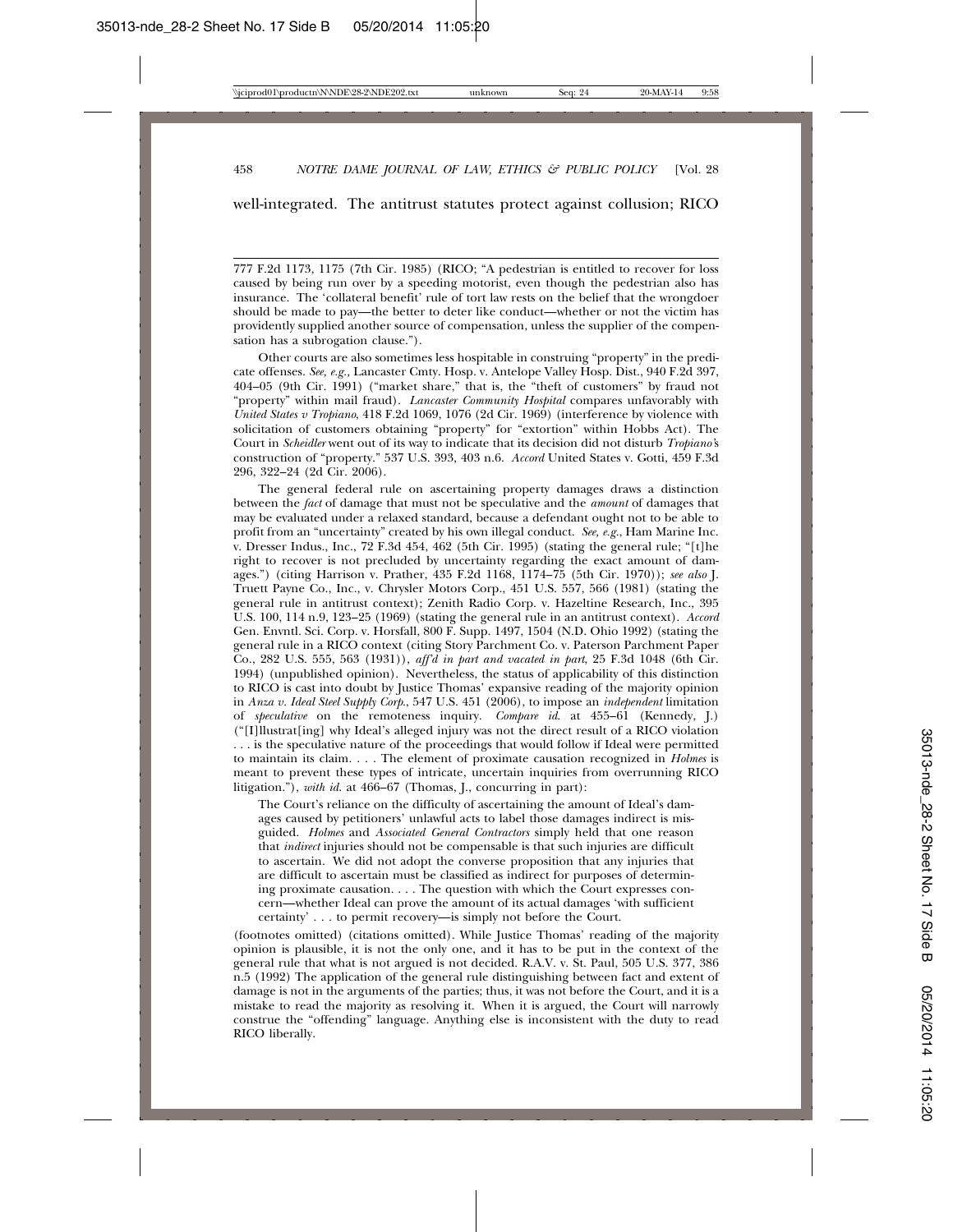protects against violence and fraud in the market. Together, they seek a free market characterized by integrity and freedom.<sup>32</sup>

#### F. *Key Elements.*

Restated in plain English—with Court commentary in the footnotes—RICO provides:

(a) A "*person*"33 who has received income from a "*pattern of racketeering activity*"34 cannot invest that income in an "*enterprise*,"35

(b) a "*person*" cannot get or keep control of an "*enterprise*" by a "*pattern of racketeering*,"

33. 18 U.S.C. § 1961(3); *see generally* Gerardi, *supra* note 10.

34. In *H.J. Inc. v. Nw. Bell Tel. Co.*, 492 U.S. 229, 237 (1989), the Court, commenting that it is a limitation, *not* a definition, clarified the term "pattern" in 18 U.S.C. § 1961(5). It acted in light of its legislative history to reflect a "relationship" between the acts in the "pattern"—that is, that they were not isolated events—and "continuity" over time, or its threat. The threat was that the length of time of the "pattern" would go on for a substantial period, more than a few weeks or months, or was the regular way of doing business of an ostensibly legitimate or a plainly illegitimate business. *Id*. at 238–43. *See also* Murphy, *supra* note 10, at 2003.

A person may violate § 1962 by engaging in a "pattern of racketeering activity"; he may also violate it through "collection of an unlawful debt." 18 U.S.C. § 1962(a)–(c). *See, e.g*., United States v. Oreto, 37 F.3d 739, 751 (1st Cir. 1994) (collection of unlawful debt alone is sufficient); United States v. DiSalvo, 34 F.3d 1204, 1211 (3rd Cir. 1994) ("used, or aided and abetted another person to use, implicit threats to collect a debt" is sufficient).

35. The Court in *Turkette,* 452 U.S. at 581–83, rejected an attempt to confine 18 U.S.C. § 1961(4)'s term "enterprise" to licit organizations, holding that in light of the word "includes," the definition of "enterprise" extended to licit and illicit organization of "any" type. *See* NOW v. Scheidler, 510 U.S. 249, 259 n.5 (1993)("enterprise" may play the role of perpetrator, instrument, prize, or victim in violations of RICO). As the Court recognized in *Scheidler* (citations omitted), enterprises may play different "roles" in different configuration of RICO claims. The roles, not necessarily mutually exclusive, include "victim" (*e.g.,* an otherwise innocent "enterprise" or its members are or are injured or used); "prize" (*e.g.*, control is sought over an "enterprise" or its members); "instrument" (*e.g.,* an otherwise innocent "enterprise" or its members injured or used); or "perpetrator" (*e.g.,* the "enterprise" or its members are culpable). The concept of "role" in reading language is basic to linguistic theory. *See, e.g.,* GEORGE DILLON, INTRODUCTION TO CON-TEMPORARY LINGUISTIC SEMANTICS 68–82 (1977) (reviewing the literature on "semantic roles"); Charles J. Fillmore, *The Case for Case*, in UNIVERSALS IN LINGUISTICS THEORY 24–25 (E. Bach and R. Harms ed. 1968); *see generally* Thomas O'Neill, Note, *Functions of The Enterprise Concept,* 64 NOTRE DAME L. REV. 646 (1989) (best student essay overall on ''enterprise'').

<sup>32. &</sup>quot;There are three possible kinds of force which a firm can resort to: violence (or threat of it), deception, or market power." CARL KAYSEN AND DONALD F. TURNER, ANTI-TRUST POLICY 17 (1959). *Accord* American Column & Lumber Co. v. United States, 257 U.S. 377, 414 (1921) (Brandeis, J., dissenting) ("Restraint may be exerted through force or fraud or agreement.").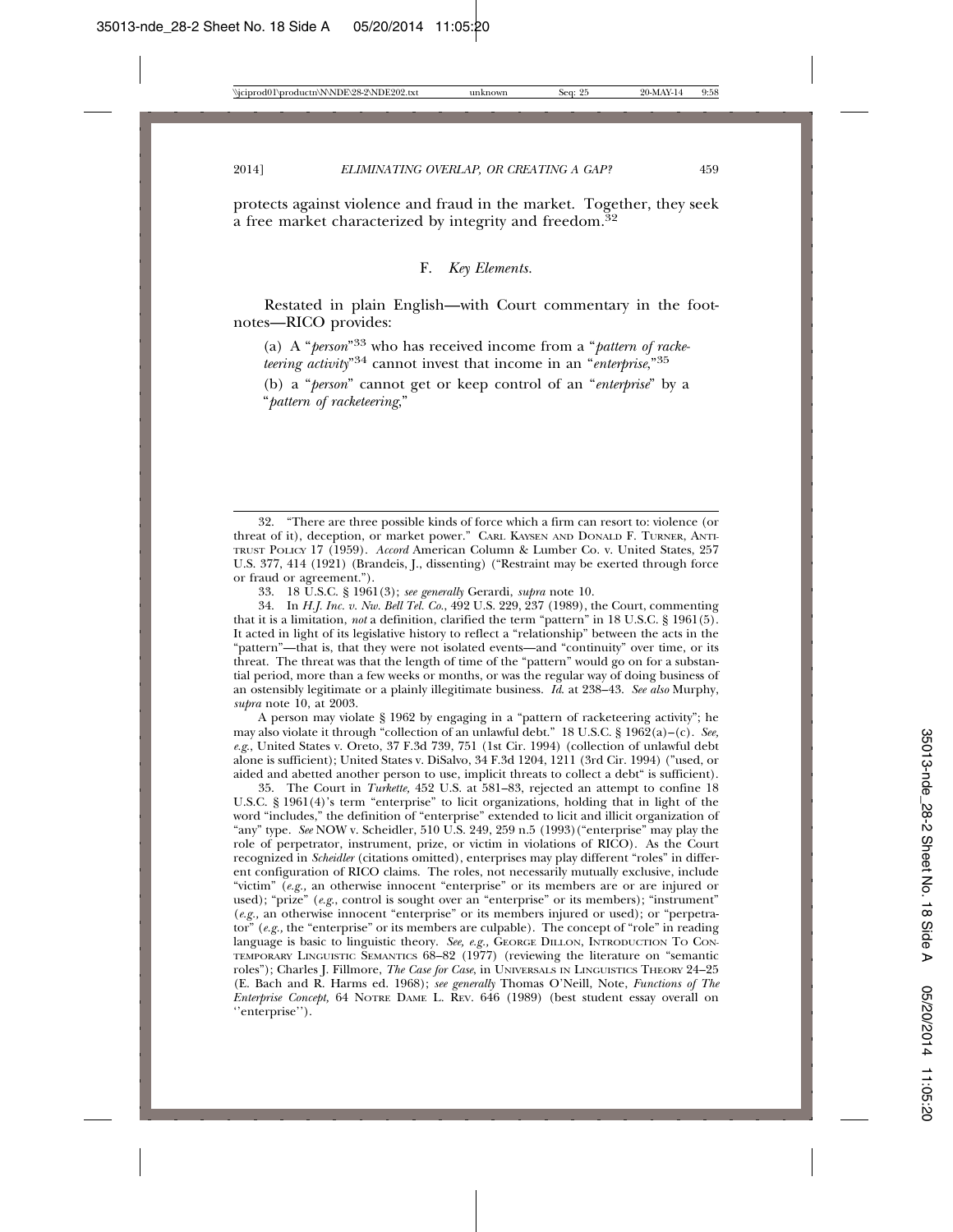(c) a "*person*"36 who is employed by or associated with an "*enterprise*" cannot "*conduct*"37 the affairs of the "*enterprise*" through a "*pattern of racketeering*," and

(d) a "*person*" cannot "*conspire*" to violate RICO.38

This "outline is deceptively simple . . . [, however, because] each concept is a term of art which carries its own inherent requirement of particularity."<sup>39</sup>

#### II. THE PRIVATE SECURITIES LITIGATION REFORM ACT OF 1995.

#### A. *History.*

Congress amended RICO's private civil remedy provision in 199540 as part of a suite of statutory modifications sought by the securities industry over prescient consumer and victim groups enacted to curtail more securities-related litigation.<sup>41</sup> The Private Securities Litigation Reform Act of 1995 (PSLRA) $42$  amended the language of Section 1964(c) into its current form:

Any person injured in his business or property by reason of a violation of section 1962 of this chapter may sue therefore in any appropriate United States district court and shall recover threefold the damages he sustains and the cost of the suit, including a reasonable attorney's fee, *except that no person may rely upon any conduct that would have been actionable as fraud in the purchase or sale of securities to establish a violation of section 1962. The exception contained in the preceding sentence does not apply to an action against any person that is criminally convicted in connection with the fraud, in which case the statute of limitations shall start to run on the date on which the conviction becomes final.*<sup>43</sup>

The goal of the amendment, in the words of SEC Chairman Arthur Levitt, was to "[e]liminat[e] the overlap between private remedies

37. The Court in *Reves v. Ernst & Young*, 507 U.S. 170, 177–86 (1993), established that "conduct" meant some part in the "operation or management" of the enterprise's affairs. *See generally* Blakey & Roddy, *supra* note 9 (extensive discussion of background, *Reves*, and its early application in the circuits).

38. This plain language translation of RICO owes its origin to *St. Paul Mercury Ins. Co. v. Williamson*, 224 F.3d 425, 439 (5th Cir. 2000).

39. Elliott v. Foufas, 867 F.2d 877, 880 (5th Cir. 1989).

40. Private Securities Litigation Reform Act of 1995, Pub. L. No. 104-67, § 107, 109 Stat. 737, 758 (codified as 18 U.S.C. § 1964(c) (2012)) [hereinafter PSLRA or § 1964(c)].

41. *See* Blakey & Roddy, *supra* note 9, at 1676–702 (providing a detailed summary of the legislative history behind the passage of the PSLRA).

42. PSLRA (codified as amended in scattered Sections of 15 & 18 U.S.C.).

43. 18 U.S.C. § 1964(c) (2012) (emphasis added to amendment text).

<sup>36.</sup> The Court in *Cedric Kushner Promotions, Ltd. v. King*, 533 U.S. 158, 162–63 (2001), while recognizing that the individual or entity that plays in § 1962(c) the role of a "person" defendant cannot also play the role of an "enterprise," held that the "enterpriseperson" rule did not preclude charging the individuals or entities employed or associated with the "enterprise," including its owner, as long as the individuals or entities were not also charged as the "enterprise."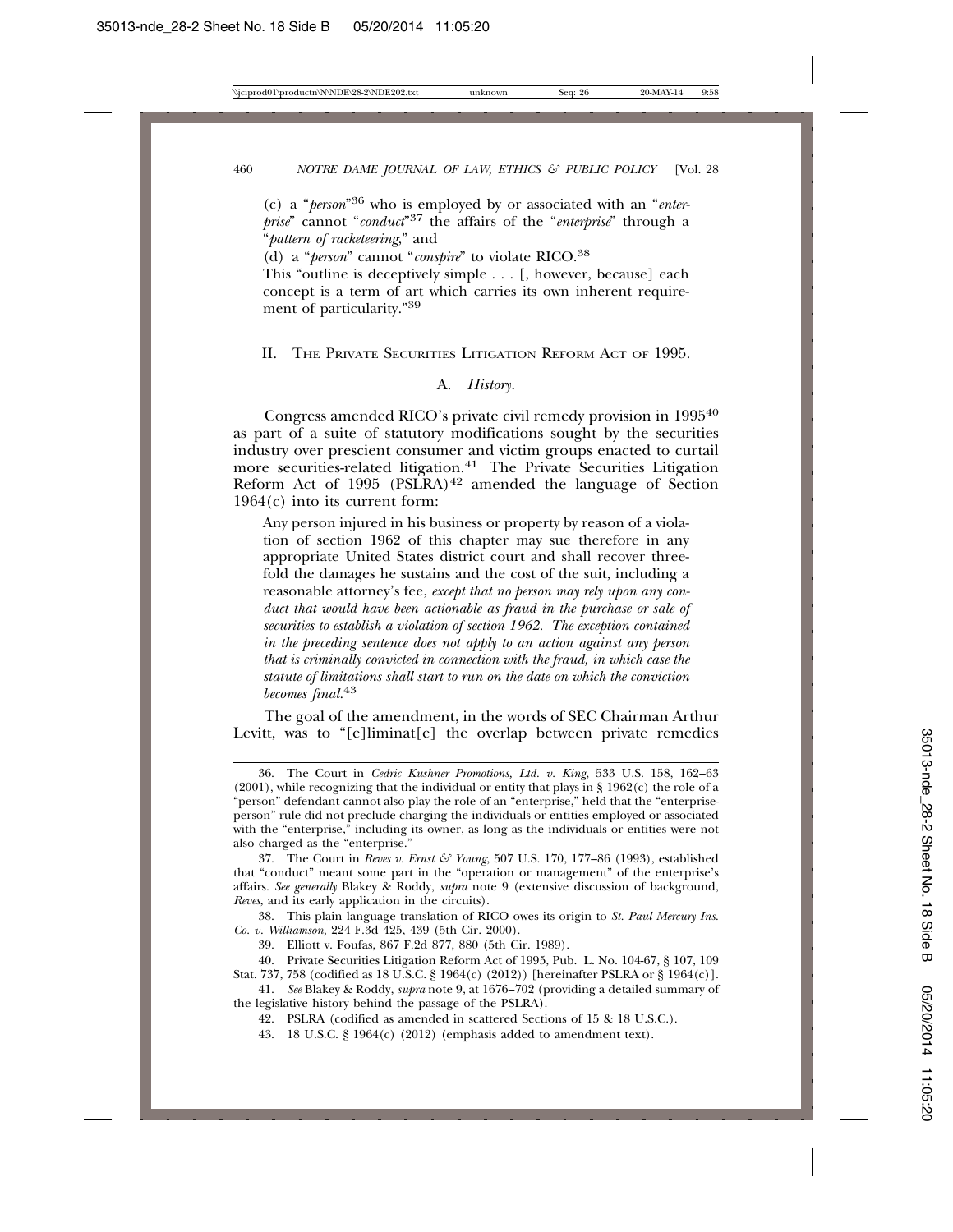under RICO and the federal securities laws."44 In his written statement to the Subcommittee on Securities of the Senate Committee on Banking, Housing, and Urban Affairs, Chairman Levitt explained that because "the securities laws generally provide adequate remedies for those injured by securities fraud, it is both unnecessary and unfair to expose defendants in securities cases to the threat of treble damages and other extraordinary remedies provided by RICO."45 The full committee in the Senate<sup>46</sup> and the Conference Report<sup>47</sup> on the bill endorsed the amendment and Chairman Levitt's testimony in support of it. Neither Chairman Levitt nor the various committees that considered the bill described any purpose or intent to effect general reform of RICO.

#### B. *Construing the Amendment's Language.*

1. Structural Context.

The first part of the first sentence of  $\S 1964(c)$ —"[a]ny person injured in his business or property by reason of a violation of §1962 of this chapter may sue . . . and shall recover threefold the damages he sustains and the cost of the suit, including a reasonable attorney's fee"48—sets forth a general remedy for parties harmed by a violation of RICO. The second part of the sentence, introduced by the PSLRA amendment, creates an exception to this general rule: "no person may rely upon any conduct that would have been actionable as fraud in the purchase or sale of securities to establish a violation of § 1962."49 Linguistically, this exception, like any exception, is necessarily narrower than the general rule it qualifies.50 Otherwise, it would not fit within the contors of "exception."51 The term "person" describes the class of people with a remedy, including those with claims falling under the exception. The most natural reading of these terms, dictated by the rule of *noscitur a sociis*, is that the "persons" authorized to pursue a remedy under §1964(c) are also the "persons" barred from doing so under the PSLRA amendment.<sup>52</sup> The "persons" in the first part of the sen-

- 47. H.R. REP. No. 104-369, at 48 (1995) (Conf. Rep.) (citing Levitt).
- 48. 18 U.S.C. § 1964(c).
- 49. *Id.*

50. *See, e.g.,* United States v. Ryan, 225 F.2d 417, 425–26 (2d Cir. 1955) (Hand, J., dissenting), *rev'd*, 350 U.S. 299 (1956) (illustrating, in a Labor Management Relations Act case, the general principle that exceptions denote a narrower class than the general rule defines).

51. OXFORD ENGLISH DICTIONARY 498 (2d ed. 1989) ("[t]he action of exception (a person or thing, a particular case) from the scope of a proposition, rule, etc.; the state or fact of being so excepted.").

52. The Latin phrase *noscitur a sociis* literally translates to "it is known by its associates." BLACK'S LAW DICTIONARY 1087 (8th ed. 2004). Federal courts have long employed this principle in statutory interpretation. *See, e.g.*, Virginia v. Tennessee, 148 U.S. 503, 519 (1893) ("It is a familiar rule in the construction of terms to apply to them the meaning

<sup>44.</sup> Securities Litigation Reform Proposals S. 240, S. 667, and H.R. 1058: Hearings Before the Subcomm. on Securities of the S. Comm. on Banking, Housing, and Urban Affairs, 104th Cong. 232 (1995) (testimony of Arthur Levitt, chairman, SEC).

<sup>45.</sup> *Id.* at 251 (statement of Chairman Levitt).

<sup>46.</sup> S. REP. NO. 104-98, at 19 (1995) (citing Levitt).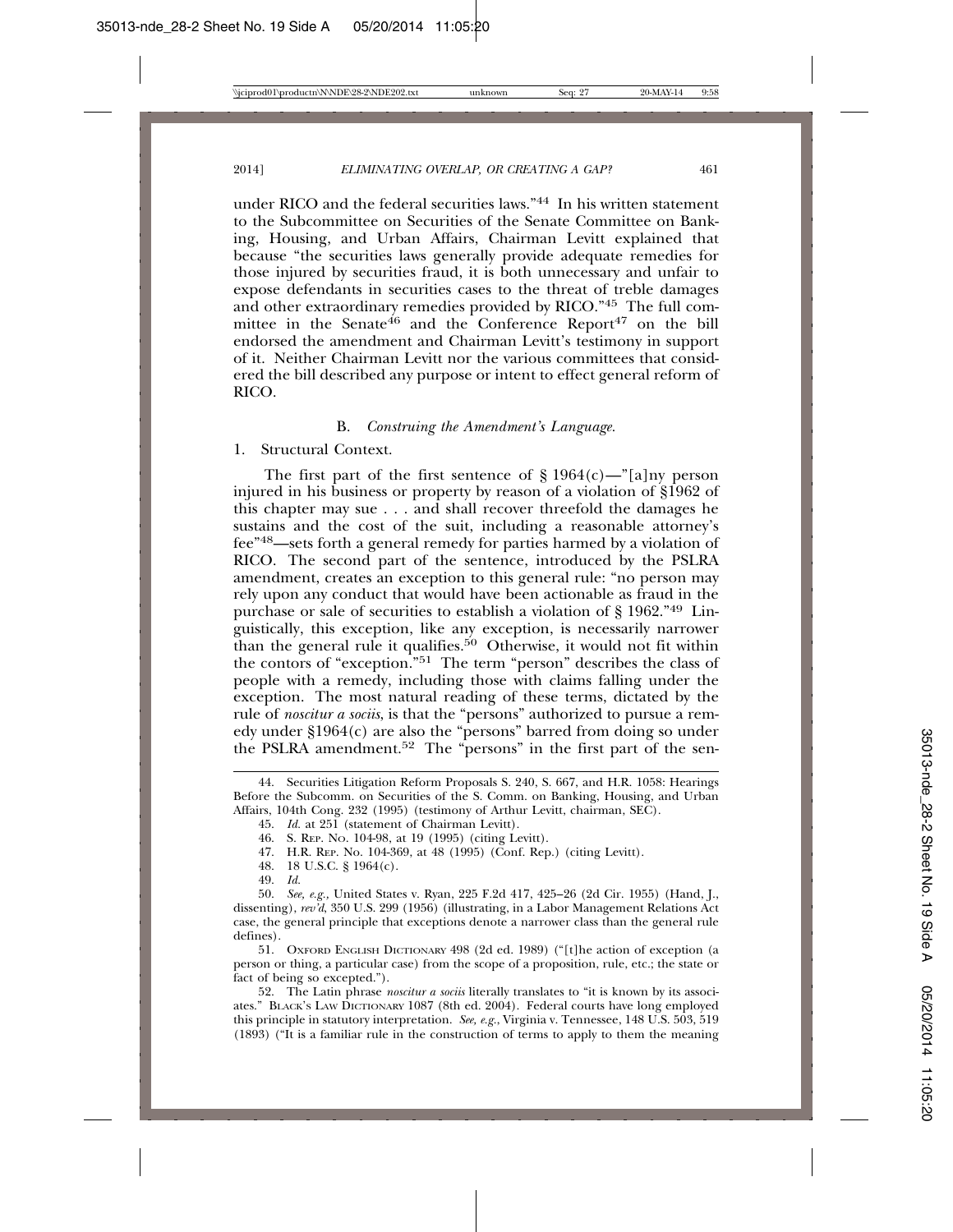tence, who may recover for injuries caused by a RICO violation, are the same "persons" who cannot rely on conduct that would be actionable as securities fraud. The second sentence of Section 1964(c) modifies the bounds of the securities fraud "exception" by excluding from its reach those who are *"*criminally convicted in connection with the fraud."53

Two other features of the remedial landscape created by RICO and the securities laws reinforce this focused reading of the 1995 statute. First, § 1962(b), which authorizes the government to pursue civil remedies under RICO, resides in a separate subsection of § 1964.54 Second, the federal securities laws explicitly authorize the SEC to enforce the prohibition against securities fraud.<sup>55</sup> The PSLRA's amendment to RICO does not alter the scope of any remedies available under the securities acts.

2. The Word "Actionable"

A particular civil RICO action filed under § 1964(c) falls under the exception *only* if the predicate acts pleaded by the "person" seeking the remedy would be "actionable" by that "person" as "fraud in the purchase or sale of securities."56 Because the subset of conduct "actionable" under § 10(b) or Rule 10b-5 is narrower than the set of possibly illegal activity involving securities fraud, the word "actionable" plays a crucial role in limiting the scope of the exception created by the PSLRA.

§ 10(b) and Rule 10b-5 do not offer "a cause of action . . . to the world at large" for any violation of law involving securities.<sup>57</sup> In its most recent cases interpreting these provisions, the Court has focused on the statutory text<sup>58</sup> and avoided constructions that unduly expand the class

The constructional problem is resolved by the second principle [respondent] overlooks, which is that a word is known by the company it keeps (the doctrine of *noscitur a sociis*). This rule we rely upon to avoid ascribing to one word a meaning so broad that it is inconsistent with its accompanying words, thus giving "unintended breadth to the Acts of Congress."

*Gustafson*, 513 U.S. at 575 (quoting Jarecki v. G.D. Searle & Co., 367 U.S. 303, 307 (1961)). The Court used a similar interpretative principle in *Reves v. Ernst & Young*, 494 U.S. 56 (1990), when construing the word "security" in the Exchange Act of 1934. *Reves*, 494 U.S. at 63 ("the phrase 'any note' should not be interpreted to mean literally 'any note,' but must be understood against the backdrop of what Congress was attempting to accomplish in enacting the Securities Acts."). It should apply here.

53. 18 U.S.C. § 1964(c) (2012).

54. 18 U.S.C. § 1964(b) (2012) ("The Attorney General may institute proceedings under this section.").

55. 15 U.S.C. § 78u (2012) (giving SEC power to investigate violations of the securities laws, and to bring actions against responsible parties).

56. 18 U.S.C. § 1964(c) (2012).

57. Blue Chip Stamps v. Manor Drug Stores, 421 U.S. 723, 733 n.5 (1975).

58. Cent. Bank of Denver, N.A. v. First Nat'l Bank of Denver, N.A., 511 U.S. 164, 175 (1994) ("[T]he statutory text controls the definition of conduct covered by  $§ 10(b).$ ").

naturally attaching to them from their context."). More recently, in Gustafson v. Alloyd Co., 513 U.S. 561 (1995), the Court applied this rule in interpreting the meaning of the term "prospectus" within the Securities Act of 1933. The Court reasoned: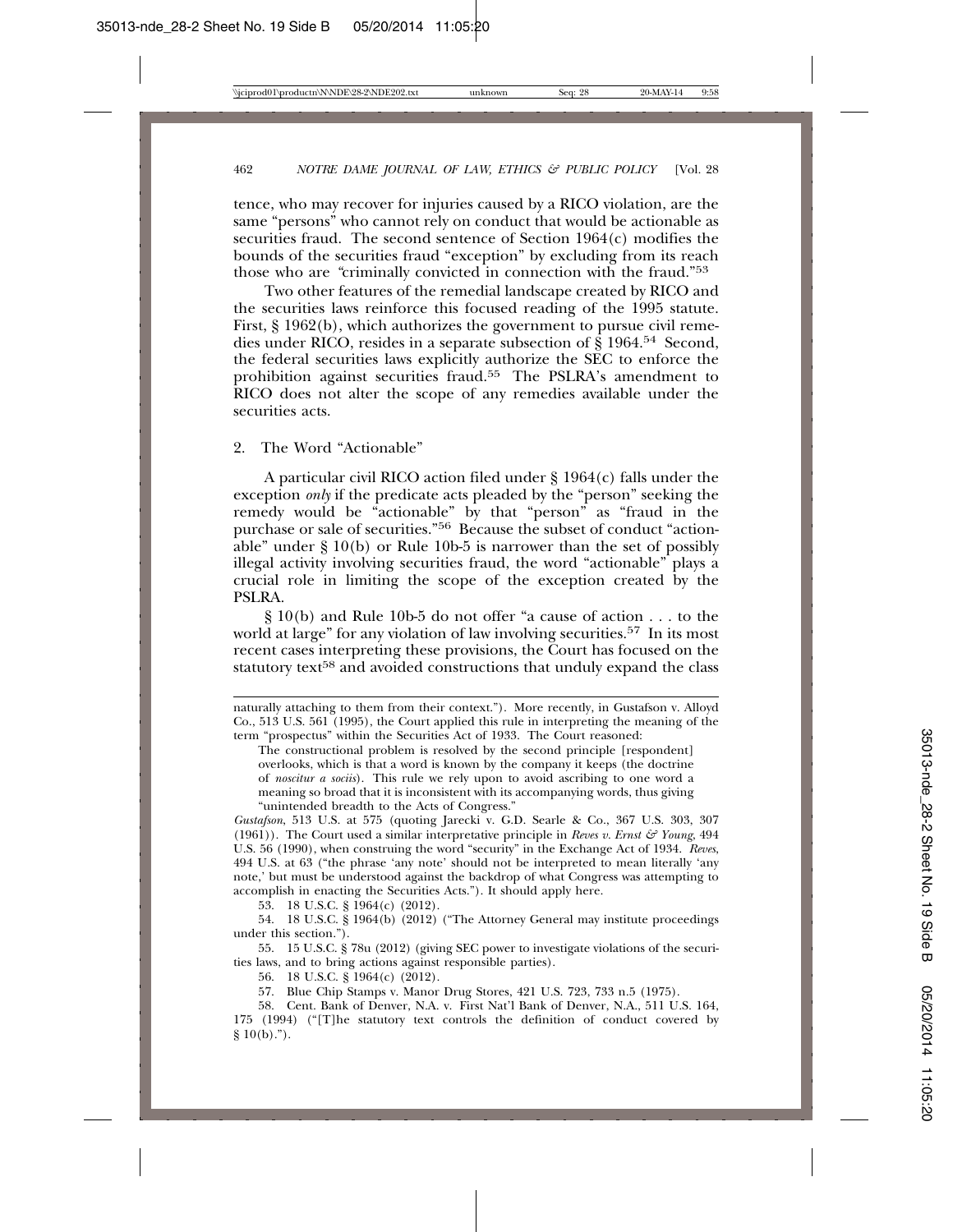of prohibited activity under the statutes.<sup>59</sup> A civil claim under  $\S$  10(b) and Rule 10b-5 requires a showing by the victim that a defendant made a misstatement or an omission of a material fact in connection with the sale of a security in the proper state of mind, and that the plaintiff's reliance on that misrepresentation or omission was the proximate cause of his or her injury.<sup>60</sup> Even in a scheme involving securities fraud, the plaintiff must show that each individual participant in the scheme filled the requirements of the statute.<sup>61</sup> When a plaintiff cannot allege that the defendant engaged in activities that are "actionable as fraud in the purchase or sale of securities," the exception created by the PSLRA is inapplicable as a matter of its plain language. Moreover, in this case, the plain language follows congressional purpose or intent. Congress was not undertaking general reform of RICO; it was creating an exception to RICO's civil liability to prevent *overlapping* remedies. Thus, the plaintiff can properly pursue a remedy under  $\S$  1964(c) to fill in the potential "gap" otherwise left between the securities laws and RICO. Certainly, Congress did not—in eliminating an "overlap"—intend to create a "gap," for it would deny a federal remedy to victims of fraud under either statute.

Nevertheless, a growing chorus of federal courts at the appellate level, and a veritable choir of courts at the trial level, interpret the word "actionable" expansively, resulting in general RICO reform. They hold that *any* illicit scheme involving the purchase and sale of securities, defined broadly, is excluded from RICO scrutiny, because of the PSLRA exception, even if the plaintiff is incapable of making a securities fraud claim against a defendant.62 In addition, they take an aggressive view of what counts as "securities fraud," resisting attempts to recast behavior in

61. OS Recovery, Inc. v. One Group Int'l, Inc., 354 F. Supp. 2d 357, 369 (S.D.N.Y. 2005) ("Although a scheme may have involved securities fraud, the conduct of each participant in the fraud is not necessarily actionable under the securities laws. The relevant question, thus, is whether [the defendant]'s alleged conduct is actionable under those laws."); Renner v. Chase Manhattan Bank, No. 98 Civ. 926 (CSH), 1999 WL 47239, at \*5–\*7 (S.D.N.Y. Feb. 3, 1999) (holding that conduct amounting to aiding and abetting is not actionable under the securities laws and therefore is not barred by the PSLRA as a basis for asserting a RICO claim).

62. Howard v. Am. Online Inc., 208 F.3d 741, 749–50 (9th Cir. 2000) (dismissing private RICO claims involving securities fraud where a securities claim was unavailable because the plaintiff could not establish standing); *see also* MLSMK Inv. Co. v. JP Morgan Chase & Co., 651 F.3d 268 (2d Cir. 2011); AFFCO Investments 2001 v. Proskauer Rose, L.L.P., 625 F.3d 185 (5th Cir. 2010); Bixler v. Foster, 596 F.3d 751 (10th Cir 2010); each of which dismisses a RICO claim under PSLRA, and not one of which includes a careful exegesis of the statute as opposed to prior court decisions. Bald Eagle Area Sch. Dist. v.

<sup>59.</sup> *See, e.g.*, Stonebridge Inv. Partners, LLC v. Scientific-Atlanta, Inc., 552 U.S. 148, 159–66 (2008) (rejecting "scheme" liability as a claim for relief under § 10(b) and Rule 10b-5); *Central Bank*, 511 U.S. at 175–78 (1994) (rejecting aiding and abetting liability under § 10(b) and Rule 10b-5).

<sup>60.</sup> Kline v. First W. Gov't Secs., Inc., 24 F.3d 480, 487 (3d Cir. 1994) (giving fiveelement test for a securities fraud violation); Huddleston v. Herman & MacLean, 640 F.2d 534, 543 (5th Cir. 1981) (articulating a similar five-part test), *rev'd on other grounds*, 459 U.S. 375 (1983); *see also Central Bank*, 511 U.S. at 180 ("A plaintiff must show reliance on the defendant's misstatement or omission to recover under 10b-5."); *Blakey & Roddy*, *supra* note 9, at 1686–93 (analyzing the elements of an "actionable" securities fraud claim in detail).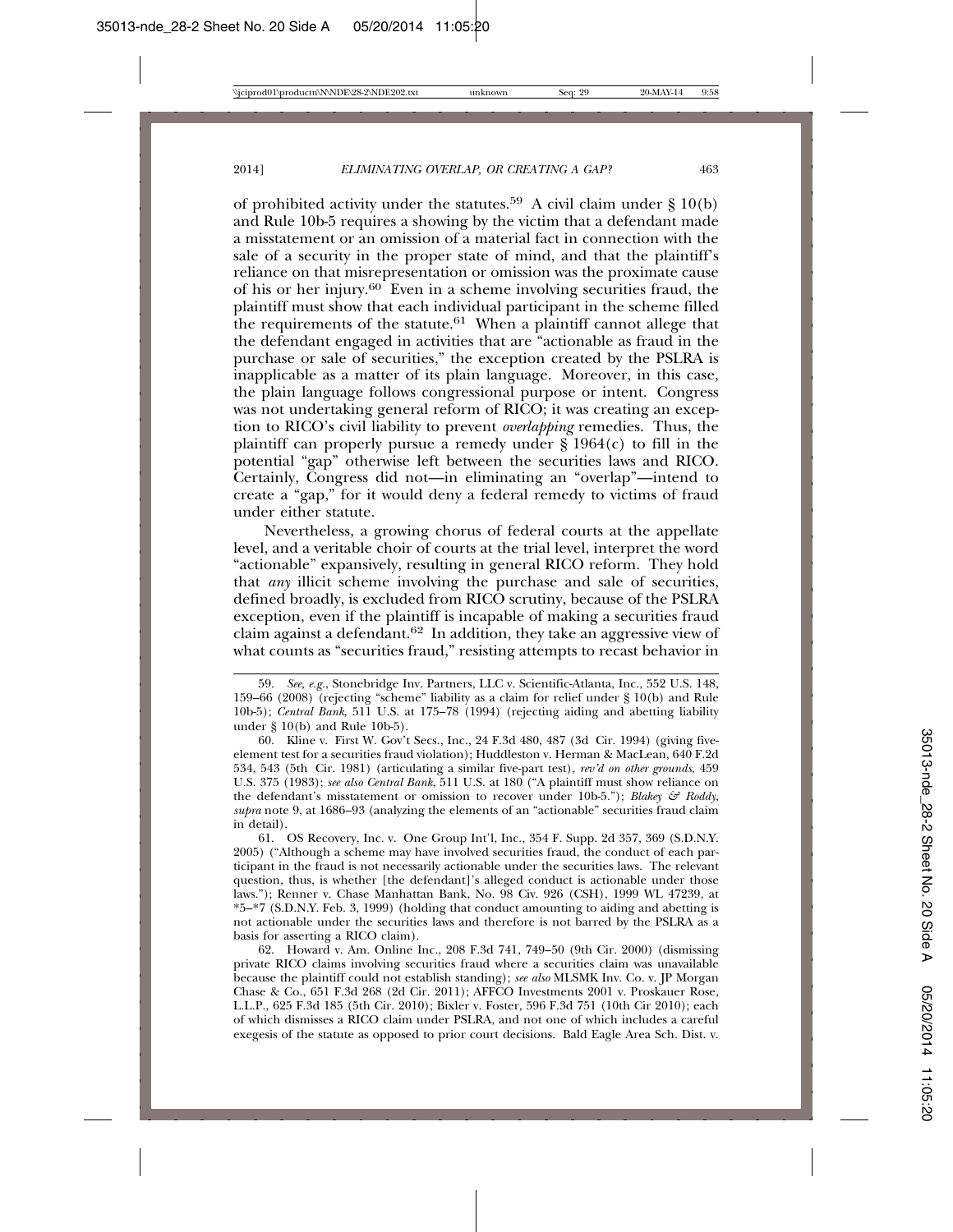#### a way that avoids the PSLRA bar.<sup>63</sup> This approach inappropriately

Keystone Fin., 189 F.3d 321 (3d Cir. 1999) stands on a different footing, though it dismissed a RICO claim for relief. *See infra* text accompanying notes 64–66.

District court decisions are legion. Here is a representative sample of some of the early decisions. Eagletech Communications Inc. v. Citigroup, Inc., No. 07-60668-CIV, 2008 WL 3166533, at \*12–\*14 (S.D. Fla. June 27, 2008) (rejecting argument that plaintiffs were entitled to a RICO action against financial institutions that assisted in a scheme to manipulate sales of securities, because the plaintiffs could not bring a securities claim against them; reliance on *Howard*, no analysis of the text of the exception); Baron v. Chehab, No. 05-3240, 2006 WL 156828, at \*23–\*24 (C.D. Ill. Jan. 20, 2006) (dismissing RICO claims against parties that aided and abetted securities fraud violations, because the SEC has the power to prosecute such individuals under the securities laws, although private individuals do not); Jacoboni v. KPMG LLP, 314 F. Supp. 2d 1172, 1178–79 (M.D. Fla. 2004) (denying application of RICO to a tax shelter scheme involving the sale of foreign securities to create "losses" that would offset federal income tax liability); Swartz v. KPMG, LLC, 401 F. Supp. 2d 1146, 1151 (W.D. Wash. 2004) ("The [PSLRA] exclusion applies even if the RICO plaintiff could not have asserted the securities fraud claim himself."), *aff'd in part and rev'd in part on other grounds*, 476 F.3d 756 (9th Cir. 2007); Gatz v. Ponsoldt, 297 F. Supp. 2d 719, 731 (D. Del. 2003) ("[T]he PSLRA's exclusion of securities fraud as a RICO predicate act applies regardless of whether a particular plaintiff has standing to bring a civil action under § 10b and Rule 10b–5."); *In re* Enron Corp. Sec., Derivative & ERISA Litig., 284 F. Supp. 2d 511, 620 (S.D. Tex. 2003) ("The RICO Amendment bars claims based on conduct that could be actionable under the securities laws even when the plaintiff, himself, cannot bring a cause of action under the securities laws."); Fla. Evergreen Foliage v. E.I. DuPont De Nemours and Co., 165 F. Supp. 2d 1345, 1357–58 (S.D. Fla. 2001) (Gold, J.) (followed *Howard*; holding that the PSLRA bars RICO claims, if they are actionable by "a plaintiff with proper standing," even if the plaintiffs themselves have no remedy under the securities laws; without reliance on text); Burton v. Ken-Crest Services, Inc., 127 F. Supp. 2d 673, 677 (E.D. Pa. 2001) ("Plaintiff's argument that some of the predicate acts are not actionable as securities fraud, and therefore, constitute separate and independent predicate acts for RICO purposes has been rejected . . . ."); Hemispherx Biopharma, Inc. v. Asensio, No. CIV.A.98-5204, 1999 WL 144109, at \*4 (E.D. Pa. Mar. 15, 1999) ("The Court finds nothing in the language of the Reform Act to suggest that an exception will be made to the bar against securities fraud actions under RICO if a particular plaintiff cannot bring an action under the Securities Exchange Act, when others could bring an action on the basis of the same alleged conduct of the defendant.").

*Florida Evergreen Foliage* is a particularly unsatisfactory precedent. As in *Howard,* it lacks any analysis of the text of the 1995 bar; it should have been its first task. United States v. Turkette, 452 U.S. 576, 580 (1981) (RICO: "In determining the scope of a statute, we look first to its language. If the statutory language is unambiguous, in the absence of 'a clearly expressed legislative intent to the contrary, that language must ordinarily be regarded as conclusive.'") (citations omitted). In addition, it holds that RICO mail fraud requires reliance, an argument that did not carry the day with the Court for sufficient reasons, not the least of which is because it had no textual support. *Bridges*, 553 U.S. at 639. It also holds that obstruction of justice is fundamentally criminal, a mistaken notion that ignores history. Roberts v. United States, 239 F.2d 467, 470 (9th Cir. 1956) (obstruction of justice extends to civil proceedings); district court opinions also ably support its application outside of criminal proceedings. *See, e.g.,* United States v. Lundwall, 1 F. Supp. 2d 249, 251–53 (S.D.N.Y. 1989) (applicable to civil discovery in civil rights litigation; enlightening and scholarly history of obstruction of justice traced to Judiciary Act 1789 and its modification in 1831, because of judicial abuse in holding journalist in contempt for out of court statements). In sum, it is particularly unpersuasive. *Contra* Richmark Corp. v. Timber Falling Consultants, Inc., 730 F. Supp. 1525, 1532–33 (D. Or. 1990). *Richmark*, too, ignores (or is unaware of) the history behind obstruction of justice; for that reason, too, it is unpersuasive.

63. *See, e.g., Eagletech*, 2008 WL 3166553, at \*10–\*12 (rejecting plaintiff's attempts to classify the defendants' scheme as one of "theft," rather than "securities manipulation");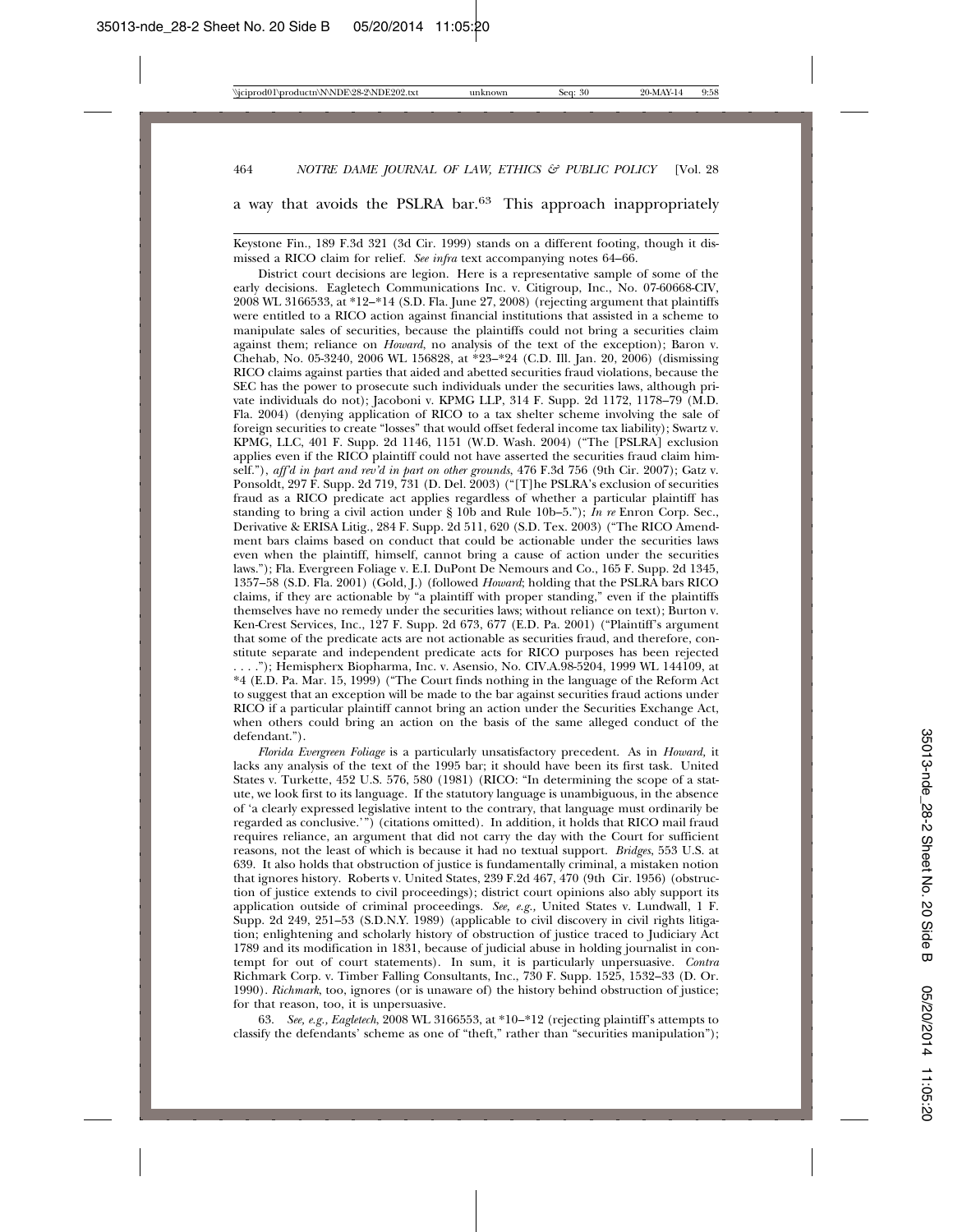broadens the scope of the PSLRA exception, and transforms the limited exception into an unqualified exemption with no real roots in the precise statutory language of RICO. The courts gratuitously are creating "collateral damage," when the Congress carefully took aim at only a narrow "supposed" problem. In sum, the PSLRA is a rifle shot, not a shotgun blast. The Third Circuit chose more wisely in *Bald Eagle Area School District v. Keystone Financial, Inc.*<sup>64</sup> *Bald Eagle* rejected an approach to the PSLRA that focused solely on whether or not a defendant's activities were "intrinsically connected to, and dependent upon conduct actionable as securities fraud."<sup>65</sup> Such a test, thought the court, was *too broad.* In *Bald Eagle,* the court properly focused its inquiry on "actionable" under the securities laws, rather than on "intertwined" with activities that the securities laws could enjoin.<sup>66</sup>

A case out of the Southern District of New York, *OSRecovery, Inc. v. One Groupe International, Inc.*, 67 uniquely illustrates the proper approach. The plaintiffs sought recovery under  $\S 1964(c)$  after losses suffered through participation in an "internet currency" program that actually functioned as a giant Ponzi scheme.68 One of the defendants, a Latvian bank, assisted in the scheme by providing ATM cards and other services to the codefendants.69 The bank moved to dismiss the RICO claims against them because the charges involved the purchase and sale of securities, pointing to the PSLRA as authority.70 The court rejected this argument.71 It classified the behavior of the bank as "no more than aiding and abetting" a Section  $10(b)$  violation.<sup>72</sup> Since aiding and abetting was not actionable by a private party under Section 10(b) and Rule 10b-5, the court properly held that the conduct could serve as predicate acts under RICO.<sup>73</sup>

#### III. THE COEXISTENCE OF RICO AND THE SECURITIES LAWS.

#### A. *Implicit Repeal.*

The securities laws do not bring about an implicit repeal of RICO.<sup>74</sup> Implied repeal describes a situation where one federal law

65. *Id.* at 330 (internal quotation marks omitted).

- 71. *Id.* at 369–70.
- 72. *Id.* at 370.
- 73. *Id.*

74. Some lawyers in court use the term "preemption" to describe these questions; this usage is improper when two *federal* statutes are allegedly in conflict. Proctor v. United Parcel Serv., 502 F.3d 1200, 1205 n.2 (10th Cir. 2007) ("[O]ne federal statute cannot preempt another . . . ."); Baker v. IBP, Inc., 357 F.3d 685, 688 (7th Cir. 2004) (explaining that federal statutes do not "preempt" other federal statutes, though one may repeal

*accord Burton*, 127 F. Supp. 2d at 676–77 (barring plaintiffs from picking out discrete parts of a complaint sounding in "theft" if, as a whole, the behavior is most accurately described as securities manipulation).

<sup>64. 189</sup> F.3d 321 (3d Cir. 1999).

<sup>66.</sup> *Id.*

<sup>67. 354</sup> F. Supp. 2d 357 (S.D.N.Y. 2005).

<sup>68.</sup> *Id.* at 360.

<sup>69.</sup> *Id.* at 362.

<sup>70.</sup> *Id.* at 368.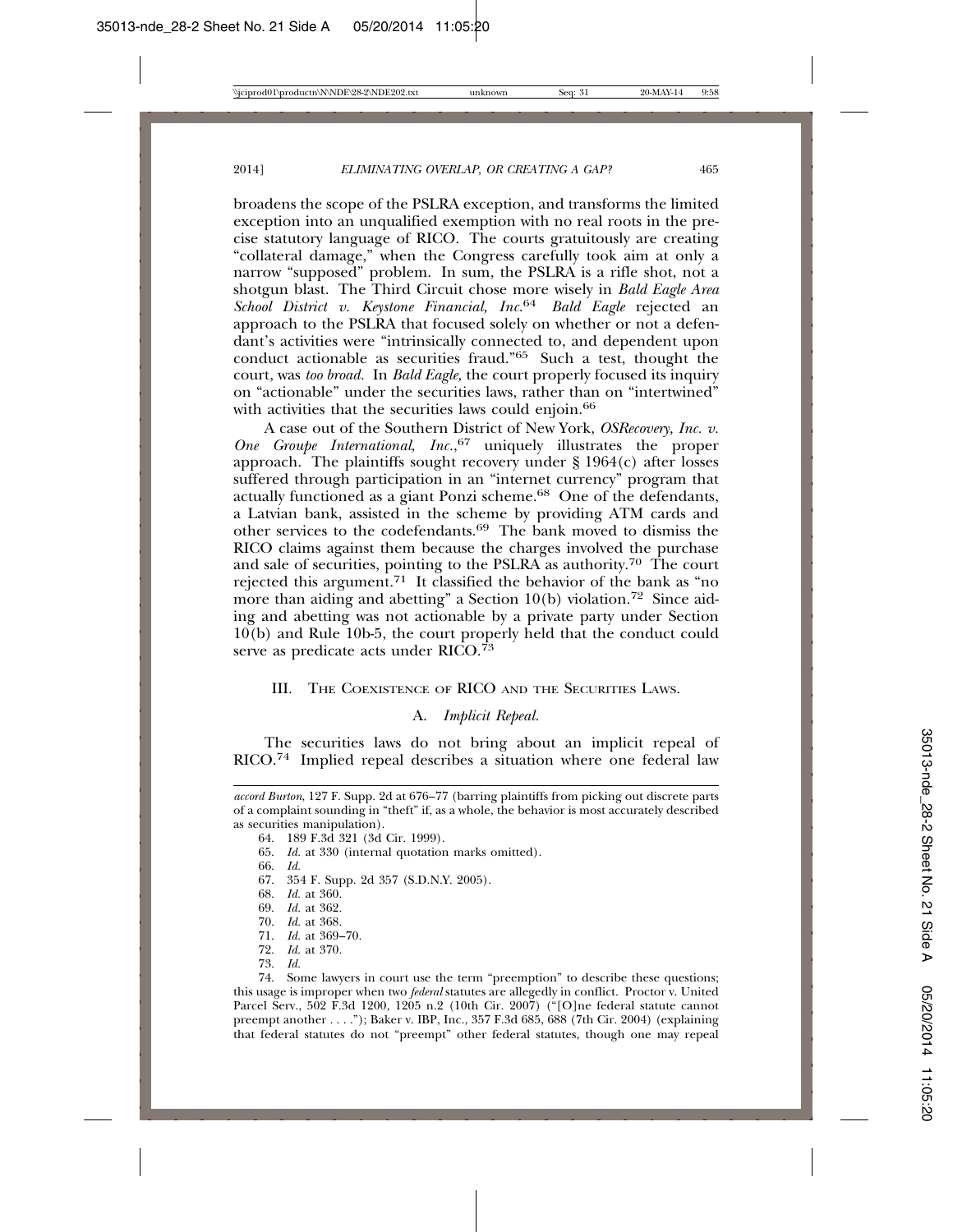nullifies a pre-existing federal law. As a principle of statutory interpretation, it is a narrow exception to the well-established rule that "[w]hen there are two [federal] acts upon the same subject, the rule is to give effect to both if possible."75 While the Court has never addressed the issue of when, if ever, the securities laws preclude an application of RICO, it did closely analyze implicit repeal between securities and antitrust law in *Credit Suisse Securities (USA) LLC v. Billing*. 76

The Court asked when it adjudicated an alleged conflict between antitrust and securities whether "there is a 'clear repugnancy' between the securities law and the antitrust complaint," or "whether the two are 'clearly incompatible.'"77 The lower courts recognized an implicit repeal *only* in "two narrowly-defined situations."78 The first was "when an agency, acting pursuant to a specific Congressional directive, actively regulates the particular conduct challenged."79 The second was "[w]hen the regulatory scheme is so pervasive that Congress must be assumed to have forsworn the paradigm"80 that animated the existing statute. The similarities between antitrust and RICO suggest that this methodology for analyzing implicit repeal question is correct to use when determining whether securities regulations preclude the application of RICO.

another implicitly if they are "irreconcilable," in holding that RICO claims based on the hiring of illegal aliens were not precluded by the National Labor Relations Act (NLRA), because RICO was enacted after the NLRA).

75. United States v. Borden Co., 308 U.S. 188, 198 (1939). Another gloss for this standard is the requirement of a "clear repugnancy" between the two statutes. As such, mere overlap among or between federal statutes is insufficient. Proponents of implied repeal must show that Congress intended one statute to be exclusive over a given area of law, blocking out the other statute. A statute "may be merely affirmative, or cumulative, or auxiliary" and survive this scrutiny.

76. 551 U.S. 264 (2007). Analysis of antitrust questions is typically relevant in discussions of RICO, because of the similar structural heritage of the two statutes.

77. Credit Suisse Sec. (USA) LLC v. Billing, 551 U.S. 264, 275 (2007); Atchison, Topeka and Santa Fe Ry. v. Buell, 480 U.S. 557, 564 (1987) ("The fact that an injury otherwise compensable under the [Federal Employers' Liability Act] was caused by conduct that may have been subject to arbitration under the [Railway Labor Act] does not deprive an employee of his opportunity to bring an FELA action for damages."); Morton v. Mancari, 417 U.S. 535, 549–51 (1974) (rejecting argument that Congressional silence can effectuate an implicit repeal).

78. Ne. Tel. Co. v. AT&T, 651 F.2d 76, 82 (2d Cir. 1981).

79. *Id.*; *see also* Gordon v. N.Y. Stock Exchange, Inc., 422 U.S. 659, 685–86, 688–89 (1975) (holding that antitrust law interference in the setting of commission rates would "unduly interfere . . . with the operation of the Securities Exchange Act.").

80. *Ne. Tel.*, 651 F.2d at 82; *see also* United States v. Nat. Ass'n of Secs. Dealers, Inc., 422 U.S. 694, 730 (1975) ("[T]he SEC's exercise of regulatory authority under this statute and the Maloney Act is sufficiently pervasive to confer an implied immunity [to the Sherman Act]."); Otter Tail Power Co. v. United States, 410 U.S. 366, 373–74 (1973) (denying claim that the Federal Power Commission had the authority to immunize a power supplier from antitrust scrutiny out of a "hesitan[cy] to conclude that Congress intended to override the fundamental national policies embodied in the antitrust policies"); Finnegan v. Campeau Corp., 915 F.2d 824, 832 (2d Cir. 1990) (holding that, with respect to disclosures of price information in the context of a tender offer, the Sherman Act was impliedly repealed by the Williams Act).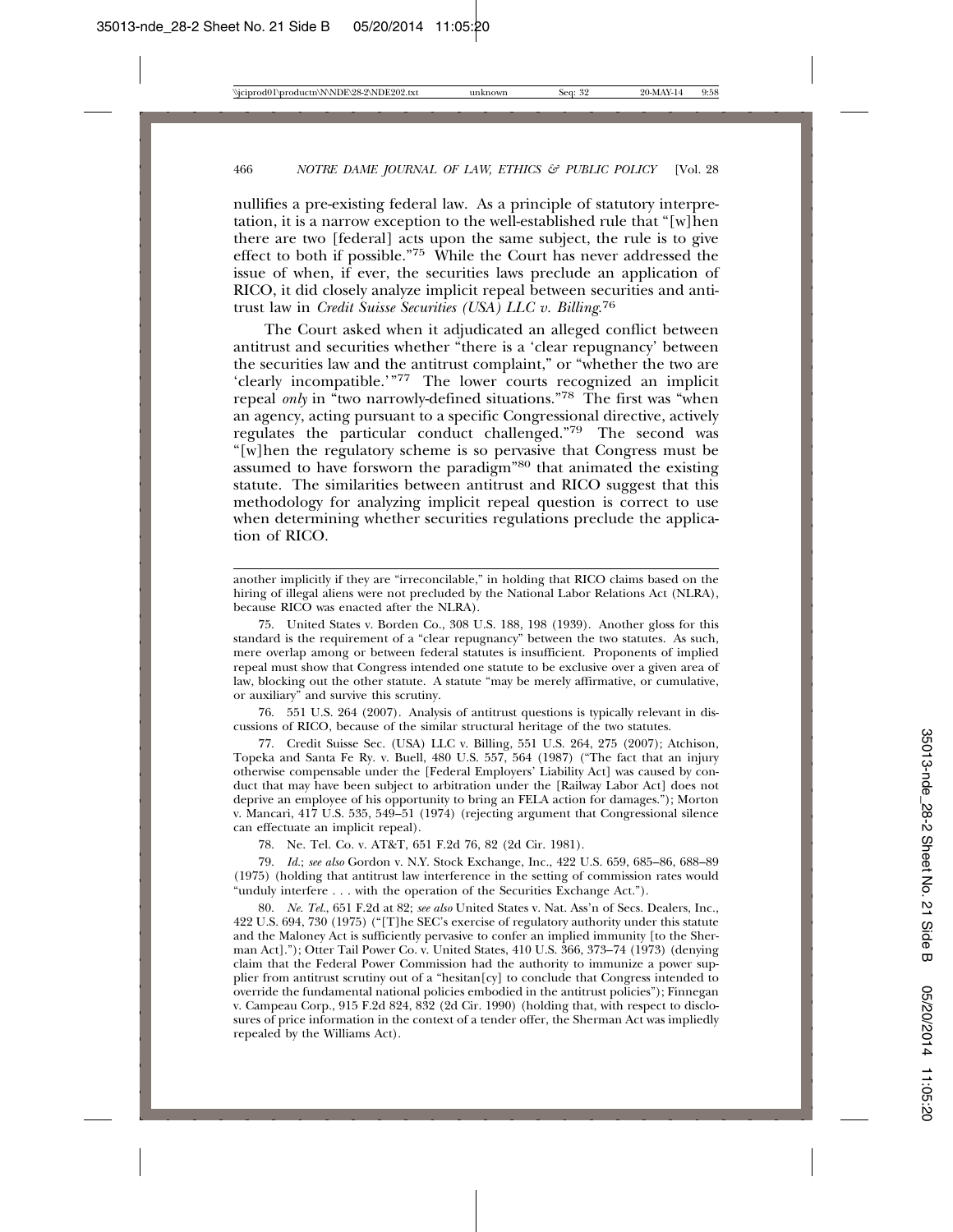#### 1. Relative Timing.

The principal reason for rejecting the argument that the securities laws impliedly repeal RICO is the timing of the two statutes. Congress enacted the primary securities statutes in 1933 and 1934. RICO became law in 1970, and did not include a securities exception until 1995. Analytically, implied repeal, as its name suggest, cannot work backwards, because it denies the right of Congress to change its mind on policy questions; it cannot "revers[e] the arrow of time" in the law.<sup>81</sup> Only if a court rejects timing should it move to the other considerations.

#### 2. Clear Incompatibility.

No court ought to find a clear incompatibility between RICO and the securities statutes. In fact, the securities laws and RICO are compatible, because the securities laws themselves include provisions *preserving* other legal remedies through its inclusion of "savings clauses." $\frac{82}{2}$  RICO, too, contains a similar savings clause to prevent its encroachment on other statutes.83 Indeed, this clause in RICO was necessary, because, if unadorned, its list of predicate offenses could interfere with the enforcement of other state and federal laws, including the securities laws.84 Had RICO not contained its saving clause, the question of whether RICO implicitly repealed portions of the securities law would not have been beyond the pale.

Cases examining the interaction between RICO and areas of law governed by administrative agencies in the main uphold the viability of RICO actions. For example, in *United States v. Philip Morris Inc.*, 85 the District Court for the District of Columbia rejected the argument that the FTC's regulatory jurisdiction over matters of commerce precluded a civil RICO claim for relief by the government.86 The court acknowledged that RICO "overlap[ped]" with a number of statutes, and that the defendant's argument would effectively "nullify" a wide swath of RICO's coverage if taken to its logical conclusion. The settled law of implicit repeal requires rejection of this result; "mere overlap" is not a sufficient reason for invoking it.87 Similarly, in *United States v. Palumbo*

87. *Id.* at 76*. See also id.* at 78:

<sup>81.</sup> United Rental Highway Techs., Inc. v. Ind, Contractors, Inc., 518 F.3d 526, 533 (7th Cir. 2008) (Posner, J.) (rejecting argument that the Sherman Act, passed in 1890, implicitly repealed an amendment to the labor laws passed in 1959).

<sup>82.</sup> *See* 15 U.S.C. § 77p(a) (2012) ("[T]he rights and remedies provided by this subchapter shall be in addition to any and all other rights and remedies that may exist at law or in equity."); *accord* 15 U.S.C. § 78bb(a) (2012); Herman & MacLean v. Huddleston, 459 U.S. 375, 383 (1983) (explaining that these savings clauses "confirm that the remedies in each Act were to be supplemented by 'any and all' additional remedies").

<sup>83.</sup> Organized Crime Control Act of 1970, Pub. L. No. 91-452, § 904(b), 84 Stat. 922, 947 ("Nothing in . . . [RICO] shall supersede any provision of Federal, State or other law involving criminal penalties or affording civil remedies in addition to those provided in this title.").

<sup>84. 18</sup> U.S.C.  $\S$  1961(1)(D) (2012) (listing "fraud in the sale of securities" as a predicate offense).

<sup>85. 263</sup> F. Supp. 2d 72 (D.D.C. 2003).

<sup>86.</sup> *Id.* at 77.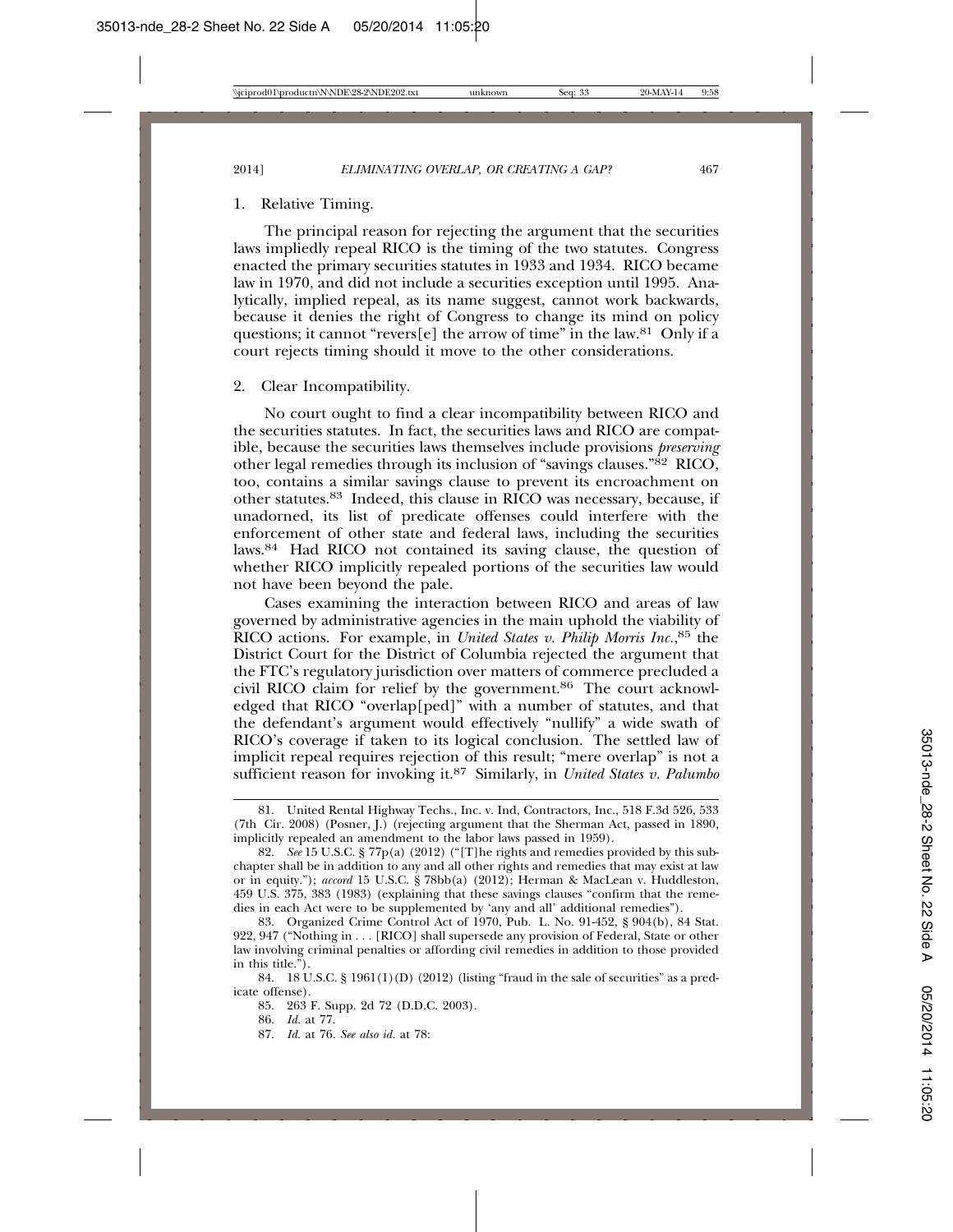*Bros.*, 88 the defendants argued that the NLRB's jurisdiction to address allegedly unfair labor practices precluded the government's attempt to bring criminal RICO charges against them.<sup>89</sup> The Seventh Circuit rejected this argument,<sup>90</sup> recognizing that "each Federal statute has equal effect under the law" and that "[c]ongressional intent behind one Federal statute should not be thwarted by the application of another Federal statute if it is possible to give effect to both laws."91 A number of cases upholding and rejecting implicit repeal type arguments under RICO hold that implicit repeal is only possible if prosecution of the predicate acts cannot take place without regard to the alternative statutory framework with which RICO is in supposed conflict.<sup>92</sup>

88. 145 F.3d 850 (7th Cir. 1998).

89. *Id.* at 858.

- 90. *Id.* at 862–63.
- 91. *Id.* at 862.

92. *See* Trollinger v. Tyson Foods, Inc., 370 F.3d 602, 611 (6th Cir. 2004) (refusing to dismiss RICO claims due to primary jurisdiction of NLRB over labor law, because RICO claim did not hinge upon violations of NLRA); *Baker*, 357 F.3d at 689 ("When the predicate offenses of a particular claim under RICO are Federal crimes other than transgressions of the labor laws, no dispute falls within the Labor Board's primary jurisdiction, even if labor relations turn out to be implicated in some other fashion."); Tamburello v. Comm-Tract Corp., 67 F.3d 973, 979 (1st Cir. 1995) ("Because plaintiff's claim hinges upon a determination of whether an unfair labor practice has occurred, we conclude that his RICO claims are subject to the primary jurisdiction of the NLRB."); Talbot v. Robert Matthews Distrib. Co., 961 F.2d 654, 662 (7th Cir. 1992) (holding, in dismissal of RICO claims, that RICO claims are only dismissed when "the underlying conduct of the plaintiffs' RICO claim is wrongful *only by virtue of the labor laws*"); Zalesiak v. UnumProvident Corp., Case No. 06 C 4433, 2007 WL 1280646 at \*4 (N.D. Ill. 2007) (relying on *Talbot* not to dismiss RICO claims, because conduct in the case was not made unlawful solely by the Employee Retirement Income Security Act of 1974 (ERISA)); All World Prof'l Travel Servs., Inc. v. Am. Airlines, Inc., 282 F. Supp. 2d 1161, 1173 (C.D. Cal. 2003) (preserving RICO claims from preclusion by Americans with Disabilities Act (ADA) because the RICO claims did not arise from conduct constituting ADA violations).

Danielsen v. Burnside-Ott Aviation Training Center, 941 F.2d 1220 (D.C. Cir. 1991) (Sentelle, J.), inappropriately held to the contrary. The district court held that the Service Contract Act of 1965, 41 U.S.C. § 351 (SCA), *revised and codified by,* Pub. L. No. 111-350, § 3, 124 Stat. 3812 (2011) (codified as 41 U.S.C. §§ 6702–6704), "preempted" RICO, and that one federal statute may not "preempt" another federal statute. The *Danielsen* court reframed the issue as whether the remedy of the SCA was "exclusive." *Danielson*, 941 F.2d at 1217. It then conflated the question whether, in addition to its administrative remedy, the SCA included an *implied* private claim for relief (it did not), with the question whether RICO's *express* claim for relief, which encompassed conduct that fell within each statute, afforded the victim cumulative remedies. The D.C. Circuit held that because the administrative remedy was exclusive under the SCA, the civil claim for relief under RICO was not available to the plaintiff.

This reasoning lacks justification. First, it ignores the *express* language Title XI of Pub.L. 91-452 (1970) (which included RICO), providing that its criminal penalties and civil remedies were "in addition" to the criminal penalties or civil remedies in "any provision" of other law, federal or state. *Id*., § 904(b) (1970). Second, holding that the SCA

<sup>[</sup>T]he specificity of the FTC Act or the FCLAA is not by itself a reason to thwart the application of RICO, [because] the Defendants have not demonstrated any conflict between the Government's exercise of its authority under RICO and the FTC's authority under the FTCA or the FCLAA. Therefore . . . Defendant's Motion must be denied in order to give effect to all three of these overlapping, but not conflicting, statutes.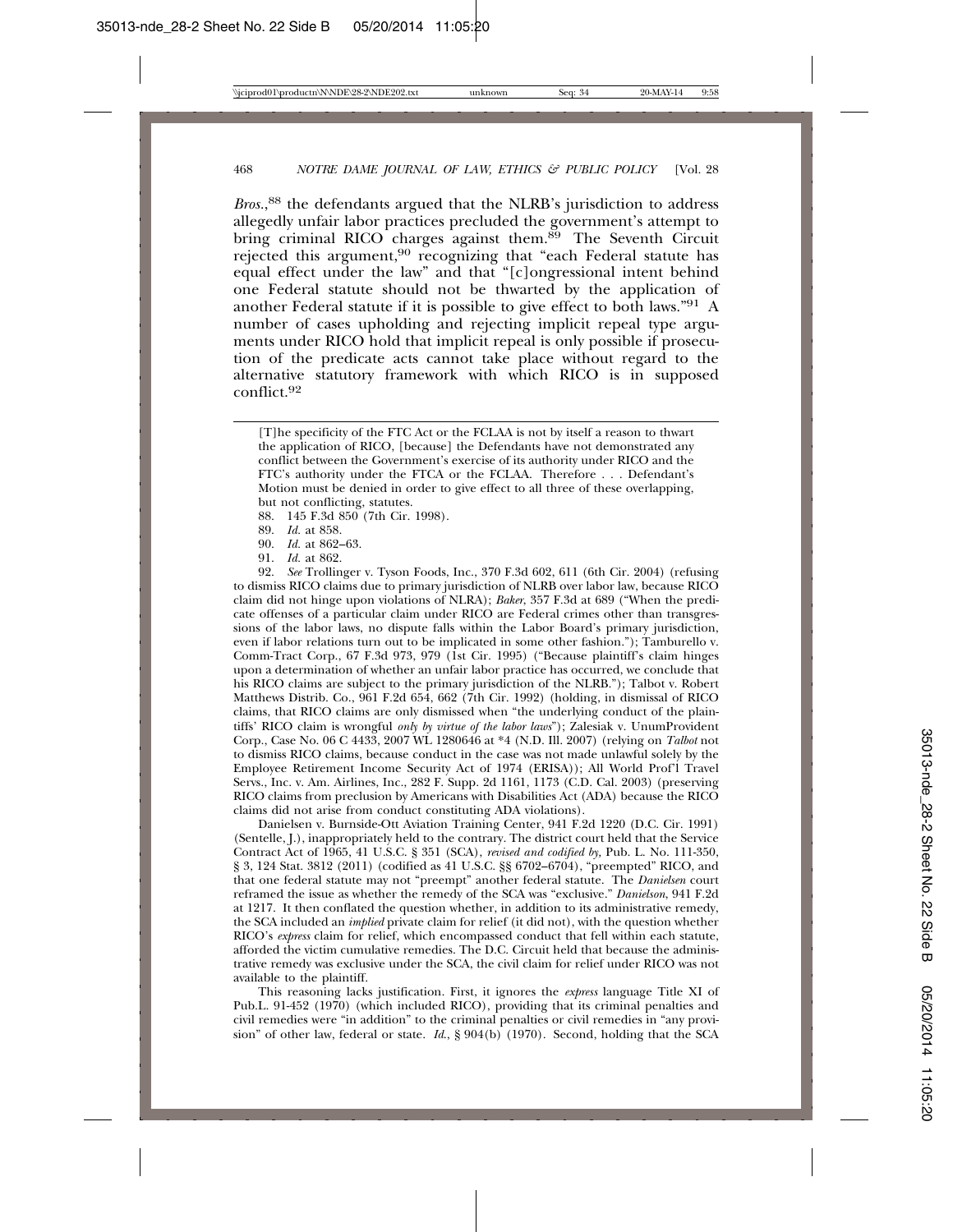#### 3. Billing Test.

As to conflicts with the securities laws specifically, the *Billing* Court set out three critical factors to determine whether a "clear repugnancy" exists between securities laws and another federal legal regime:

(1) The existence of regulatory authority under securities law to supervise the activities in question;

(2) Evidence that the responsible regulatory entities exercise that authority; and

(3) A resulting risk that the [two] laws if both applicable, would produce conflicting guidance, requirements, duties, privileges, or standards of conduct.<sup>93</sup>

In addition, the Court's test takes into account whether "the possible conflict affected practices that lie squarely within an area of financial market activity that the securities law seeks to regulate."94

The Court in *Billing* held that application of both the antitrust and securities laws to underwriting practices at the initial public offering of a security was "clearly incompatible" under its test.95 The primary concern with allowing dual enforcement was the complexity of the legal standards in securities law.<sup>96</sup> Four observations about securities law tilted the balance heavily in favor of implicit repeal: "the fine securitiesrelated lines separating the permissible from the impermissible; the need for securities-related expertise (particularly to determine whether an SEC rule is likely permanent); the overlapping evidence from which reasonable but contradictory inferences may be drawn; and the risk of inconsistent court results." $97$  The Court concluded, "[T]here is no practical way to confine antitrust suits so that they challenge only activ-

93. Credit Suisse Sec. (USA) LLC v. Billing, 551 U.S. 264, 275–76 (2007).

94. *Id.* at 276.

95. *Id.* at 279.

96. *Id.* ("[O]nly a fine, complex, detailed line separates activity that the SEC permits or encourages (for which Defendants must concede antitrust immunity) from activity that the SEC must (and inevitably will) forbid (and which, on Defendants' theory, should be open to antitrust attack).").

97. *Id.* at 282.

bars actions under RICO would require concluding that the SCA, enacted in 1965, "impliedly" repealed RICO, enacted in 1970. Calling it a question of "exclusivity" is a distinction without a difference. Apart from the theoretical difficulty of an older statute "impliedly" repealing a later statute, the Court square teaches that it is "a cardinal principle of statutory construction that repeals by implication are not favored." Radzanower v. Touche Ross & Co.*,* 426 U.S. 148, 154 (1976). "So long as there is no 'positive repugnancy' between two laws, a court must give effect to both." Connecticut National Bank. v. Germain, 503 U.S. 249, 253 (1992); *see also* United States v. General Dynamics Corp., 19 F.3d 770, 774 (2d Cir. 1994) (Anti-Kickback Act does not preempt the FCA because implied preemption is strongly disfavored). The *Danielsen* opinion does not discuss the application of these principles of these decisions. Manifestly, overlapping remedies are not "repugnant" to each other. Congress frequently enacts overlapping statutes without replacing the earlier statute. *See, e.g.,* United States v. Batchelder, 442 U.S. 114, 118–21 (1979); United States v. Bishop, 412 U.S. 346, 350–61 (1973); United States v. Beacon Brass Co., 344 U.S. 43, 45–47 (1952); United States v. Gilliland, 312 U.S. 86, 95–96 (1941). Overlap between statutes "is neither unusual nor unfortunate." SEC v. National Secur., Inc., 393 U.S. 453, 468 (1969). The existence of cumulative remedies furthers remedial purposes. Herman & MacLean v. Huddleston, 459 U.S. 375, 386 (1983).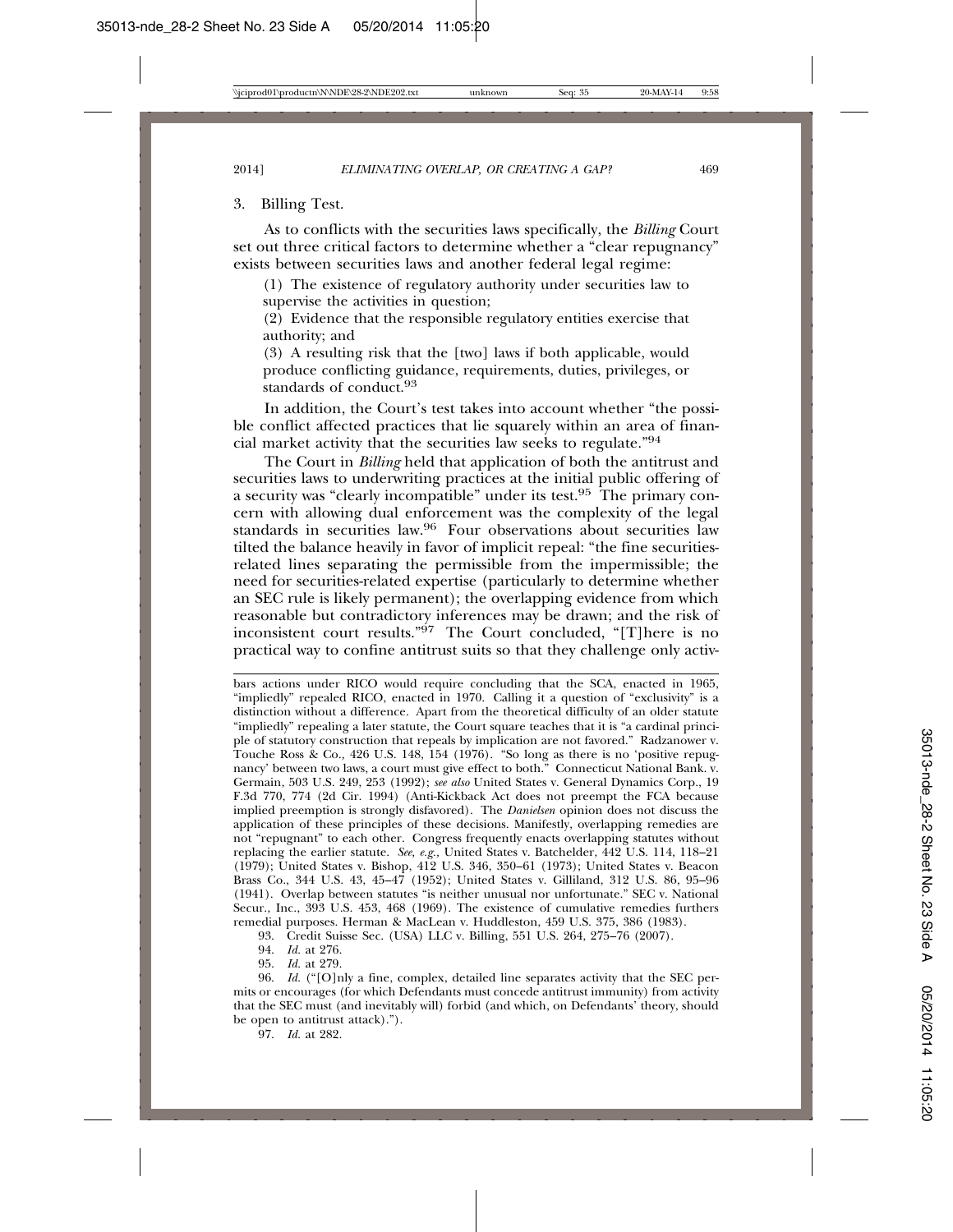ity of the kind the investors seek to target, activity that is presently unlawful and will likely remain unlawful under the securities law."98

While this logic may apply to RICO in a particular case, no court ought to apply that conclusion indiscriminately. RICO requires a purposeful, organized effort to engage in conduct in violation of the relevant legal standards in play. If applied to an area at the regulatory edge of securities law, then a risk might exist that "the securities and [RICO] laws, if both applicable would produce conflicting guidance, requirements, duties, privileges, or standards of conduct." Nevertheless, not all areas of law involving securities have the same type of subjective, linedrawing problems99 that the Court addressed in *Billing*. Ample room exists for both statutes to operate in related areas without RICO interfering in questions the SEC and the securities statutes should exclusively address.

#### B. *Preemption of State RICO by Federal Securities Law.*

State RICO statutes $100$  are not subject to preemption by federal securities statutes because of conflict preemption. "Conflict preemption" applies either when "'compliance with both federal and state regulations is a physical impossibility  $101$  or when "state law 'stands as an obstacle to the accomplishment and execution of the full purposes and objectives of Congress.'"102 In general, "[p]re-emption of state law by federal statute or regulation is not favored 'in the absence of persuasive reasons—either that the nature of the regulated subject matter permits no other conclusion, or that Congress has unmistakably so

98. *Id.*

<sup>99.</sup> *See In re* Short Sale Antitrust Lit., 527 F. Supp. 2d 253, 260 (S.D.N.Y. 2007) (describing the rules requiring delivery of short-sold shares as involving "serious legal line-drawing problems," and rejecting application of antitrust law under *Billing* where it would create a *de facto* share-delivery requirement the SEC rejected).

<sup>100.</sup> *See supra* note 10 for a list of the state RICO statutes.

<sup>101.</sup> Gade v. Nat'l Solid Wastes Mgmt. Ass'n, 505 U.S. 88, 98 (1992) (quoting Fl. Lime & Avocado Growers, Inc. v. Paul, 373 U.S. 132, 142–43 (1963)).

<sup>102.</sup> *Id.* (quoting Hines v. Davidowitz, 312 U.S. 52, 67 (1941)). Federal regulations, including SEC regulations, have the same preemptive effect as federal statutes. Fla. Fed. Sav. & Loan Ass'n v. de la Cuesta, 458 U.S. 141, 153 (1982).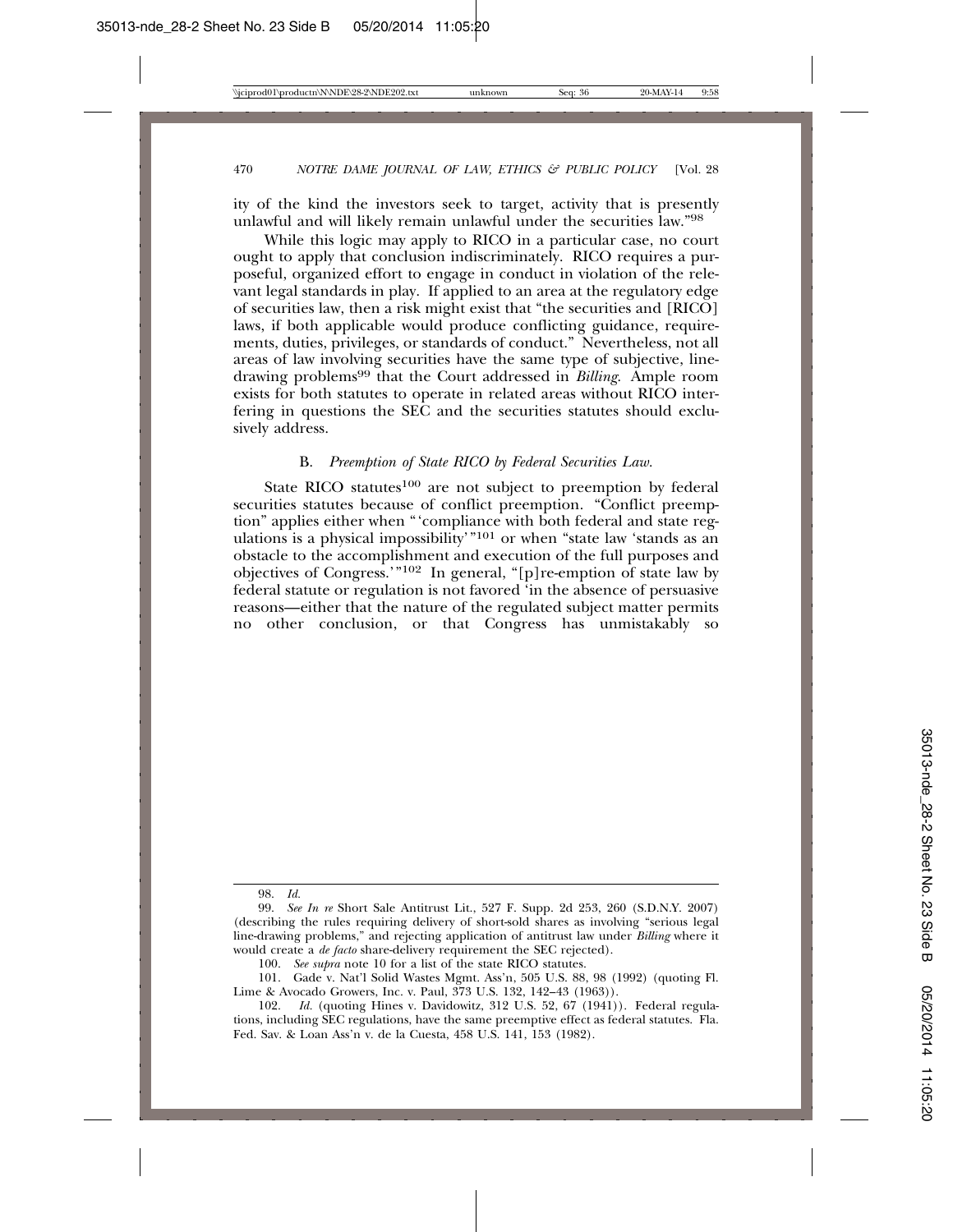ordained.'"103 This rule places congressional intent to preempt state law at the center of the judicial inquiry.<sup>104</sup>

The compatibility of federal securities regulation with various state "blue sky" laws designed to target corruption is beyond serious dispute.105 Thus, "state remedies are by federal statute coexistent with" the remedies provided by federal securities laws.106 On occasion, when Congress believed that state regulation unduly interfered with securities law, it explicitly preempted state law in that area.<sup>107</sup> Even when Congress gave the SEC greater regulatory power over the states, as it did in the Securities Acts Amendments of 1975,108 Congress did not find that the necessary the level of control conferred was sufficiently high to preclude established state claims for relief.<sup>109</sup> Given that some explicit

This reasoning also applies when state law imposes a duty that the federal law has affirmatively chosen not to require. Crosby v. Nat'l Foreign Trade Council, 530 U.S. 363, 378 n.13 (2000) (ruling that Massachusetts law penalizing companies that buy products or services from companies with business relationships to Burma, which were not prohibited by federal law covering Burmese trade, were preempted, in part, because "Congress repeatedly considered and rejected targeting a broader range of conduct."); Franklin Nat'l Bank v. New York, 347 U.S. 373, 378 (1954) (finding "clear conflict" between federal law that authorized, but did not require, national banks to receive savings deposits and New York law that forbade use of the word "savings" in their advertising).

104. *See* Allis-Chalmers Corp. v. Lueck, 471 U.S. 202, 208 (1985) ("[T]he question of whether a certain state [law question] is pre-empted by Federal law is one of congressional intent. 'The purpose of Congress is the ultimate touchstone.'" (quoting Malone v. White Motor Corp*.*, 435 U.S. 497, 504 (1978))); *see also* Medtronic, Inc. v. Lohr, 518 U.S. 470, 485 (1996) ("[A]ny understanding of the scope of a pre-emption statute must rest primarily on a 'fair understanding of *congressional purpose*'" (quoting Cipollone v. Liggett Grp., Inc., 505 U.S. 504, 530 n.27 (1992) (opinion of Stevens, J.)).

105. Matsushita Elec. Indus. Co. v. Epstein, 516 U.S. 367, 383 (1996) ("Congress plainly contemplated the possibility of dual litigation in state and Federal courts relating to securities transactions."); A.S. Goldman & Co. v. N.J. Bureau of Sec., 163 F.3d 780, 781 (3rd Cir. 1999) ("Congress, the courts, and the SEC have made explicit that Federal regulation was not designed to displace state blue sky laws that regulate interstate securities transactions."); Baker, Watts & Co. v. Miles & Stockbridge, 876 F.2d 1101, 1107 (4th Cir. 1989) ("It is well-settled that federal law does not enjoy complete preemptive force in the field of securities.").

106. Gold v. Blinder Robinson & Co., 580 F. Supp. 50, 53 (S.D.N.Y. 1984).

107. *See* 15 U.S.C. § 77r(a) (2012) (preempting state securities registration requirements before sale); HAROLD S. BLOOMENTHAL, SECURITIES LAW HANDBOOK § 24:6 (2005) (noting the express preemption by Congress of state law through the National Securities Markets Improvements Act of 1996 (NSMIA) that amended Section 77r); *see also* 15 U.S.C. §§ 77p(b), 78bb(f)(1) (2012) (preempting and prohibiting certain state law causes of action in the class action context).

108. PSLRA (codified as amended in scattered Sections of 15 U.S.C.).

109. Raul v. Am. Stock Exch., Inc., 1996 WL 381781, at \*7 (S.D.N.Y. 1996) ("Although the 1975 Amendments expand the SEC's oversight of the SROs, this authority

<sup>103.</sup> Chicago & N.W. Transp. Co. v. Kalo Brick & Tile Co., 450 U.S. 311, 317 (1981) (quoting Fla. Lime & Avocado Growers, Inc. v. Paul, 373 U.S. 132, 142 (1963)); *see also* Cipollone v. Liggett Group, 505 U.S. 504, 516 (1992) (instructing that any preemption analysis should start with the presumption that the powers of the states are not superseded by federal law; proponents of preemption must make a clear and manifest showing of a purpose by Congress to find preemption); Cliff v. Payco Gen. Am. Credits, Inc., 363 F.3d 1113, 1122 (11th Cir. 2004) ("When we consider issues that arise under the Supremacy Clause . . . we start with the assumption that the historic police powers of the states are not superseded by Federal law unless preemption is the clear and manifest purpose of Congress.").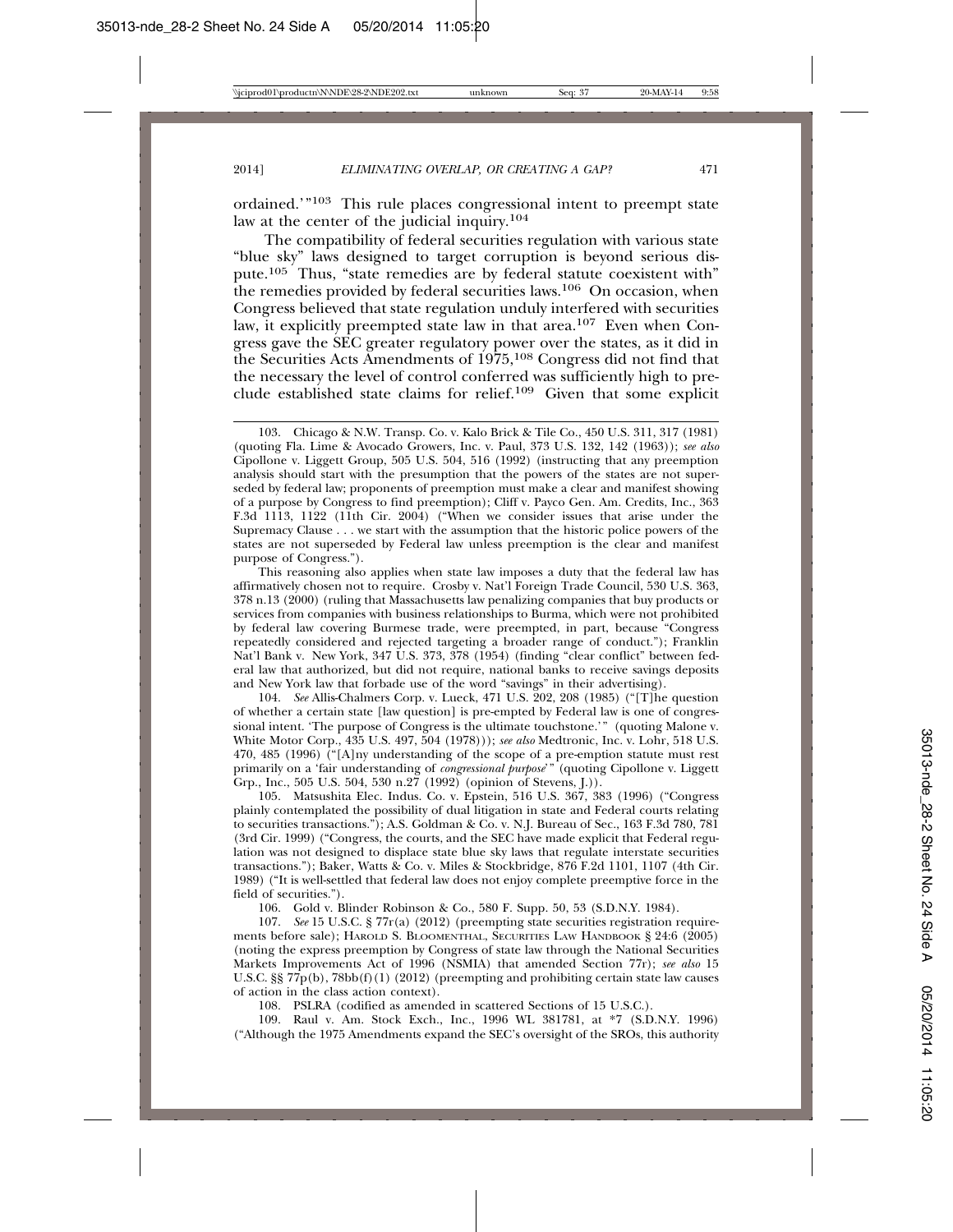statutory pre-emptions in the field of securities law exist, Congress' silence in other areas is a telling indication that the courts should not read pre-emption into the statute.<sup>110</sup> The proper rule to apply in these cases should be that securities regulations only preclude state RICO when compliance with both the federal regulations and prosecution of state law claims is impossible.111 Nevertheless, some courts have applied preemption principles to curtail use of state laws to affect substantially the operation of a federally regulated market.<sup>112</sup>

#### **CONCLUSION**

The rationale for the PSLRA was curtailing "unnecessary" RICO litigation that courts could adequately handle under the securities statutes. Currently, the results in litigation under the PSLRA are not what Congress intended. The courts use it to eliminate RICO litigation, not only by eliminating it when it *overlaps* the securities statutes, as Congress intended, but also to create a *gap* where neither securities nor RICO apply. Thus, deserving victims of fraud fall into a judicially created gap between the two remedial schemes. In brief, the courts, not Congress, are improperly denying victims of crime congressionally authorized access to a federal court. Accordingly, the White-Collar offender wins not only the "ice cream" he obtained from Congress, but also an extra "cherry" on the top.

Pretermitting these legal arguments, the events of 2007 and 2008 manifestly demonstrate that, as a nation, we need *more*, not *less* deter-

does not indicate Congressional intent to preclude previously established state causes of action. This is especially true in light of  $\S 28(a)$ 's express recognition of state law remedies."). Indeed, Congress included a "saving" clause in this statute for enforcement of state law regulation. 15 U.S.C. §§ 78q-1(b), (d)(4) (2012).

<sup>110.</sup> Pub. Intervener v. Mortimer, 501 U.S. 597, 611–12 (1991) (noting that where Congress has expressly preempted one aspect of state regulation, preemption for other, related areas is not inferred).

<sup>111.</sup> *See* California v. ARC Am. Corp., 490 U.S. 93, 100 (1989) ("[E]ven if Congress has not occupied the field, state law is nevertheless preempted to the extent it actually conflicts with federal law, that is, when compliance with both state and Federal law is impossible."); Avenius v. Bank of Am. Secs. LLC, 2006 WL 4008711, \*5–\*6 (N.D. Cal. 2006) (granting plaintiff's motion to remand state law claims involving violations of federal securities regulations because defendants never intended to engage in behavior that raised a substantially disputed question of federal law).

<sup>112.</sup> *See* Levitin v. PaineWebber, Inc., 159 F.3d 698, 706–07 (2d Cir. 1998) ("[E]ven if [plaintiff's] interpretation of [New York U.C.C. law] w[as] not in direct conflict with federal rules, [state law] would nevertheless impermissibly intrude on federal regulation of broker-dealers and of margin and short sales" by "underm[ining] congressional objectives in creating an effective, uniform federal system of short sale and margin regulation"); Am. Agric. Movement v. Bd. of Trade, 977 F.2d 1147, 1156–57 (7th Cir. 1992) (determining, in spite of a savings clause allowing application of state law, that state law claims conflicted with the Commodity Exchange Act and unduly interfered with the operation of federally regulated commodities markets); Nanopierce Techs., Inc. v. Depository Trust & Clearing Corp., 168 P.3d 73, 85–86 (Nev. 2007) (dismissing all of plaintiff's state law claims asserting that defendants depressed the price of plaintiffs' stock through a "failure to deliver" after a short sale because of preemption by federal law).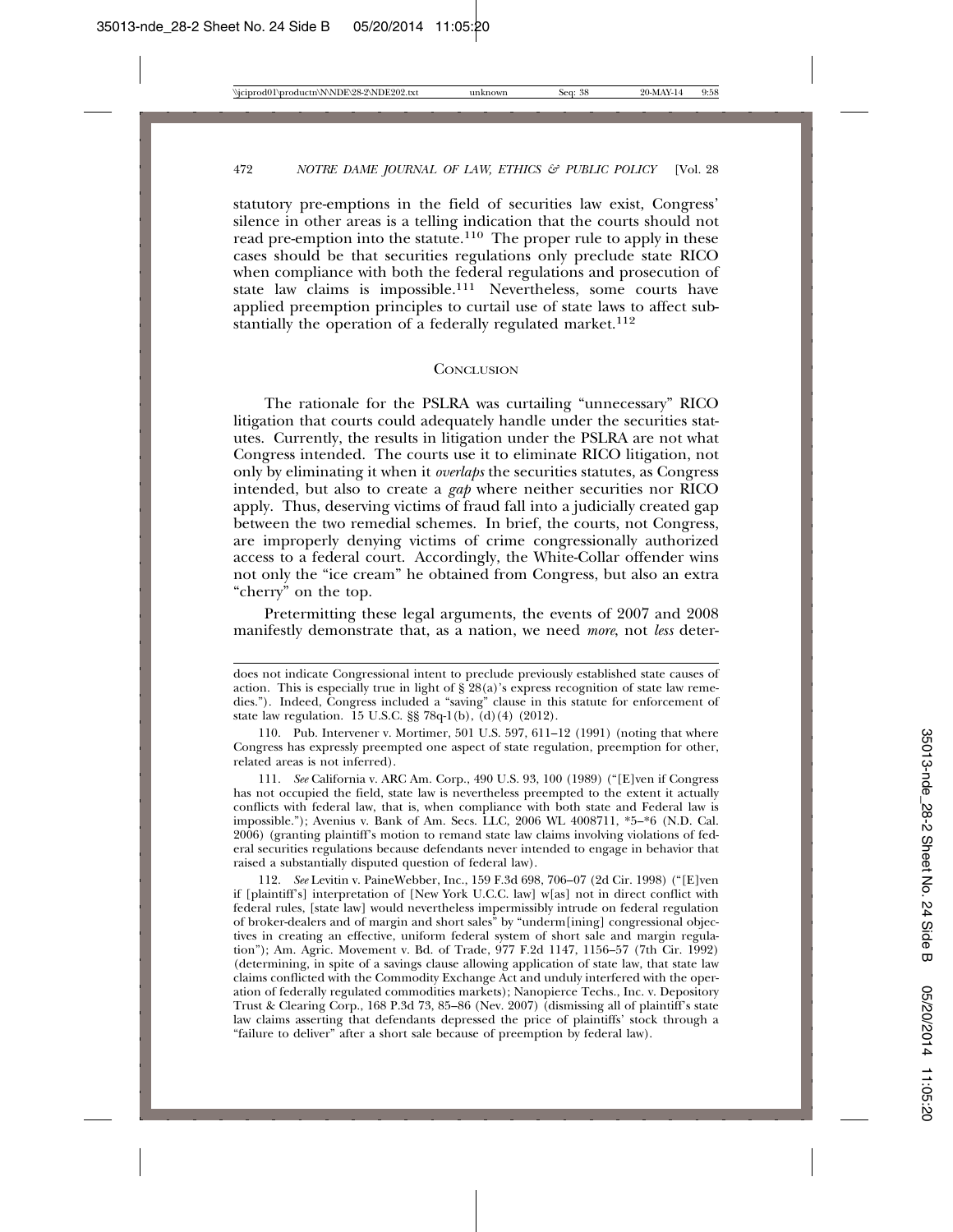rent of fraud, and the vindication of the rights of fraud victims by an appropriate measure of damages.113

113. The facts of the Great Recession beginning in 2007 and 2008 and its lingering aftermath are sobering to examine. *The Financial Crisis Inquire Report*: FINAL REPORT OF THE NATIONAL COMMISSION ON THE CAUSE OF THE FINANCIAL AND ECONOMIC CRISIS IN THE UNITED STATES (2011) ("Final Report") begin its *Report* by observing, "More than two years after the worst of the financial crisis, our economy, as well as communities and families across the country, continue to experience the aftershocks. Millions of Americans have lost their job and their homes, and the economy is still struggling to rebound." *Final Report* at xi. Little has changed. *See, e.g.,* Floyd Norris, *In Economic Deluge, a World That Can't Bail Together,* N.Y. TIMES June 2, 2012, at A1. The Commission continued,

The profound events of 2007 and 2008 were neither bumps in the road nor an accentuated dip in the financial and business cycles we have come to expect in free market economic system. This was a fundamental disruption—a financial upheaval, if you will—that wreaked havoc in communities and neighborhoods across this country. . . . [T]here are more than 26 million Americans who are out of work, cannot find full-time work, or have given up looking for work. About four million families have lost their home to foreclosure and another four and half million have slipped into the foreclosure process or are seriously behind on their mortgage payments. Nearly \$11 trillion in household wealth has vanished, with retirement accounts and life savings swept away. Businesses, large and small, have felt the sting of a deep recession. . . . Many people who abided by all the rules now find themselves out of work and uncertain about their future prospects. The collateral damage of this crisis has been real people and real communities. The impacts of this crisis are likely to be felt for a generation. . . . While the vulnerabilities that created the potential for crisis were years in the making, it was the collapse of the housing bubble—fueled by low interest rates, easy and available credit, scant regulation, and toxic mortgages—that was the spark that ignited a string of events, which led to a full-blown crisis in the fall of 2008.

*Id.* at xv-xvi.

The Commission reached nine, black-letter, sobering conclusions, reflecting the major chapters of the *Final Report* that anyone thinking about the issues needs to study in detail:

 $[(1)$  The] financial crisis was avoidable.

[(2) W]ide spread failures in the financial regulation and supervision proved devastating to the stability of the nation's financial markets.

[(3) D]ramatic failures of corporate governance and risk management in many systematically important financial institution were a key cause of this crisis.

 $(4)$  A] combination of excessive borrowing, risky investments, and lack of transparency put the financial system on a collision course with crisis.

 $[(5)$  T]he government was ill prepared for the crisis, and its inconsistent responses added to the uncertainty and panic in the financial markets.

 $(6)$  T] here was a systemic breakdown in accountability and ethics.

[(7) C]ollapsing mortgage-lending standard and the mortgage securitization pipeline lit and spread the flame of contagion and crisis.

[(8) O]ver-the-counter derivatives contributed significantly to this crisis.

[(9) T]he failures of credit rating agencies were essential cogs in the wheel of financial destruction.

*Id.* at xvii-xxv.

The United States Senate Permanent Subcommittee on Investigations also conducted an in-depth and similar, albeit a more limited study. SENATE PERMANENT SUBCOM-MITTEE ON INVESTIGATIONS, COMMITTEE ON HOMELAND SECURITY AND GOVERNMENTAL AFFAIRS Wall Street and the Financial Crises: Anatomy of a Financial Collapse, (Majority and Minority Staff Report, April 13, 2011) ("Senate Report"). The conclusion of the *Senate Report,* a detailed 600-page analysis, paralleled those of Commission's broader study. In brief, it concludes: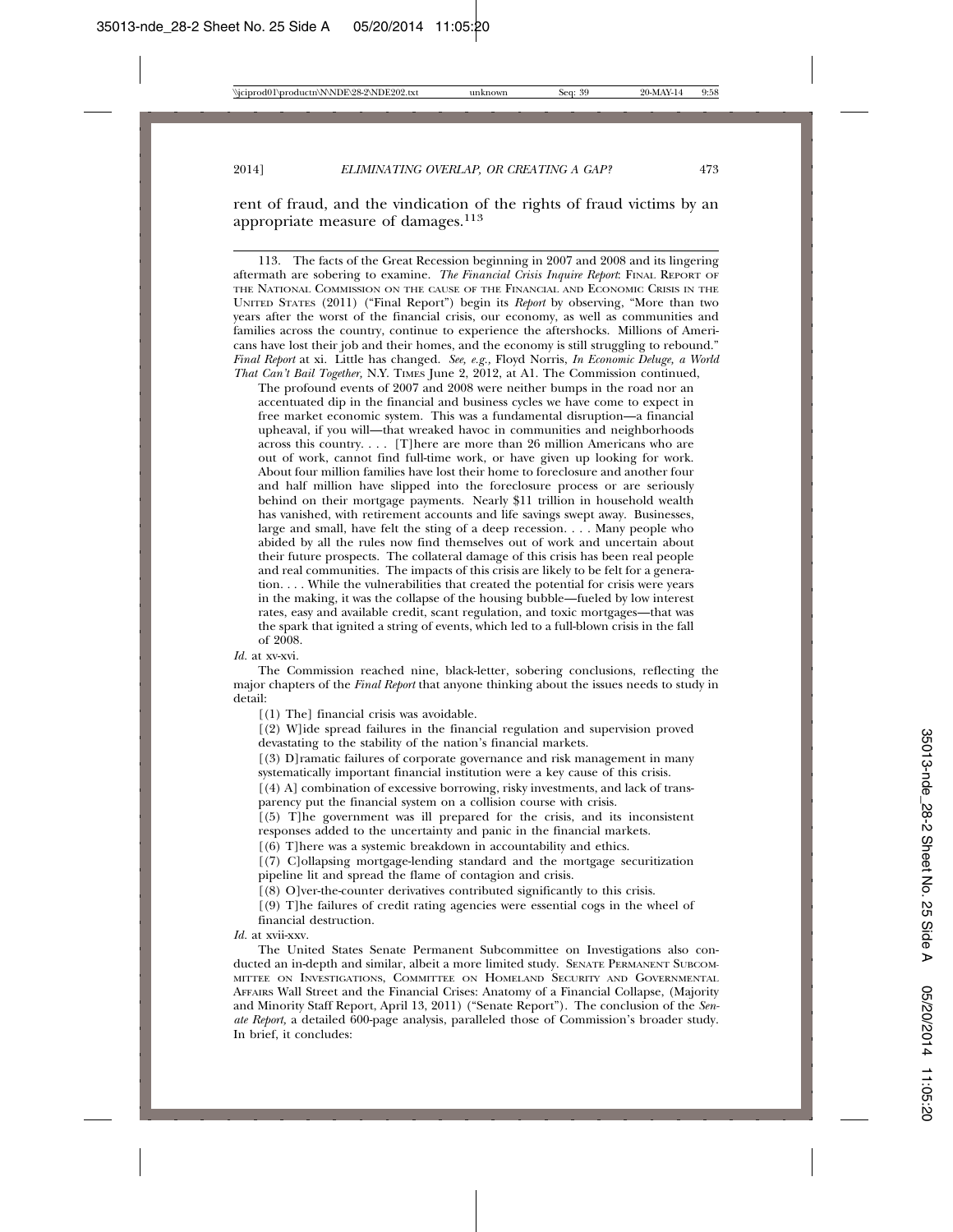In the fall of 2008, America suffered a devastating economic collapse. Once valuable securities lost most or all of their value, debt market froze, stock markets plunged, and storied financial firms went under. Millions of Americans lost their jobs; millions of families lost their homes; and good businesses shut down. These even cast the United States into an economic recession so deep that the country had yet to fully recover. . . .

[T]he crisis was not a natural disaster, but the result of high risk, complex financial products; undisclosed conflicts of interest; and the failure of regulators; the credit rating agencies; and the market itself to rein in the excesses of Wall Street. *Id.* at 1.

The investigations proceeded by closely examining four cases studies:

(1) The failure of Washington Mutual Bank (WMB), the largest in United States history, (2) The inadequate performance of the Office of Thrift Supervision, which oversaw WMB,

(3) The equally inadequate performance of two credit agencies, Moody's and Standard & Poor's, the two largest credit agencies, and

(4) Goldman Sachs and Deutsch Bank, two leaders in the design, marketing, and sale of mortgage related securities whose greedy conduct, particularly shorting of securities they sold to their unwitting customers was reprehensible.

The investigation also had detailed recommendations on high-risk lending, regulatory failures, inflated credit ratings, and investment bank abuses.

Private, book length studies are also proliferating. The best is New York Times reporter ANDREW ROSS SORKIN, TOO BIG TO FAIL: THE INSIDE STORY OF HOW WALL STREET AND WASHINGTON FOUGHT TO SAVE THE FINANCIAL SYSTEM FROM CRISIS—AND THEMSELVES (2009). It took more than 500 hours of interviews to put fully human flesh, bone, names, and faces on the crisis by setting out its day-to-day course, as experienced by its major participants on Wall Street in New York City and Washington, D.C. HBO turned the book into a movie, "Too Big To Fail," which had a star-studded cast with William Hurt in the lead as Henry Paulsen, the Security of Treasury, and the man in the center of a perfect storm. (His memoir, ON THE BRINK: INSIDE THE RACE TO STOP THE COLLAPSE OF THE GLOBAL FINANCIAL SYSTEM (2010), is also a necessary read). Sorkin, too, concluded that the crisis ("perhaps") could have been avoided, but that the government action required to accomplish that objective would have had to go back well before Paulsen became Secretary of Treasure. For Sorkin, the "seeds of the disaster had been planted years earlier with such measure as: the deregulation of the banks in the late 1990s; the push to increase home ownership, which encouraged lax mortgage standards; historically low interest rate, which created a liquidity bubble; the system of Wall Street compensation the rewarded short-term risking." *Id.* at 534. At the same time, the firms at the center of the storm recovered much more swiftly from the crisis than did the American economy in general. *See, e.g.*, TOO BIG TO FAIL, at 537 (reporting that Goldman Sachs quickly went "back to business as usual" by recording a profit of \$5.2 billion just months after receiving TARP funds). Sorkin adds that,

even today, "Wall Street, bent but not broken, rumbles on in search of new profits. Risk is being reintroduced into the system. Vulture investing is back in vogue. . . . [M]ost disturbing of, ego is still very much a central part of the Wall Street machine. . . . [W]hether an institution—or the entire system—is to big too fail has as much to do with the people that run these firms and those the regulate them as it does with any policy or written rules.

*Id.* at 539. Things change, but nothing is different.

Sorkin's piece is aptly book-ended by BETHANY MCLEAN AND JOE NOCERA, ALL THE DEVILS ARE HERE (2010) ("Devils"), which covers much of the same ground, but adds more perspective and commentary. They, too, could report that on July 21, 2010, President Barack Obama signed "The Dodd-Frank Wall Street Reform and Consumer Protection Act" (Public Law No. 111-203, 124 Stat. 1376)), which, they conclude, "marked, unquestionable, the biggest change in the regulation of the financial industry since the aftermath of the Great Depression." *Id.* at 358. (A full summary of its provisions and still in process regulations is beyond the scope of these materials). Nevertheless, despite multi-billion dollar losses and no end in sight, they rightly pointed out that the legislation did nothing about Fannie Mae and Freddie Mac, the quasi-governmental guarantors to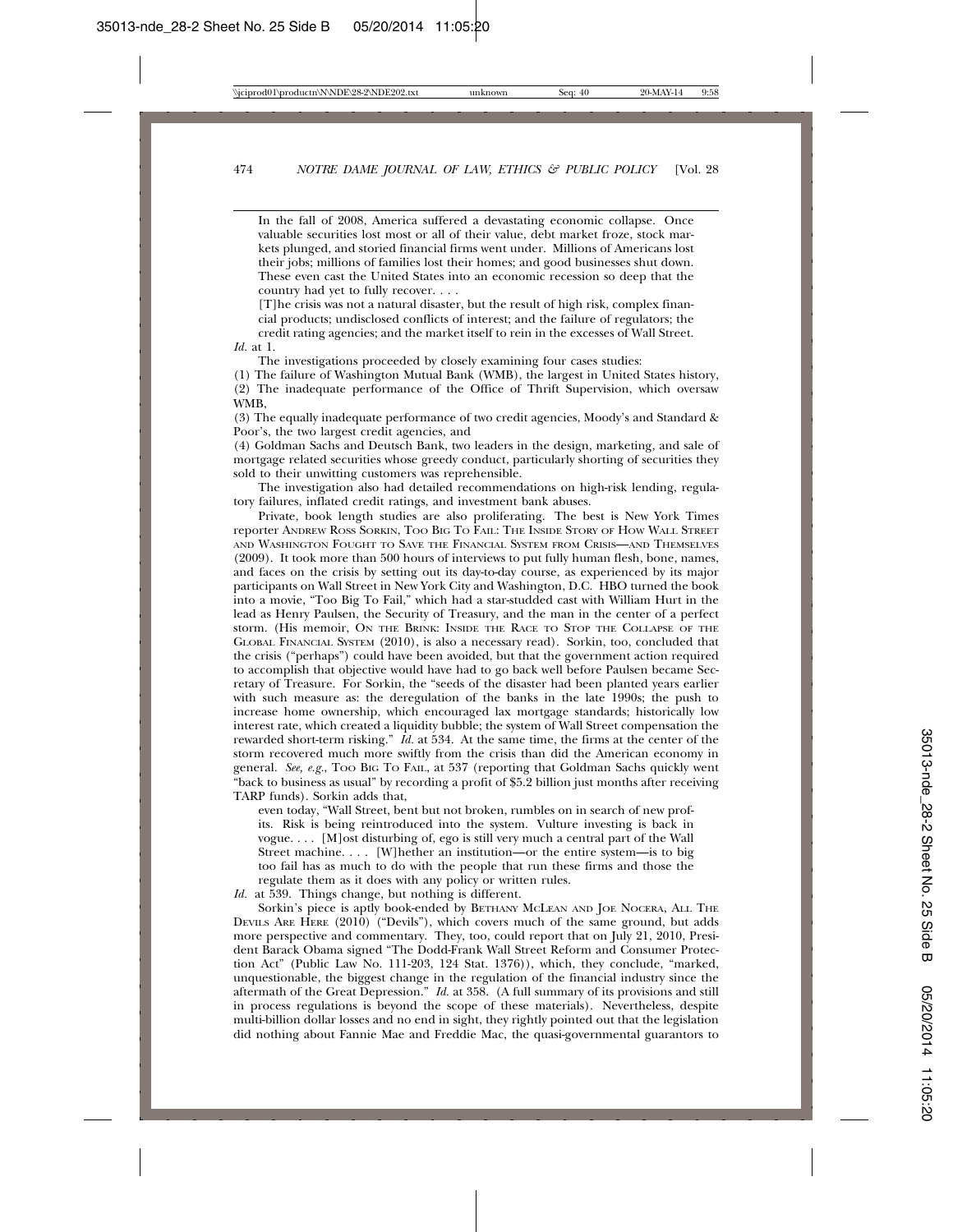the mortgage industry. *Id*. at 363 (covering more than 95% of all mortgages). Apparently, nobody knows what to do. *Id.* at 364. Moreover, they rightly noted that despite the Wall Street shenanigans, not much in terms of sanctions, civil or criminal, was in store for the malefactors. *Id.* at 362. Sadly, they are indubitably correct. *See* Louise Story & Gretchen Morgenson, *S.E.C. Case Stands Out Because It Stands Alone*, N.Y. TIMES, June 2, 2011, at A1 (reporting the sole civil proceedings for fraud brought again a mortgage trader at Goldman Sachs for mortgage-securities among hundreds of deals created during the bubble years). Finally, they looked at the net effects of an ocean of subprime lending: 1.4 million first-time buyers purchased their homes using subprime loans, roughly nine percent of overall subprime lending; the rest were refinancing or second home purchases. Moreover, by most estimates, more than 2.4 million borrowers who obtained subprime loans will lose their home to foreclosure. In fact, by the second quarter of 2010, the overall home ownership rate had fallen to 66.9 percent, precisely where it was before the housing bubble began to inflate. Thus, the violent wind of subprime lending was a net drain on home ownership. MCLEAN & NOCERA, *supra* note 112, at 362. In addition, they appropriately quote Paul Volker, a former Chairman of the Federal Reserve, on the value to society of the financial markets "innovations" of the past several decades: "I have found very little evidence that vast amounts of innovation in the financial markets in recent years have had a visible effect of the productivity of the economy." *Id.* at 363. Volker did not mention, but could have, the palpable effect on the compensation structure on Wall Street. *See Final Report* at xvii ("On the eve of the crises in 2006, financial sector profits constituted 27% of all corporate profits in the United States, up from 15% in 1980.") Additionally, in crediting their sources, McLean and Nocera helpfully give a useful listing of the numerous critical books and crucial memoirs recently written on the crisis. *Id.* at 365–66. *See also* the academy award-winning documentary by Charles Ferguson, INSIDE JOB (Sony Pictures 2010), *available at* http://www.sonyclassics.com/insidejob/.

Taking up the leitmotif of lack of personal accountability, but with more focus, GRET-CHEN MORGENSON & JOSHUA ROSNER, RECKLESS ENDANGERMENT (2011) studies particular persons (*e.g*., Fannie Mae CEO James A. Johnson (nine years in office compensation roughly \$100 million dollars)); Robert Rubin, former Secretary of the Treasury, who when in office advocated the repeal of Glass-Steagall Act, a Depression-era reform that separated investment from commercial banking to protect government guaranteed funds, later became Citigroup's Vice Chairman (pocketing \$100 million over the following decade, etc.) who got richer though the boom years, and for whom no reckoning is in sight. They then express dismay that few, if any, have had to pay the criminal piper. Reviewing their book in the *Times* (5-27-11) Robert Reich, however, rightly comments, "True up to a point—but [they] don't show that any actual crimes were committed." Robert Reich, *Washington and Wall Street—The Revolving Door*, N.Y. TIMES, May 27, 2011 at BR9. Moreover, he adds, "Their major characters surely exhibited outsize ambition and greed, but these qualities are not exactly rare in modern capitalism." *Id.* On the other hand, Reich forgets that these exposés are the work of private individuals without any of the evidence-gathering tools available to the government. Reich, too, is distressingly mistaken in saying that blaming everyone involved is "tantamount to blaming no one."

In light of this Article's concern with White-Collar Crime, identifying the social-economic status of those who profited from our recent financial fling is also enlightening. In fact, it made our elites vastly richer, and the let the other part of our society pay the piper. *See generally The Few: A Special Report on Global Leaders,* ECONOMIST, Jan. 22, 2011 (reporting that the richest  $1\%$  of adults control  $43\%$  of the world's assets; the wealthiest  $12\%$  have 83%; the bottom 50% have only 2%; while the financial crisis caused the wealth of the wealthiest to tumble by 20%, by the end of last year, it had risen 19% that is, their wealth has bounced back, as had not been the case with the general run of society). Identifying the status of the elites in our society necessarily bring us to the literature on the relatively recent substantial growth of income and wealth inequality in the developed world, including the United States, considering its scope, causes, and adverse effects, is vast. *See, e.g.,* Organization for Economic Cooperation and Development, DIVIDED WE STAND; WHY INE-QUALITY KEEPS RISING (2011) (reviewing the data from 34 democratic countries in the developed world that have free markets); JOSEPH E. STIGLITZ, THE PRICE OF INEQUALITY: HOW TODAY'S DIVIDED SOCIETY ENDANGERS OUR FUTURE (2012) (An outgrowth of an incisive article in May 2010 of *Vanity Fair,* Stiglitz's book, is powerful in points, but it is wordy,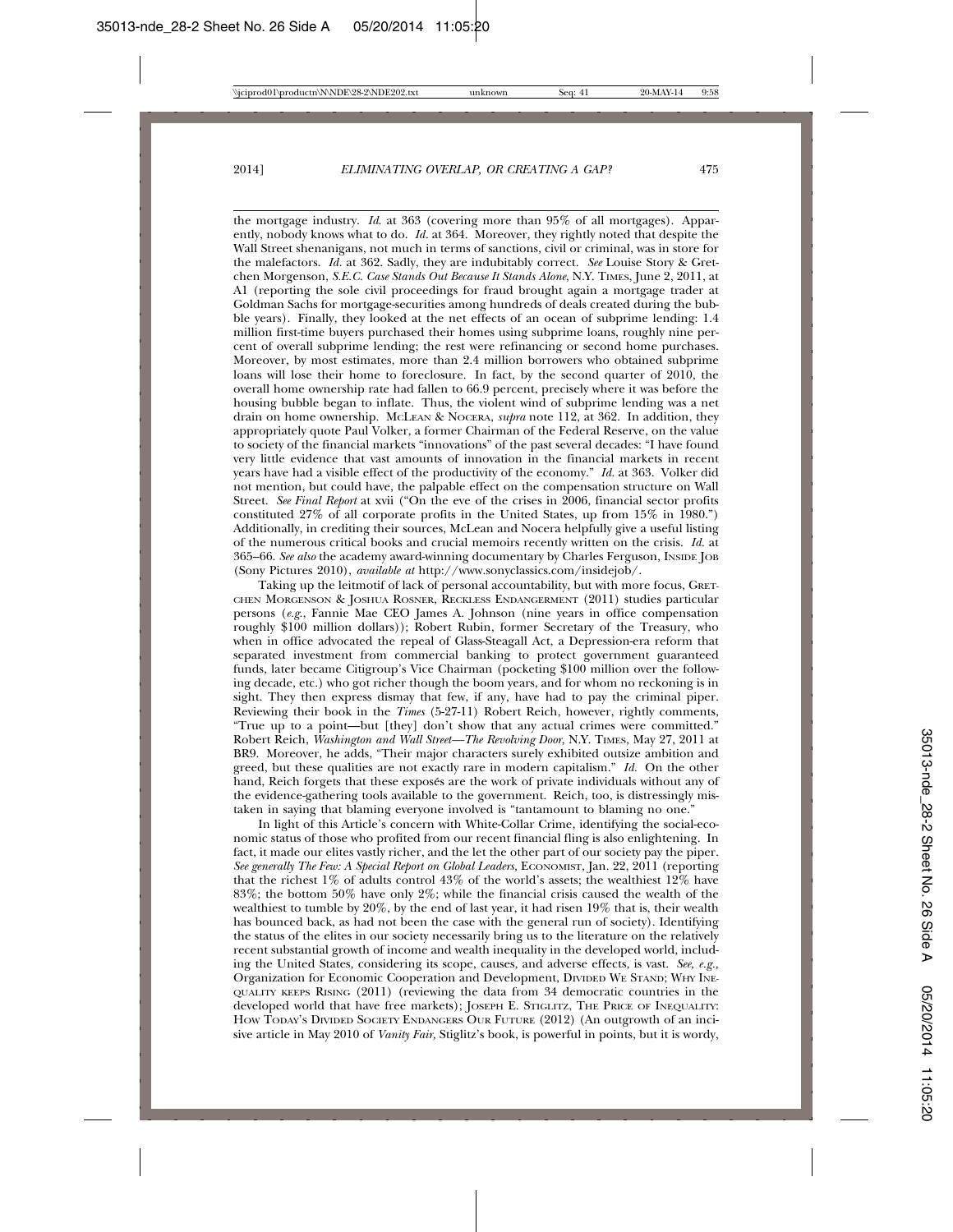and often redundant, but its extensive footnotes are worth the price of the book.); JACOB S. HACKER & PAUL PIERSON: WINNER-TAKE–ALL POLITICS: HOW WASHINGTON MADE THE RICH RICHER-AND TURNED ITS BACK OF THE MIDDLE CLASS (2010). Stiglitz and others rightly emphasize structural issues, touching mainly on the economy. Nevertheless, other ways, not necessarily ours, exist to focus on "the causes of poverty." As some would do, and we do not, you can also "blame the victims." In brief, individual initiative is a major factor in poverty and its intergenerational passage. If students did not drop out of high school after graduation, got and kept jobs, and got and stayed married, avoiding out of wedlock children, they (and their children) would have a 72% change of joining the middle class, making above \$55,000 a year. *See Combating Poverty: Understanding New Challenges for Families*, *Hearing before Senate Committee on Finance*, June 5, 2012 (statement of Ron Haskins) *available at* http://www.brookings.3132research/testimony/2012/-6/05-povertyfamilies. Thus, social policies designed to encourage these behaviors, and discourage their reverse, would also offer a promise in reducing inequality.

Alexis De Tocqueville in his classic THE OLD REGIME AND THE FRENCH REVOLUTION 207 (Anchor ed. 1955) made a simple, but profound observation: the French peasant class before the outbreak of the revolution was "inured to hardship . . . indifferent to the amenities of life, intrepid in the face of danger, and faced misfortunate stoically." *Id.* At the same time, it had a "deeply rooted and long-standing . . . intense, indomitable hatred of inequality." *Id.* Once aroused, it "shatter[ed the] ancient system under which men were divided in classes . . . , and their rights were even more unequal than their social situations . . . . " *Id.* at 209. Politically, how long can we expect 50% with 2% to permit 12% to have 83% or 1% to have 43% and keep it in untroubled tranquility without accountability, when it inflicts extended distress on the 50% without apparent or real equal justice under the law? Maybe not tomorrow, or the next day, but some day, and soon, we run the real risk that demagogues will take power, and, without regard to law, they will sweep through our society indiscriminately, like a twister, destroying the United States, as we know it. In brief, if we do not reform today in cold reason will not change come tomorrow in hot passion?

Other recent publications on the financial crisis include JEFFREY G. MADRICK, AGE OF GREED: THE TRIUMPH OF FINANCE AND THE DECLINE OF AMERICA, 1970 TO THE PRESENT (1st ed. 2011); MICHAEL HIRSH, CAPITAL OFFENSE: HOW THE WASHINGTON'S WISE MEN TURNED AMERICA FUTURE OVER TO WALL STREET (2010); ROGER LOWENSTEIN, THE END OF WALL STREET (2010); CHARLES GASPARINO, THE SELLOUT: HOW THREE DECADES OF WALL STREET GREED AND GOVERNMENT MISMANAGEMENT DESTROYED THE GLOBAL FINANCIAL SYSTEM (2009); LAWRENCE G. MCDONALD PATRICK ROBINSON, A COLOSSAL FAILURE OF COMMON SENSE: THE INSIDE STORY OF THE COLLAPSE OF LEHMAN BROTHERS (2009); MICHAEL M. LEWIS PANIC: THE STORY OF MODERN FINANCIAL INSANITY (2009); WILLIAM M. ISAAC AND PHILIP C MEYER: SENSELESS PANIC HOW WASHINGTON FAILED AMERICA AND WILL AGAIN (2010); PAUL MASON, MELTDOWN: THE END OF THE AGE OF GREED (2009); JAMES R BARTH, THE RISE AND FALL OF THE U.S. MORTGAGE AND CREDIT MARKETS: A COMPREHENSIVE ANALY-SIS OF THE MARKET MELTDOWN (2009). THE SQUAM LAKE REPORT: FIXING THE FINANCIAL SYSTEM (2010) is in a category by itself; it is the joint report of fifteen economists from varying economic opinions who gather together at New Hampshire's Squam Lake to map out a long-term plan for financial regulation reform. It merits careful study by students of the markets and their relation to government.

One final aspect of the financial crisis requires more extended comment. Insightfully, the *Senate Report, supra,* at 1, notes the failure of "the market itself to rein in the excesses of Wall Street." This basic finding needs the context. JUSTIN FOX, THE MYTH OF THE RATIONAL MARKET (2009) [hereinafter *Myth*] ably chronicles the rise and fall of the "myth" that the market is somehow "rational." In brief, the theory holds that millions of investors, acting on public information, trying to outsmart each other, provide the "best" judge of a securities "value;" that is, the market is always "right;" it is efficient in allocating resources to their best use; it corrects itself; and it does not need public regulation or intervention. *See id.* xii ("Financial markets . . . moved capital from those who had it o those who need it. They spread risk. They gathered and dispersed information they regulated global economic affair with a swiftness and decisiveness that governments couldn't match."). The most prominent former devotee of the theory was the then Chairman of the Federal Reserve, Alan Greenspan. His memoir, THE AGE OF TURBULENCE,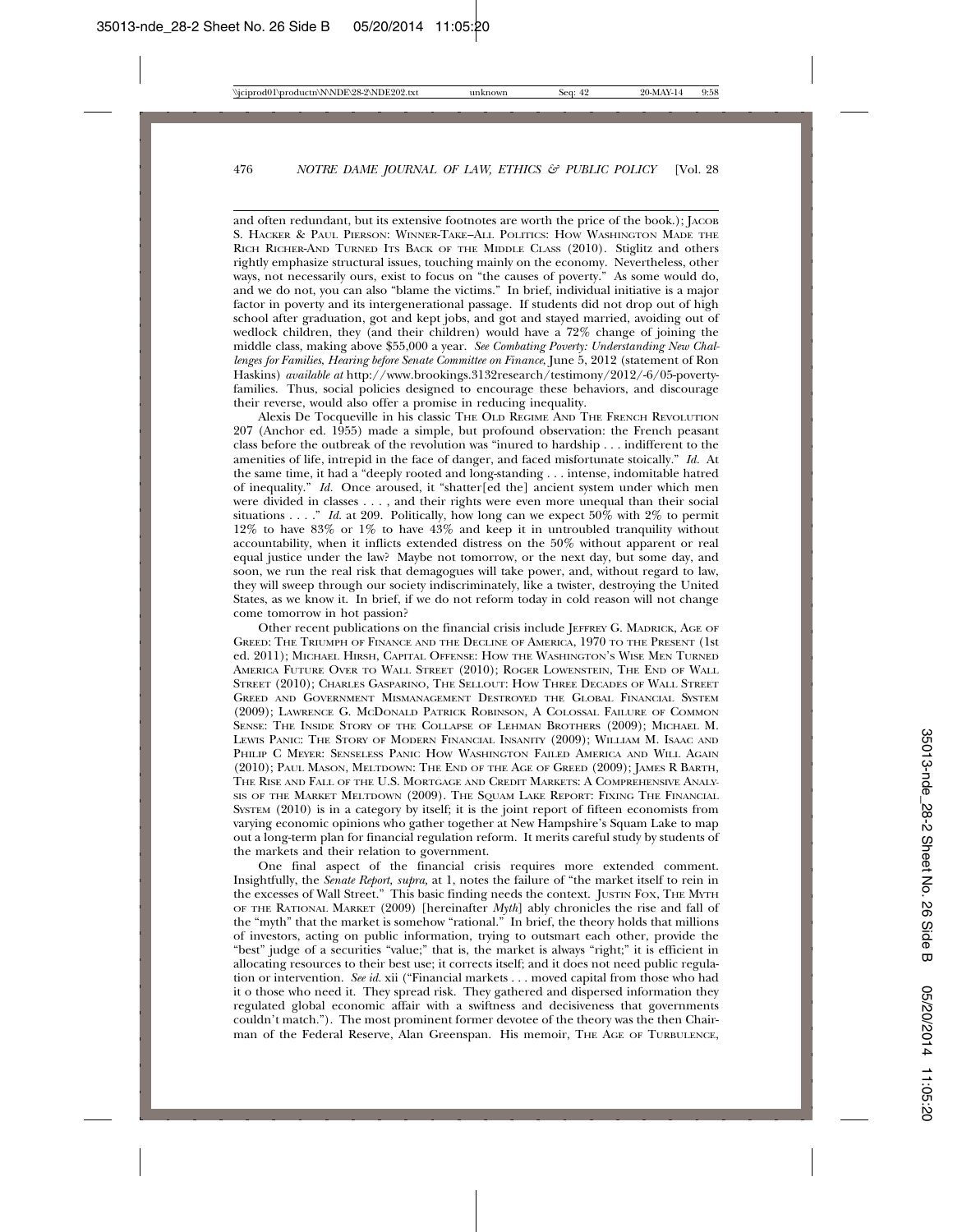published in 2007, ironically on the precipice of the crisis, is a paean to the theory, a celebratory run—then apparently successful—around the stadium at the end of his eighteen and one half years as the head of the Federal Reserve. Ayn Rand's unqualified, laissez-faire theory of capitalism captivated Greenspan as a young economist. *Devils* at 84–85. A telling road not taken best shows the pernicious influence of his captivation on the rest of us. *Final Report* at 45–51. Derivatives are financial contracts whose prices are determined by, or "derived from," an underlying asset, rate, index or other event. *Id.* They are not investment vehicles, but methods of hedging risk. *Id.* at 46. Derivatives trade in over-the-counter markets (OTC), which grew sharply after 1980. *Id.* Major losses, however, immediately occurred. Procter & Gamble, for example, sued Bankers Trust under civil RICO for \$200 million. *See* Saul Hansell, *P. & G. Bolsters Its Suit Against Bankers Trust,* N.Y. TIMES, Oct. 4, 1995. The suit settled. In May 1998, Chairperson Brooksley Born of the Commodities Futures Trading Commission announced that the Commission would reexamine how it regulated the market. The Commission requested comments. It got them—all negative—from Treasury Secretary Robert Rubin, Deputy Treasury Secretary Lawrence Summers, Chairman Greenspan, and SEC Chairman Levitt: "[R]egulation of derivative transaction that are privately negotiated by professionals is unnecessary." *Final Report* at 47. After Born's inevitable resignation, Greenspan's view not only prevailed in the area of the bureaucracy; it also became law in the Commodity Futures Modernization Act of 2000 (Pub. L. No. 106-554, 114 Stat. 2763). That *unregulated* market played a key role in the development and scope of the financial crisis. *Supra Final Report* at 50 ("A key OTC derivative in the financial crisis was the credit default swap."). On Oct 4, 2008, former Chairman Greenspan testified before the House Committee on Government Oversight and Reform. Chairman Henry Waxman summed his testimony up: "In other words you found that your view of the world, your ideology, was not right. It was not working." Greenspan answered, "Precisely." This story, including Greenspan's testimony, appears in a Frontline Special, "The Warning"; *available at* http:// video.pbs.org/video/1302794657. *Frontline: The Warning* (PBS Oct. 20, 2009).

Greenspan's confession also finds an echo in the academic world of Richard Posner, a federal judge and one of the leading exponents of economic analysis of law, sometimes called the Chicago School, which similar to Greenspan, eschewed governmental intervention in the market. The movement developed partly as a reaction to the work of John Maynard Keys in his classic THE GENERAL THEORY OF EMPLOYMENT, INTEREST, AND MONEY (1936) (advocating government intervention in the market to level out its up and downs based on inadequate demand). Members of the movement believed that they had "consigned [Keynes] to history" and called his book completely outdated. John Cassidy, *After the Blowup,* 85 NEW YORKER 28 (Jan. 11, 2010) [hereinafter *After*]. Posner now has considerably more nuanced positions. *See* Richard Posner, *How I Became a Keynesian*, THE NEW REPUBLIC (SEP. 23, 2009); *see also id*. RICHARD POSNER, A FAILURE OF CAPITALISM: THE CRISIS OF '08 AND THE DESCENT INTO DEPRESSION (2009); RICHARD POSNER, THE CRISIS OF CAPI-TALIST DEMOCRACY (2010). Some of his fellow economists in Chicago are still recalcitrant. *See After*, *supra,* at 9 (describing Professors John Cochran and Eugene Fama as staunch defenders; Profess Robert Lucas refused to meet with the author). Ironically, Chicago's Fama and Yale's Robert J. Schiller, a prominent modern Keynesian, won Nobel Prizes in 2013 for their arguably contradictory work.

At least one definition of a scientific theory is that, in principle, it must be susceptible to falsification, as did the Myth of the Rational Market in 2007 and in 2008. *See, e.g.,* KARL POPPER, CONJECTURES AND REFUTATIONS: *The Growth of Scientific Knowledge* 33–39 (1963)*; see* Daubert v. Merrell Dow Pharms., 509 U.S. 579, 594 (1993) ("Ordinarily, a key question to be answered in determining whether a theory or technique is scientific knowledge that will assist the trier of fact will be whether it can be (and has been) tested. 'Scientific methodology today is based on generating hypotheses and testing them to see if they can be falsified; indeed, this methodology is what distinguishes science from other fields of human inquiry.'") (citing CARL GUSTAV HEMPEL, PHILOSOPHY OF NATURAL SCIENCE 49 (1966) ("The statements constituting a scientific explanation must be capable of empirical test"); KARL POPPER, CONJECTURES AND REFUTATIONS: THE GROWTH OF SCIENTIFIC KNOWLEDGE 37 (5th ed. 1989) ("The criterion of the scientific status of a theory is its falsifiability, or refutability, or testability")). The contemporary acceptance of Popper's views in philosophy is beyond the scope of these materials. *See, e.g.* Susan Haack, *Federal*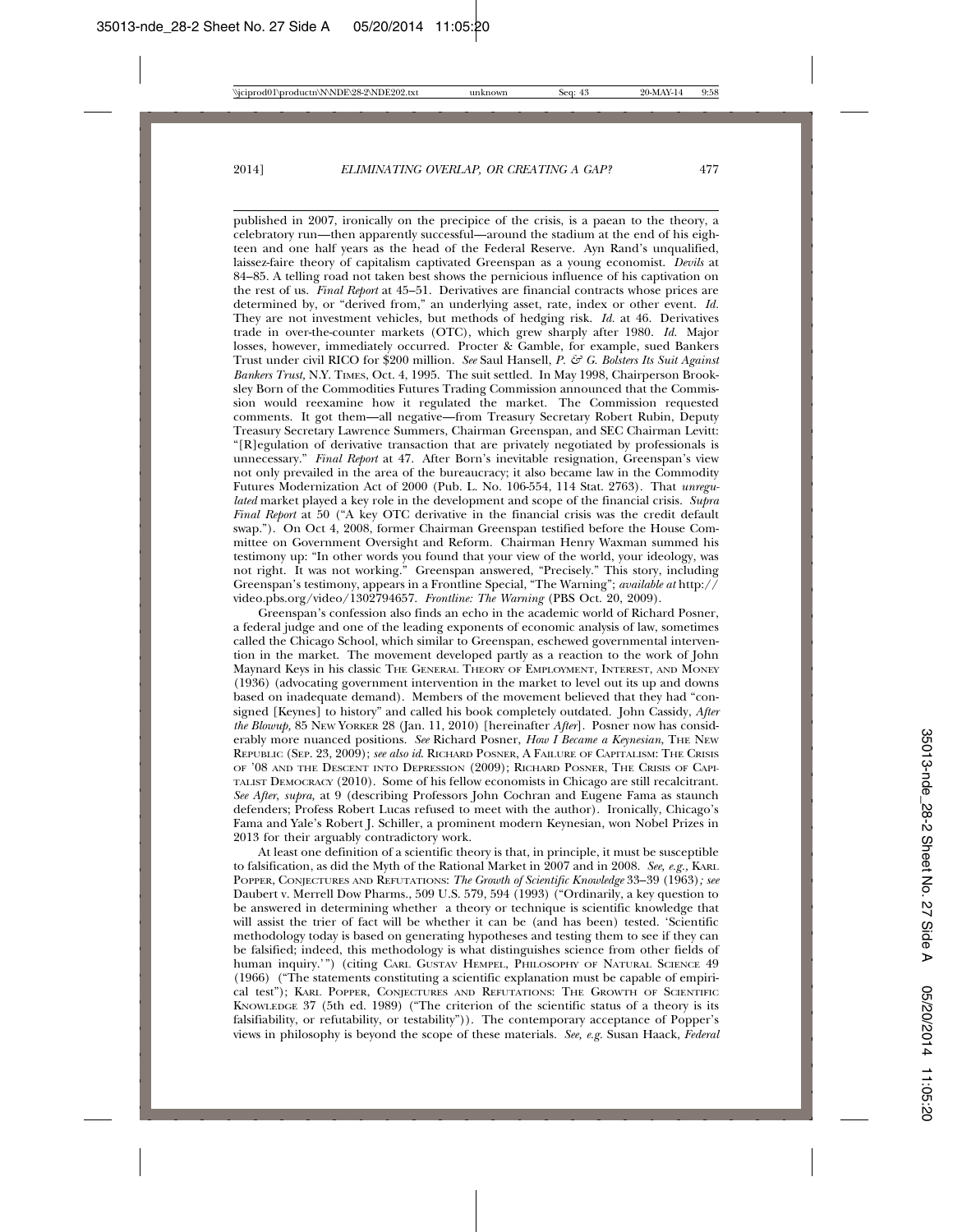RICO is not ambiguous, as some argue; it is broad, as Congress designed it.114 From its beginning in 1970, a focus of RICO was *expressly* on fraud.115 Gaps between it and the securities statutes curtail RICO's benefits without a gain, if any, to securities enforcement. Fears of a "floodgate" of new civil RICO litigation, even if valid, "are policy consideration more properly addressed to Congress . . . . "<sup>116</sup> Nevertheless,

*Philosophy of Science: A Deconstruction And a Reconstruction*, 5 N.Y.U. J.L. & LIBERTY 394 (2010) (describing Popper's logical negativist epistemology and its deflated status in the scientific community); William W. Bartley, *Biology & Evolutionary Epistemology,* 6 PHILOSOPHIA 463, 494 (1976) (commenting on the "gulf" between Popper's view and the "bulk" of professional philosophers).

For those with a desire to place the crisis in historical perspective, see the extraordinary effort of CARMEN M. REINHART & KENNETH S. ROGOFF, THIS TIME IS DIFFERENT: EIGHT CENTURIES OF FINANCIAL FOLLY (2009); a primer on this history also appears in *Essay: Financial Crisis,* THE ECONOMIST (April 12, 2014) (reviewing the crises of 1792, 1825, 1857, 1907, 1929 and the history of increasing governmental role in guaranteeing the the financial industry freedom from the risk of loss while allowing it to reap great rewards). For those who desire to read disturbing, but extraordinarily insightful, conclusions about the *continuing* ill health of the world economy by an economist who accurately predicted the events of 2007 and 2008, *see* RAGHURAM G. RAJAMN, FAULT LINES (2010).

114. Sedima S.L.R.L. v. Imrex Co., Inc., 473 U.S. 479, 499 (1985) (RICO "demonstrate[s not] ambiguity [, but] breadth") (citation omitted); Russello v. United States, 464 U.S. 16, 21–22 (1983) ("Congress selected . . . ['interest'] apparently because it was fully consistent with the pattern of the RICO statute in utilizing terms and concepts of breadth. Among these are 'enterprise;' . . . 'racketeering activity;' and 'participate.'").

115. Pub. L. 91-452, Statement of Finding and Purpose, 84 Stat. 922-23 (1970) ("drains billions of dollars from America's economy by . . . the illegal use of force, *fraud* and corruption . . . harms innocent investors) (emphasis added); 18 U.S.C. § 1961(1) (2012) ("racketeering activity" means. . .(B) . . . section 1341 (relating to mail fraud), section 1343(relating to wire fraud) . . . or (D) any offense involving bankruptcy fraud, fraud in the sale of securities . . . .").

116. *Id.* at 345. Whenever a plaintiff files a civil RICO case, the defendants trot out the tired, old, and thoroughly refuted "opening the litigation floodgates" nightmare. It does not stand the light of day. Data, typically missing from defendants' briefs, refute their dire fears. Between 1960 and 1980, of the 22,585 civil and criminal cases brought under the antitrust provisions by the government or private parties, private plaintiffs instituted 84 percent. UNITED STATES DEPARTMENT OF JUSTICE, SOURCEBOOK OF CRIMINAL JUS-TICE STAT. 431 (1981). No one seriously suggests that antitrust litigation is at floodgate proportions then or today. The number of criminal to civil RICO suits has been running at roughly the same ratio as the statutes that served as its model at least since 1990. G. Robert Blakey & Thomas Perry, *An Analysis of the Myths That Bolster Efforts to Rewrite RICO and the Various Proposals for Reform: "Mother of God—Is this the End of RICO,"* 43 VAND. L. REV. 851, 1020 (1990). Recent data indicates that criminal filings, for example, in 2010 were 70,013, of which 23 (.04% of the total) were criminal RICO, Table D-2, *Federal Judicial Caseload Statistic* (March 31, 2010), while civil filings in 2010 were 259,517 of which 840 (.3% of the total) were civil RICO, Table C-2A. *Id.* Blakey and Perry refute the litigation floodgate myth at 869–73. In fact, since 1989, the date of the Court's *H. J. Inc.* "pattern" decision, the number of civil RICO filings steadily *declined.* From 1980–1996, for example, the number of civil cases filed in Federal courts *increased* from 168,800 to 272,700 per year *U.S. Census Bureau*, *Statistical Abstract of the United States* (Table No. 346) (1997) at 216, but the total number of civil RICO filings *decreased* from 903 each year to 840 from 1993 to 1997. *Id.* Table C-2A, *Judicial Business of the United States Courts* (1997).

In fact, RICO claims for relief no longer routinely appear in commercial litigation; sophisticated litigators now use them only in systemic patterns of unlawful conduct. Where others attempt to use them improperly, a substantial minority of the filings is quickly dismissed. At one time, the business community shunned civil RICO, feeling that to use it would legitimatize a litigation technique that in the early days of its implementa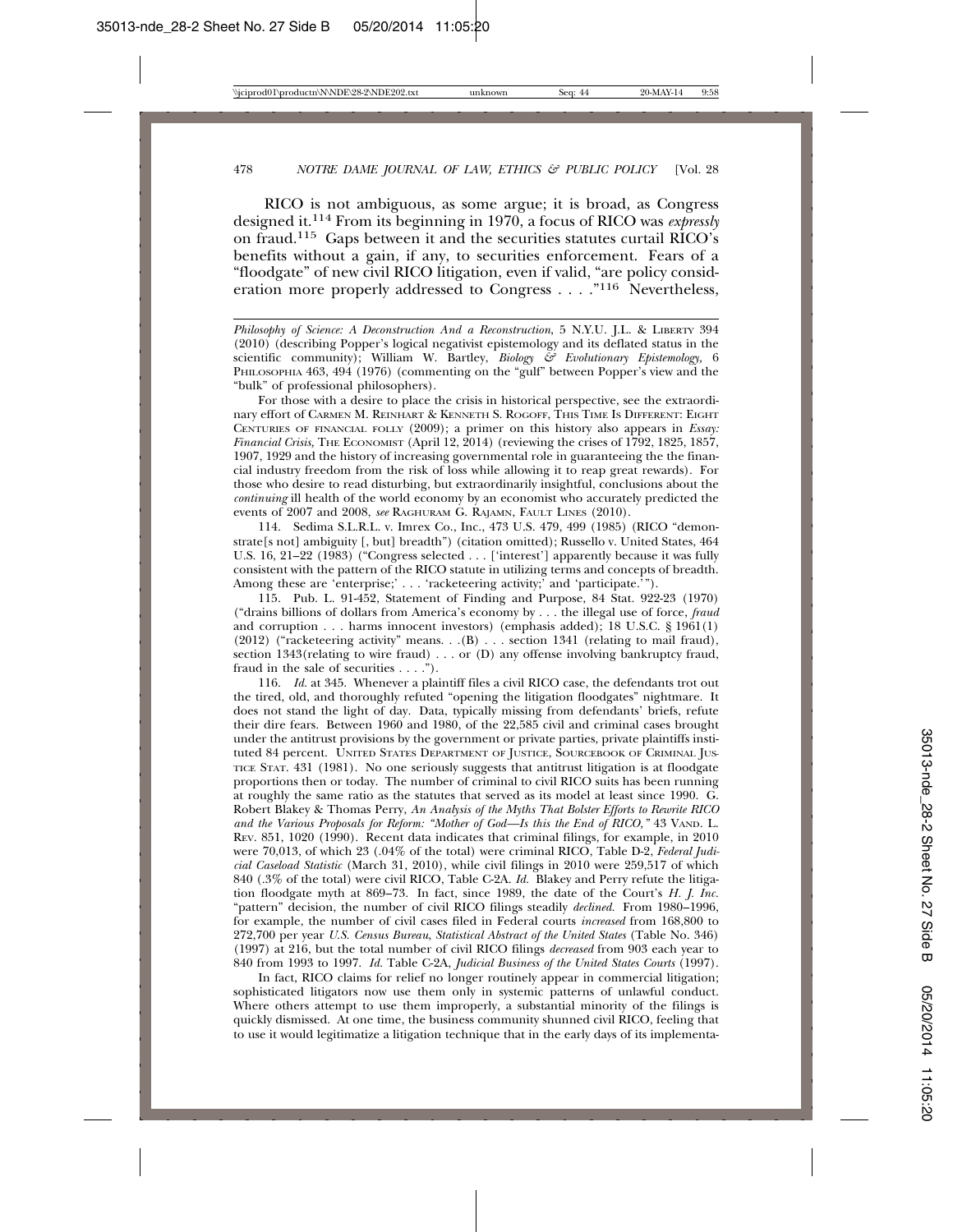apart from the raw numbers, determining the volume of cases is pointless until the litigation is itself characterized, for, as the Court recognizes, "That our citizens have access to their civil courts is not an evil to be regretted; rather, it is an attribute of our system of justice in which we ought to take pride."<sup>117</sup> Nor may a court, in any event, properly use a fear of "excessive" litigation to curtail congressional express claims for relief.118 RICO's effectiveness, criminally and civilly, as a legal guarantor of the integrity of the nation's marketplace, is potentially crucial. The litany of major company names that faced fraud charges in the news is still dizzying.119 RICO needs revitalization, not evisceration, in the securities area.

The irony is that a statute enacted to curtail "overlaps" is now creating "gaps." If the limited exception enacted by Congress is to morph into a general exemption, a "get out of jail card," or *lettre de cachet*, it ought to come, if at all, from a fully informed Congress.120 Congress still sits; it can amend RICO, if it sees fit. After ample time—and in full possession of the facts—Congress has not enacted *general* limitations on RICO's civil enforcement of provisions in the area of fraud. As such, the courts are without the constitutional power to do it themselves

tion was widely seen as illegitimate. That day is no more. *See, e.g.*, David R. Baker, *Chevron Files RICO in lawsuit on Ecuador*, THE S. F. CHRONICLE, Feb. 2, 2011, at D1 (reporting the Chevron filed civil RICO claim against lawyer who brought civil RICO case for environmental damage by oil company); Joseph Mallia, *Geico Suit Alleges No-Fault Fraud*, NEWS-DAY, Sep. 30, 2010, at A41 (reporting the insurer Geico filing civil RICO lawsuits against Long Island and New York City medical companies and a law firm, alleging that they conspired to commit fraud by inflating claims for medical braces and other health care equipment); Bob Van Voris & Dale Crofts, *Alcoa Is Sued for Fraud, Bribery by Bahrain Firm*, WASH. POST, Feb. 29, 2008, at D8 (reporting that ALBA, the Bahrain aluminum company, filed racketeering claims against ALCO claiming it was overcharged for 15 years for alumina, an ingredient used to make aluminum, and claiming ALCO bribed unidentified Bahraini Government and company officials to get business); Edmund L. Andres, *None Prove So Stubborn as a Giant Spurned*, N.Y. TIMES, June 11, 1997, at C37 (reporting a Volkswagen settlement of a civil RICO case brought by General Motors against it); Saul Hansell, *Bankers Trust Settles Suit With P. & G.*, May 10, 1996, at D1 (reporting a settlement of a civil RICO suit between two major corporations over an investment fraud).

117. Zauderer v. Office of Disciplinary Couns. of the Supreme Court of Ohio, 471 U.S. 626, 643 (1985).

118. Reiter v. Sonotone, 442 U.S. 330, 344 (1979) ("We must take a statute as we find it. Congress created the treble damage remedy . . . precisely for the purpose of encouraging *private* . . . [litigation.] These private suits provide a significant supplement to the limited resources available to the Department of Justice for enforcing the . . . [law] and deterring violations.") (emphasis in original).

119. *See, e.g., Pigs, Pay and Power*, ECONOMIST, June 28, 2003, at 7 (citing Enron, WorldCom, Tyco, Adelphia, HealthSouth, ImClone, and Global Crossing); *see also id.* ("[T]he basic task is to insure that existing laws are vigorously enforced and that any loopholes in them are closed.").

120. H.J. Inc. v. Northwestern Bell Co., 492 U.S. 229, 249 (1989) ("Legitimate businesses 'enjoy neither an inherent incapacity for criminal activity nor immunity from its consequences'; and, as a result,  $\S 1964(c)$ 's use 'against respected businesses allegedly engaged in a pattern of specifically identified criminal conduct is hardly a sufficient reason for assuming that the provision is being misconstrued.' *. . .* If plaintiffs' ability to use RICO against businesses engaged in a pattern of criminal acts is a defect *. . .* it is one 'inherent in the statute as written,' and hence beyond our power to correct *. . .* [R]ewriting [RICO] is a job for Congress, if it is so inclined, and not for *. . .* [a] Court.").